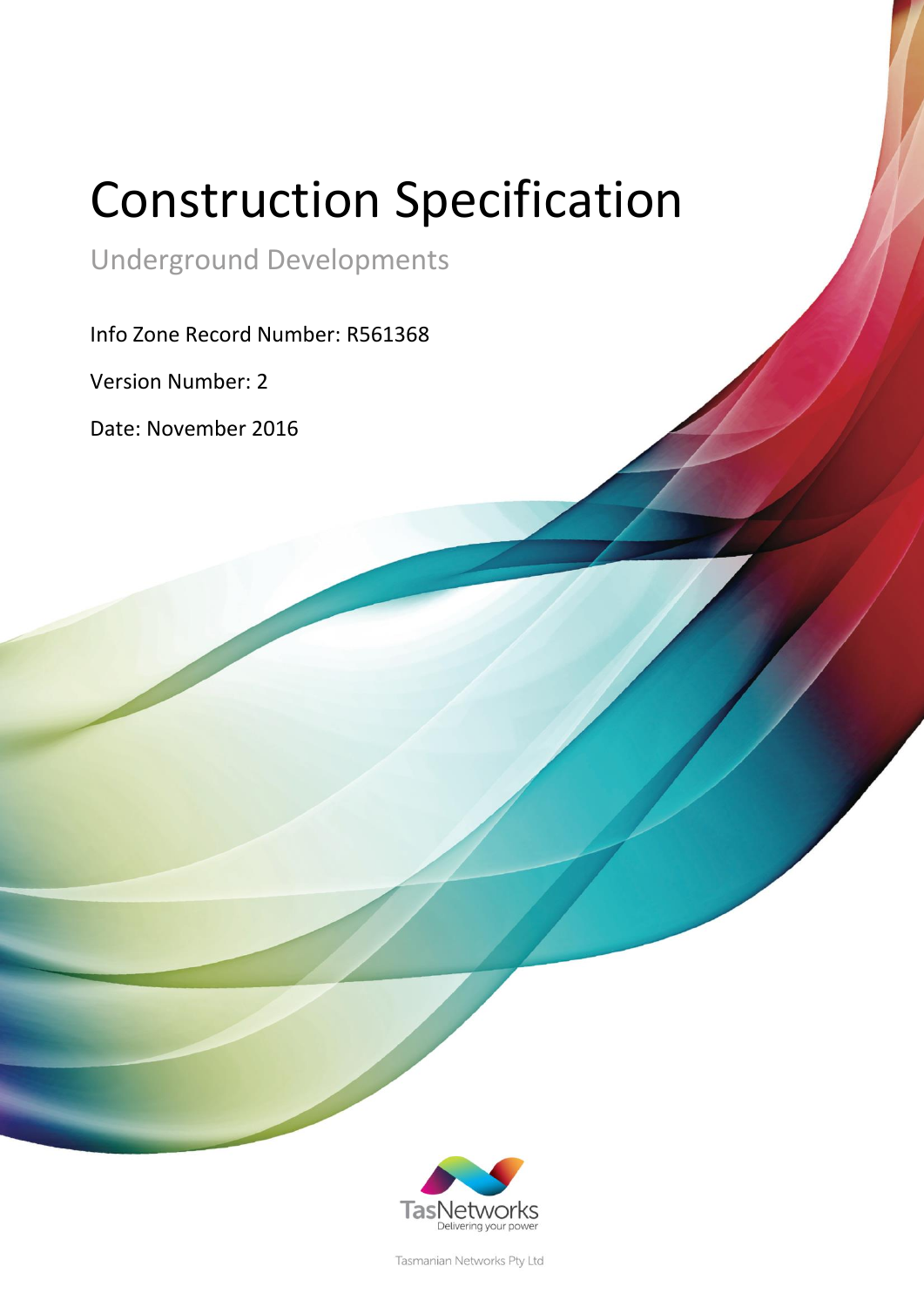

This Page is Intentionally Blank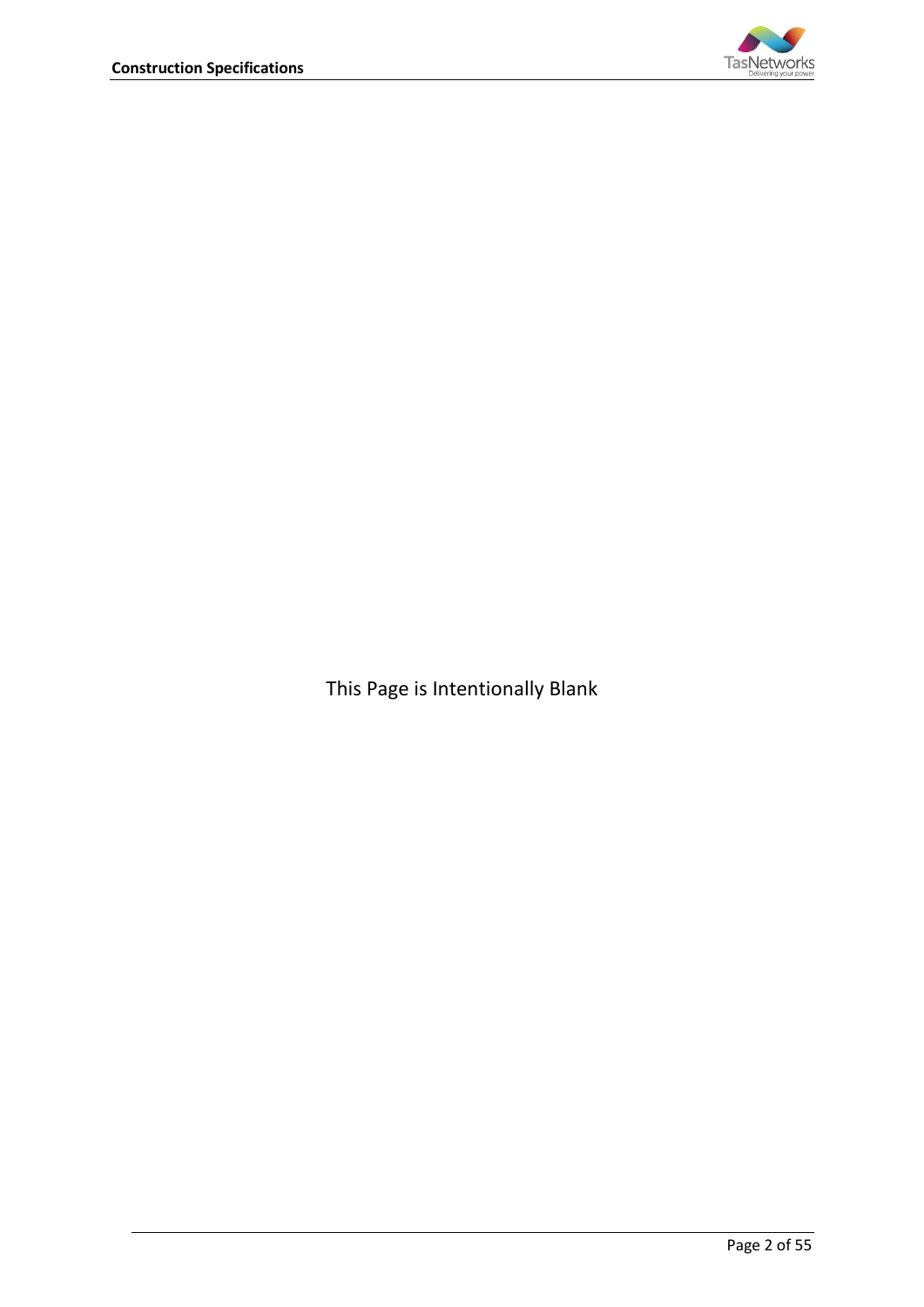

# **Authorisations**

| <b>Action</b> | <b>Name and title</b>                          | <b>Date</b> |
|---------------|------------------------------------------------|-------------|
| Prepared by   | <b>F</b> Pontes                                | 30.09.2016  |
| Reviewed by   | J Goodger - Asset Engineer                     | 30.09.2016  |
| Authorised by | A. Ketley - Asset Engineering Leader - Primary | 07.10.2016  |
| Review cycle  | 1 Year                                         |             |

# **Document control**

| <b>Date</b> | <b>Version</b> | <b>Description</b>                                                              | <b>Author</b>       | <b>Approved</b><br>by |
|-------------|----------------|---------------------------------------------------------------------------------|---------------------|-----------------------|
| 07/10/2016  | 1              | <b>Original Version</b>                                                         | <b>Frank Pontes</b> | A Ketley              |
| 03/11/2016  | 2              | Updated category 2 approved<br>materials and clarified backfill<br>requirements | <b>Frank Pontes</b> | A Ketley              |
|             |                |                                                                                 |                     |                       |
|             |                |                                                                                 |                     |                       |

# **Record of revisions**

| Section<br>Number | <b>Details</b> |
|-------------------|----------------|
|                   |                |
|                   |                |
|                   |                |
|                   |                |
|                   |                |

# Responsibilities

This document is the responsibility of the Asset Engineering Team, Tasmanian Networks Pty Ltd, ABN 24 167 357 299 (hereafter referred to as "TasNetworks").

Please contact the Asset Engineering Team with any queries or suggestions.

- Implementation All TasNetworks staff and contractors.
- Compliance All group managers.

© Tasmanian Networks Pty Ltd 2015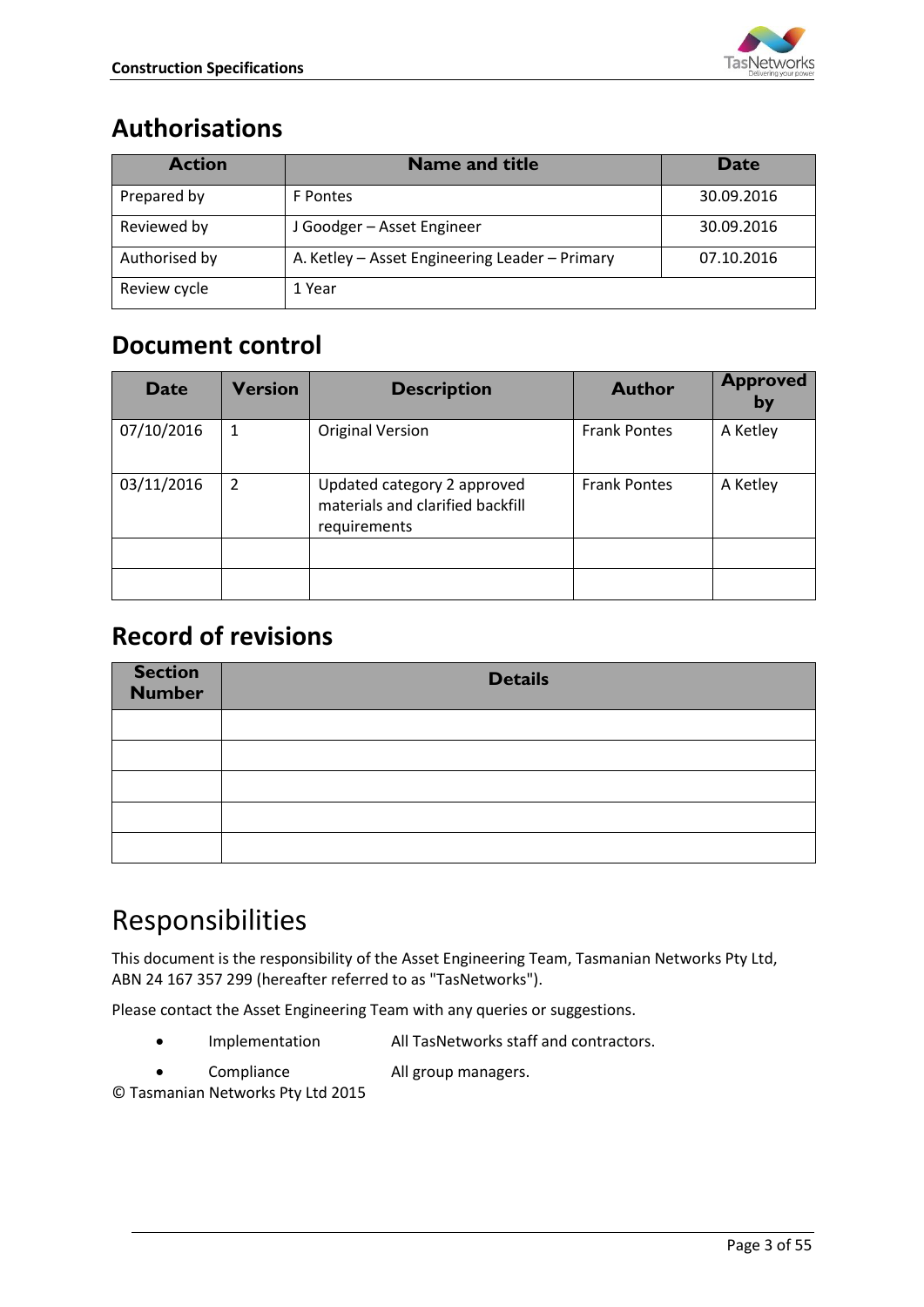

# **Table of Contents**

| 1.  |        |                                                                     |  |
|-----|--------|---------------------------------------------------------------------|--|
| 2.  |        |                                                                     |  |
| 3.  |        |                                                                     |  |
|     | 3.1    |                                                                     |  |
|     | 3.2    |                                                                     |  |
|     | 3.3    |                                                                     |  |
| 4.  |        |                                                                     |  |
|     | 4.1    |                                                                     |  |
|     | 4.2    |                                                                     |  |
| 5.  |        |                                                                     |  |
| 6.  |        |                                                                     |  |
| 7.  |        |                                                                     |  |
|     | 7.1    |                                                                     |  |
|     | 7.2    |                                                                     |  |
| 8.  |        |                                                                     |  |
|     | 8.1    |                                                                     |  |
|     | 8.2    |                                                                     |  |
|     | 8.3    |                                                                     |  |
|     | 8.4    |                                                                     |  |
| 9.  |        |                                                                     |  |
| 10. |        |                                                                     |  |
| 11. |        |                                                                     |  |
| 12. |        |                                                                     |  |
|     | 12.1   |                                                                     |  |
|     | 12.2   |                                                                     |  |
|     | 12.2.1 |                                                                     |  |
|     | 12.2.2 |                                                                     |  |
|     | 12.3   |                                                                     |  |
|     | 12.4   | Faults/Non-Conformances Found During TasNetworks Inspections 18     |  |
| 13. |        |                                                                     |  |
| 14. |        |                                                                     |  |
|     | 14.1   |                                                                     |  |
|     | 14.2   |                                                                     |  |
| 15. |        |                                                                     |  |
|     | 15.1   | Recording the condition of existing above ground Infrastructure  20 |  |
|     | 15.2   |                                                                     |  |
| 16. |        |                                                                     |  |
|     | 16.1   |                                                                     |  |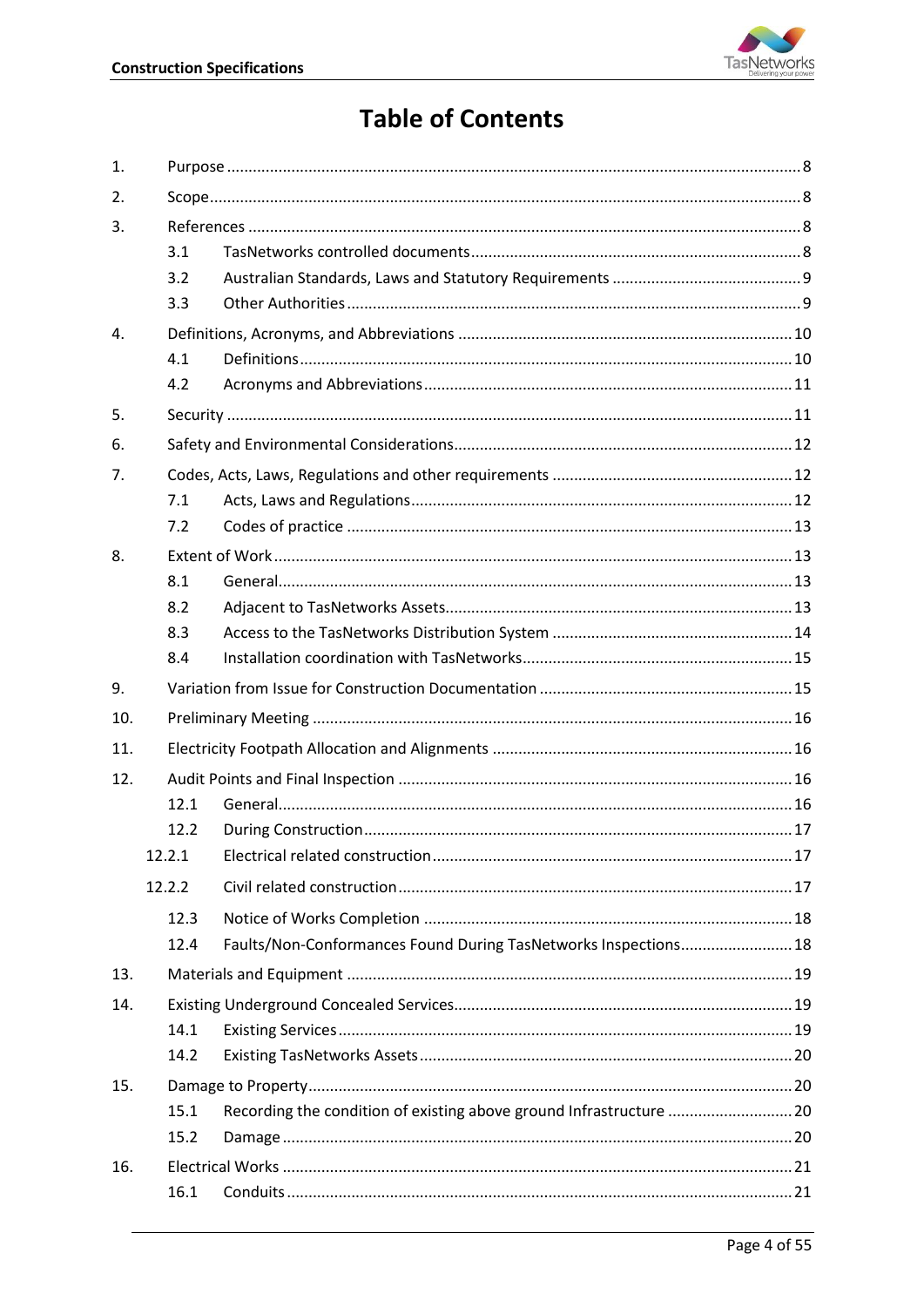|     | 16.1.1  |  |
|-----|---------|--|
|     | 16.1.2  |  |
|     | 16.1.3  |  |
|     | 16.1.4  |  |
|     | 16.1.5  |  |
|     | 16.1.6  |  |
|     | 16.1.7  |  |
|     | 16.2    |  |
|     | 16.2.1  |  |
|     | 16.2.2  |  |
|     | 16.2.3  |  |
|     | 16.2.4  |  |
|     | 16.2.5  |  |
|     | 16.2.6  |  |
|     | 16.2.7  |  |
|     | 16.2.8  |  |
|     | 16.2.9  |  |
|     | 16.2.10 |  |
|     | 16.2.11 |  |
|     | 16.2.12 |  |
|     | 16.2.13 |  |
|     | 16.3    |  |
|     | 16.3.1  |  |
|     | 16.3.2  |  |
|     | 16.4    |  |
|     | 16.4.1  |  |
|     | 16.4.2  |  |
|     | 16.5    |  |
|     | 16.6    |  |
|     | 16.7    |  |
|     | 16.8    |  |
|     | 16.8.1  |  |
|     | 16.8.2  |  |
|     | 16.8.3  |  |
| 17. |         |  |
|     | 17.1    |  |
|     | 17.2    |  |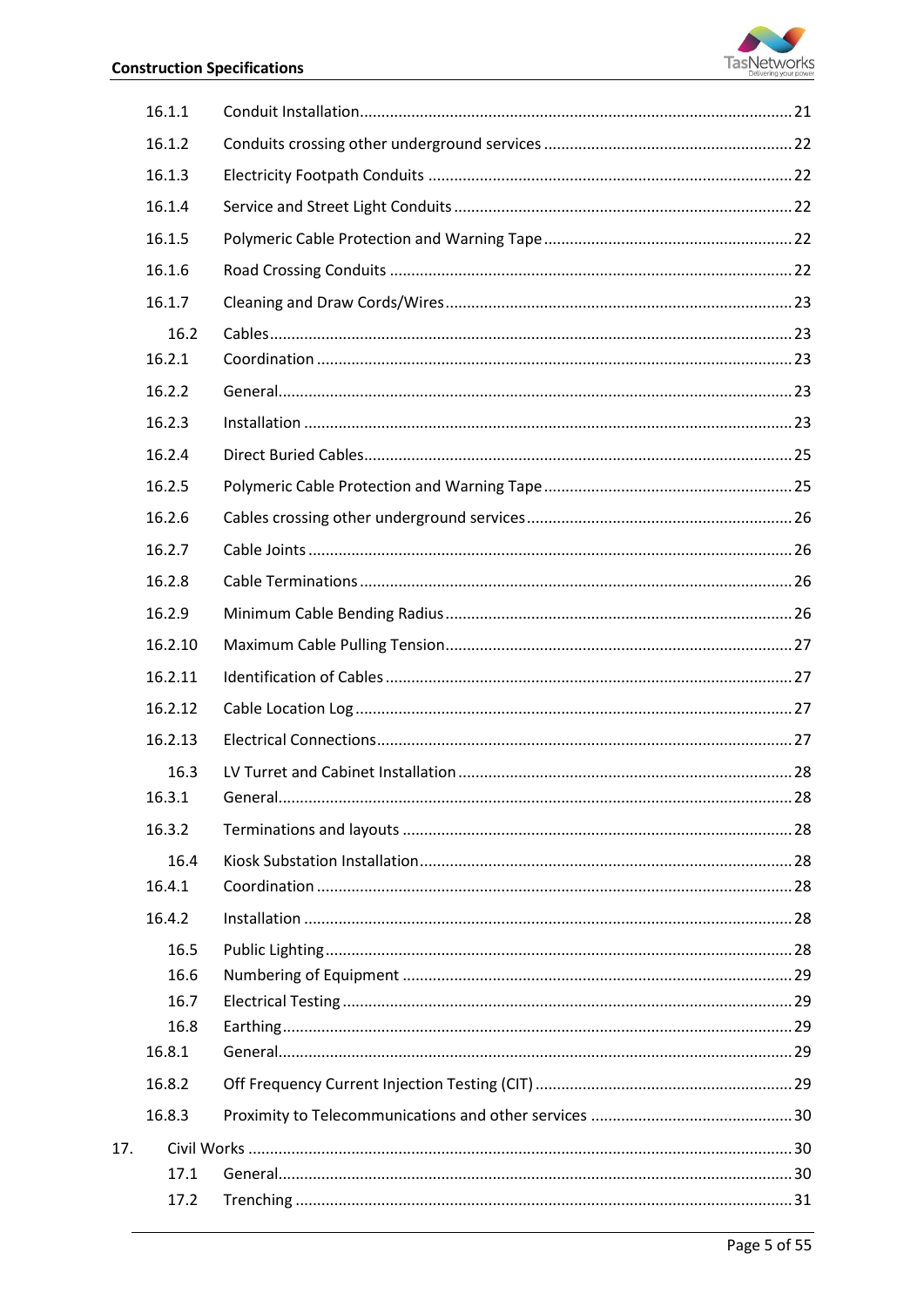

| 17.2.1  |                                                                      |      |
|---------|----------------------------------------------------------------------|------|
| 17.2.2  |                                                                      |      |
| 17.2.3  |                                                                      |      |
| 17.2.4  |                                                                      |      |
| 17.2.5  | Trenching in proximity to TasNetworks Poles and Kiosk Substations 31 |      |
| 17.2.6  |                                                                      |      |
| 17.2.7  |                                                                      |      |
| 17.3    |                                                                      |      |
| 17.4    |                                                                      |      |
| 17.4.1  |                                                                      |      |
| 17.4.2  |                                                                      |      |
| 17.4.3  |                                                                      |      |
| 17.4.4  |                                                                      |      |
| 17.4.5  |                                                                      |      |
| 17.4.6  | Backfill in close proximity to proposed ground mounted assets34      |      |
| 17.4.7  |                                                                      |      |
| 17.4.8  |                                                                      |      |
| 17.4.9  | Backfilling Around Unterminated Cable Ends - Awaiting TasNetworks35  |      |
|         |                                                                      |      |
| 17.4.10 |                                                                      |      |
| 17.5    |                                                                      |      |
| 17.5.1  |                                                                      |      |
| 17.5.2  |                                                                      |      |
| 17.6    |                                                                      | . 36 |
| 17.6.1  |                                                                      |      |
| 17.6.2  |                                                                      |      |
| 17.6.3  |                                                                      |      |
| 17.6.4  |                                                                      |      |
| 17.6.5  |                                                                      |      |
| 17.6.6  |                                                                      |      |
| 17.6.7  |                                                                      |      |
| 17.6.8  |                                                                      |      |
| 17.7    |                                                                      |      |
| 17.7.1  |                                                                      |      |
| 17.7.2  |                                                                      |      |
| 17.8    |                                                                      |      |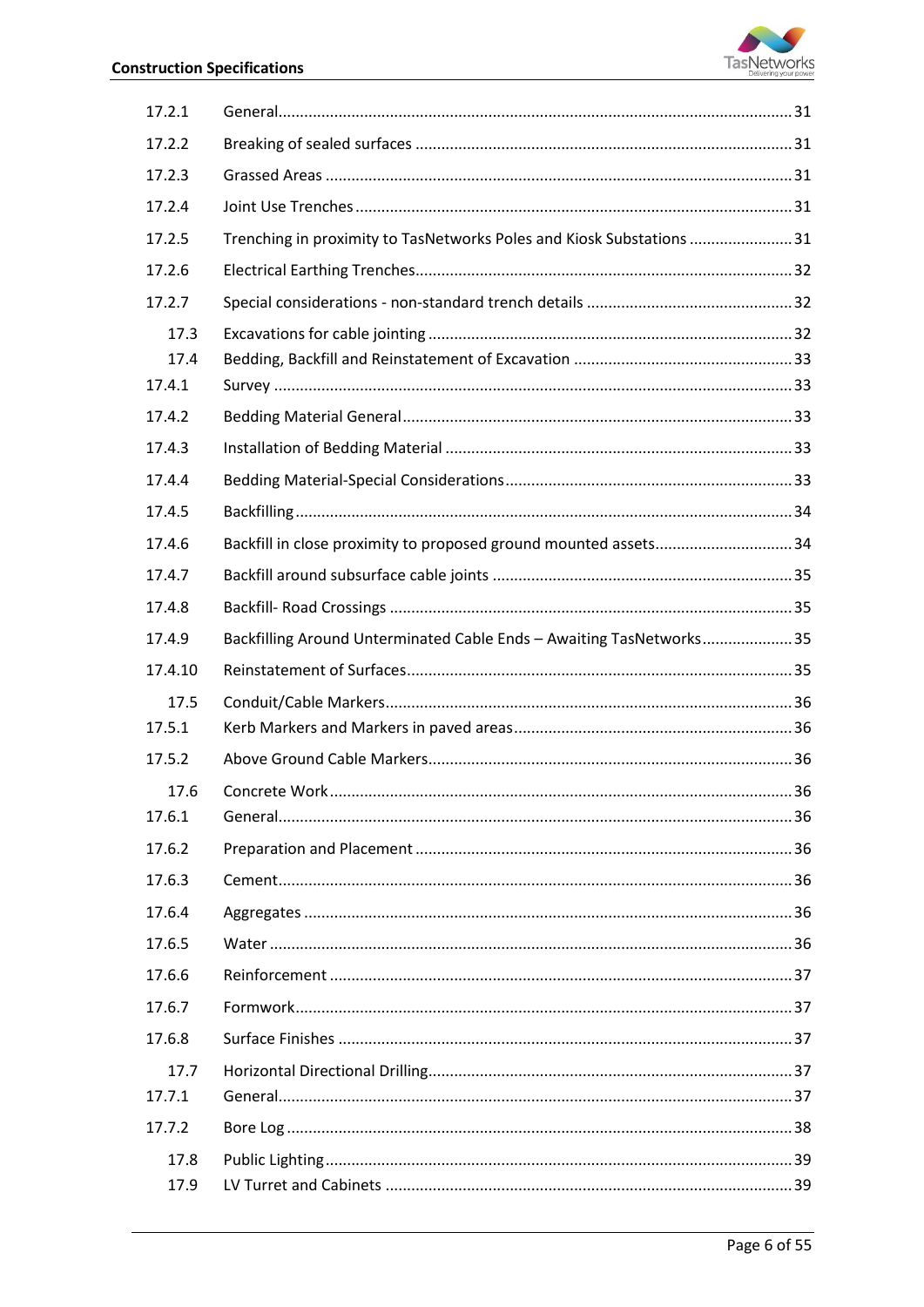

|     | 17.9.1  |  |
|-----|---------|--|
|     | 17.9.2  |  |
|     | 17.9.3  |  |
|     | 17.9.4  |  |
|     | 17.10   |  |
|     | 17.10.1 |  |
|     | 17.10.2 |  |
|     | 17.10.3 |  |
|     | 17.10.4 |  |
|     | 17.10.5 |  |
|     | 17.10.6 |  |
| 18. |         |  |
| 19. |         |  |
| 20. |         |  |
| 21. |         |  |
| 22. |         |  |
|     |         |  |
|     |         |  |
|     |         |  |
|     |         |  |
|     |         |  |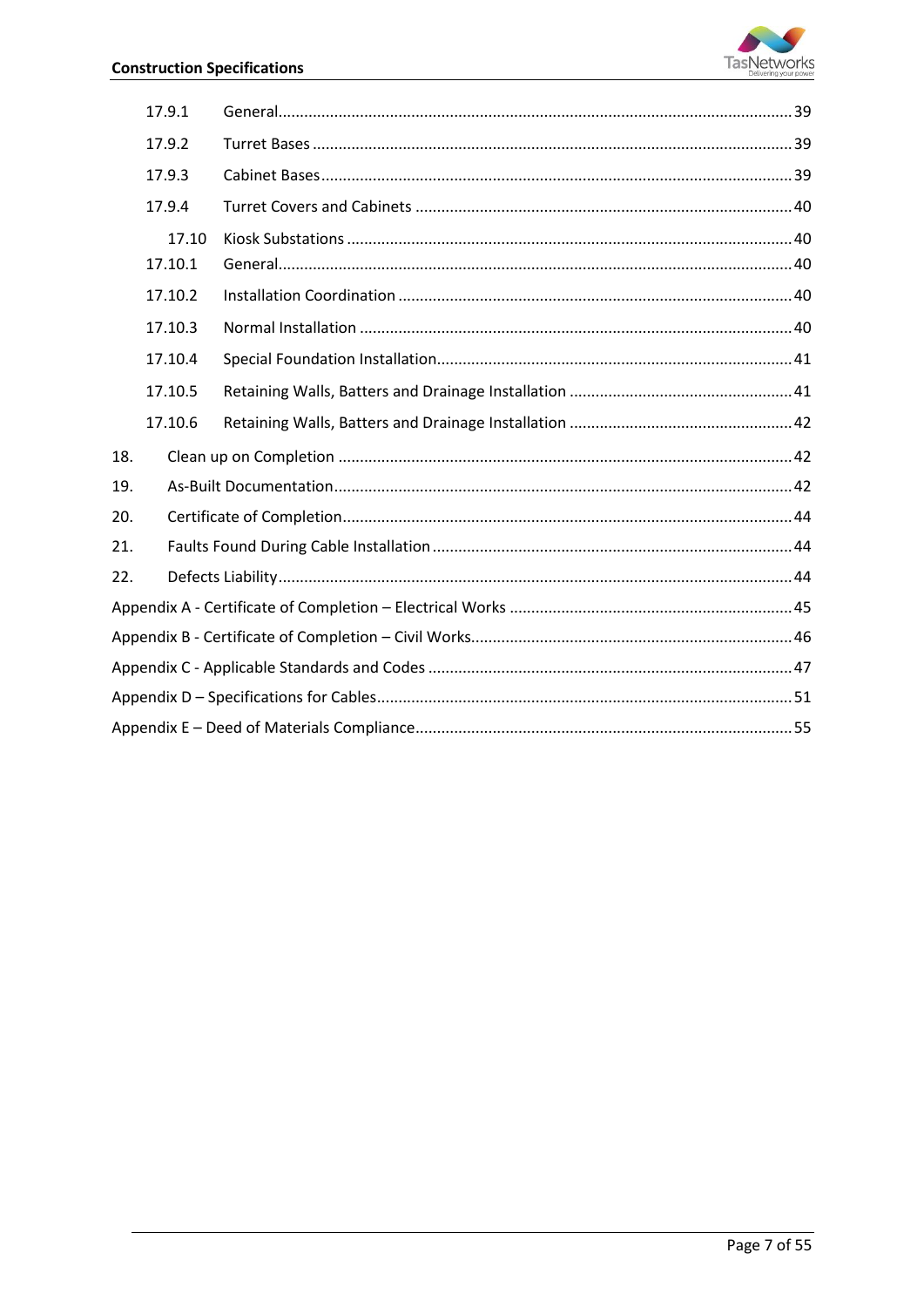

# <span id="page-7-0"></span>**1. Purpose**

The purpose of this document is to:

- Define TasNetworks' specific Electrical and Civil Construction requirements for new Underground Developments under the TasNetworks Customer Choice arrangement; and
- Ensure that upon handover of assets from the Developer to TasNetworks that the installation and construction methods adopted during the construction will ensure a reliable, safe, secure and maintainable electrical system throughout the installation's service life.

# <span id="page-7-1"></span>**2. Scope**

This specification applies to all electrical and civil works associated with Underground Developments including:

- Installations of High voltage systems equipment and infrastructure;
- Installation of Low voltage systems equipment and infrastructure;
- Underground furniture such as turrets and cabinets
- Kiosk Substations; and
- Public lighting.

For the purposes of clarification, an Underground Development does not include the following:

- Building Type substations;
- Fence type substations;
- Ground Mounted reclosers;
- Shopping centres;
- Large point loads;
- Embedded generation; and
- Overhead networks including interface or transition point such as Overhead to Underground Poles.

All construction, installation and erection must be carried-out in accordance with best engineering practice and workmanship to the relevant specifications, Australian Standards and TasNetworks' standards and specifications.

# <span id="page-7-2"></span>**3. References**

### <span id="page-7-3"></span>**3.1 TasNetworks controlled documents**

This construction specification is not a standalone document and shall be read in conjunction with TasNetworks' documentation listed below under the TasNetworks Customer Choice arrangement for Underground Developments.

It is the Developers' responsibility to make themselves fully aware of, and compliant with, the following TasNetworks' controlled documents: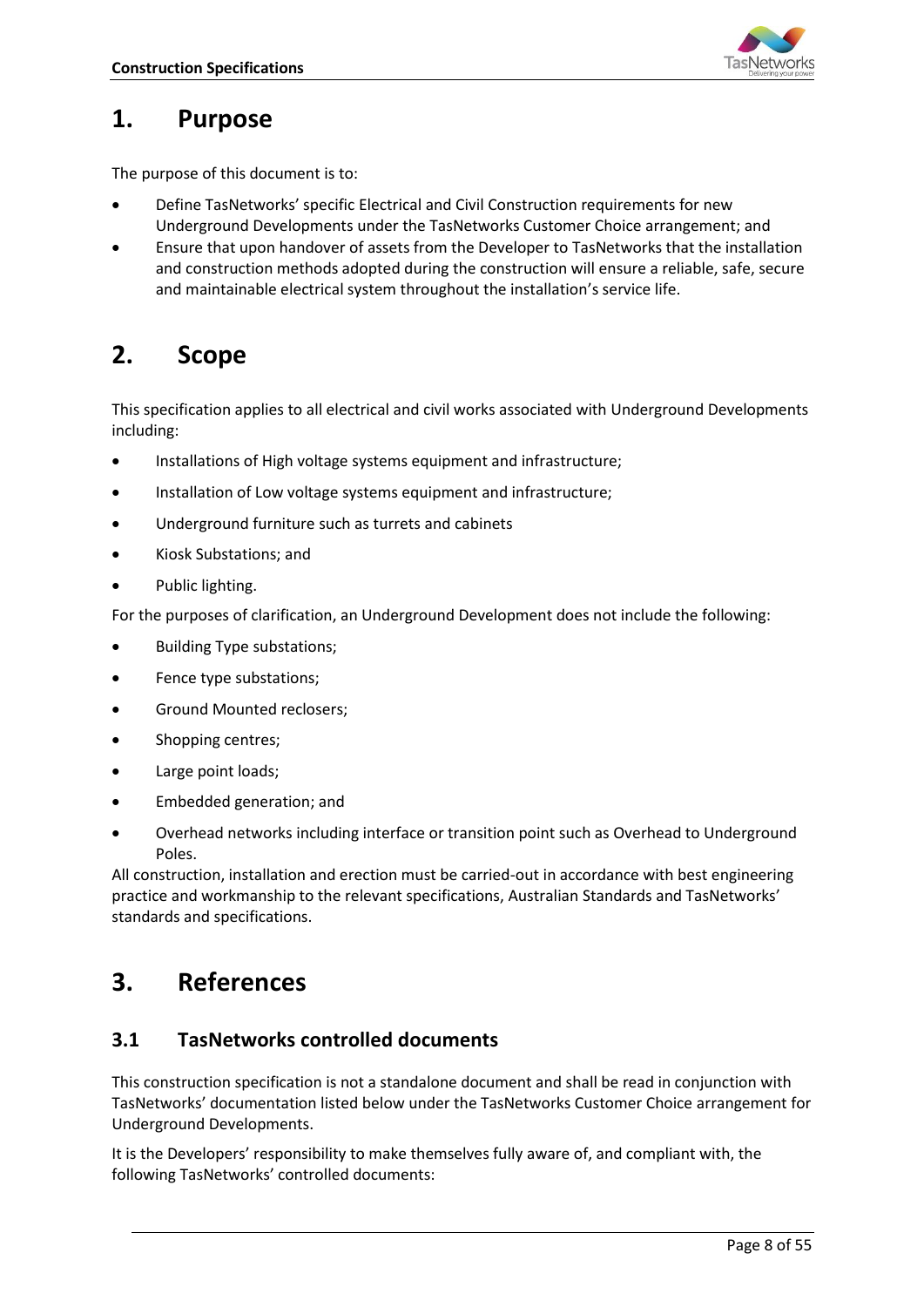

- Issue for Construction documentation;
- The Developer Guide for Underground Developments;
- TasNetworks Distribution Construction Drawings;
	- o Kiosk Construction Drawings
	- o Underground Construction Drawings
	- o Public Lightning Construction Drawings
- TasNetworks Distribution Construction Specifications and Standards;
	- o TasNetworks Electrical Testing Specification
	- o TasNetworks Materials and Assemblies Document
	- o TasNetworks Distribution Construction Audit Specification
- TasNetworks' Environment & Heritage Design and Construction Standard;
- [http://www.tasnetworks.com.au/safety/safety-at-work/;](http://www.tasnetworks.com.au/safety/safety-at-work/) and
- Guidelines when working near TasNetworks electrical assets.

Where conflicting information is found to exist between this specification and the listed TasNetworks documents the Liaison Officer shall be contacted to provide comment and instruction.

### <span id="page-8-0"></span>**3.2 Australian Standards, Laws and Statutory Requirements**

The Developer/Contractor must comply with all relevant Australian Standards, Laws and relevant statutory requirements. Refer Appendix C - Applicable [Standards and Codes.](#page-46-0)

### <span id="page-8-1"></span>**3.3 Other Authorities**

The Developer must ensure that all works undertaken consider the specific requirements of other authorities where applicable. Other Authorities that may be applicable within Tasmania includes:

- Telstra Australia;
- Department of Primary Industries, Parks, Water and Environment (crownland and reserves);
- Wellington Park Trust;
- Transport Traffic Signals & Cabling (Department of State Growth DIER);
- Main Classified Roads (Department of State Growth DIER);
- Local Council (Drainage, street furniture including trees and all roads except classified roads);
- TasWater (Water and Sewage);
- Railways ;
- Gas Transmission and Reticulation; and
- TasNetworks for their underground cables, ground mounted assets and overhead conductors.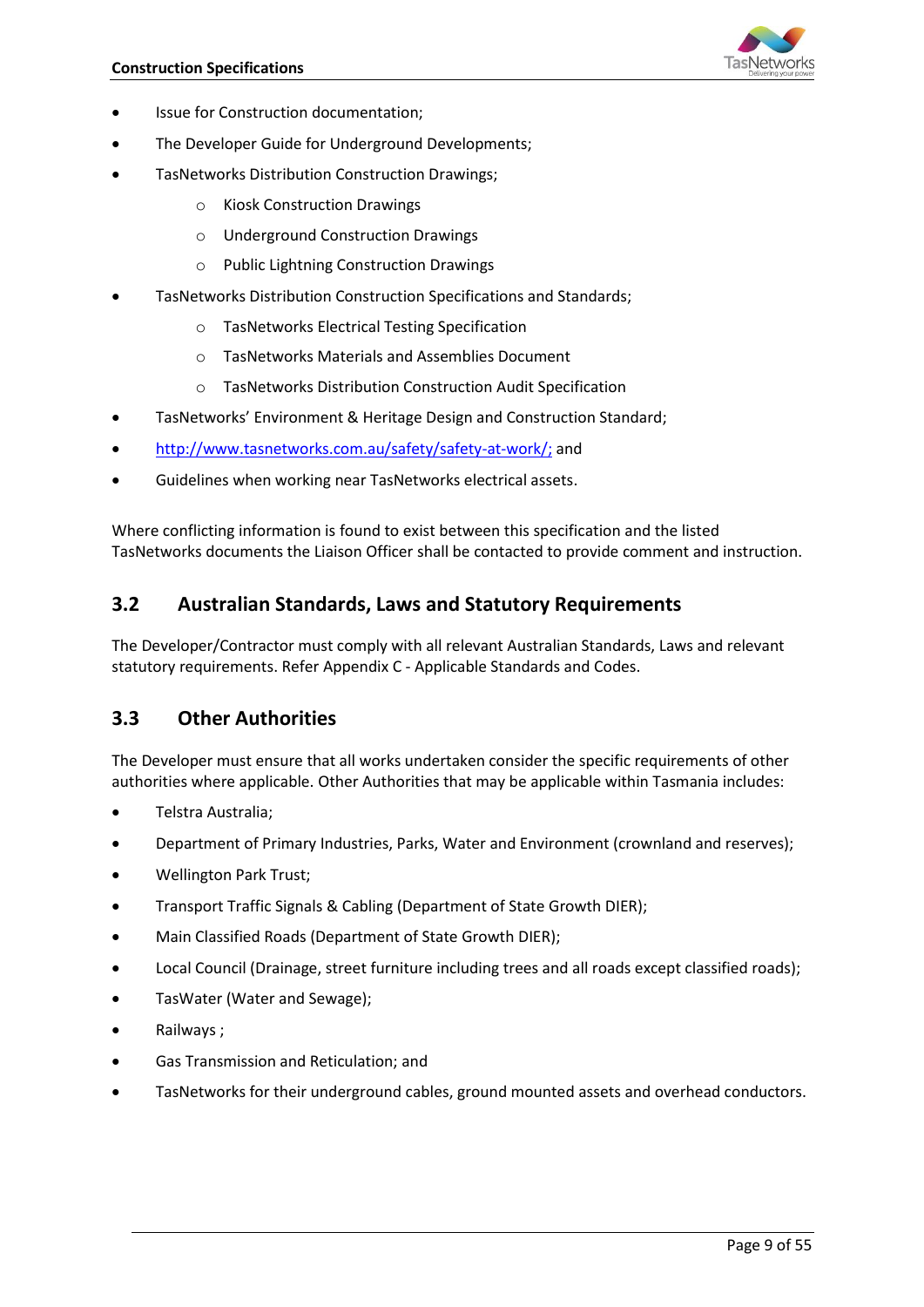

# <span id="page-9-0"></span>**4. Definitions, Acronyms, and Abbreviations**

### <span id="page-9-1"></span>**4.1 Definitions**

**As-built Documentation:** The Issue for Construction documentation to which approved variations and other required information during the course of construction has been added.

**Audits:** Checking for compliance with the applicable TasNetworks specifications and drawings, and relevant legislation as applicable.

**Authorisation/s**: Approval, consent, permits, clearance, licence or other preconditions required in relation to the Project.

**Certificate of Acceptance:** A certificate issued by TasNetworks, following successful final commissioning, advising the work as detailed on the Certificates of Completion – Civil and Electrical Works has been inspected, commissioned and accepted by TasNetworks.

**Certificate of Completion - Electrical Works:** A certificate from the Project Manager advising all works undertaken by the Developer have been completed in accordance with the design and TasNetworks requirements.

**Certificate of Completion - Civil Works:** A certificate from the Project Manager advising all works undertaken by the Developer have been completed in accordance with the design and TasNetworks requirements

**Contractor:** A company or person (including a subcontractor engaged by the Contractor); selected to undertake construction associated with the project on behalf of the Developer.

Where necessary in this specification, reference may be made to the Civil Contractor (undertaking the associated civil works) and the Electrical Contractor (undertaking works in accordance with this specification) for the purpose of coordination during construction as necessary.

**Designed by TasNetworks:** A project where TasNetworks is responsible for the design of the works and the Developer responsible for construction.

**Designed by Developer:** A project where a Developer is responsible for the design.

**Designer:** A company or person approved by TasNetworks and selected by the Developer to undertake design of the proposed works.

**Developer:** Any person or company which enters into an agreement with TasNetworks for the civil works.

**Development:** Works within an area which the Developer has entered into an agreement with TasNetworks for the Electrical Reticulation works.

**Electricity Footpath Allocation:** The corridor in the footpath (between the back of the curb and the property boundary) allocated by the local authority for the installation of electric cables and equipment.

**Electrical Reticulation:** Any works directly associated with the supply of electricity to the subdivision and/or subdivided lots.

**Issue for Construction documentation:** Construction issue drawings or documentation that have been assessed as compliant by TasNetworks and certified by the CPEng, or nominated representative, for use in construction of the Project.

**Kiosk Substation:** A ground mounted substation where all the equipment is installed within a single enclosure, usually consisting of the enclosure, high voltage switchgear, transformer(s) and low voltage switchboard. The substation is usually supplied as a complete assembly and is installed or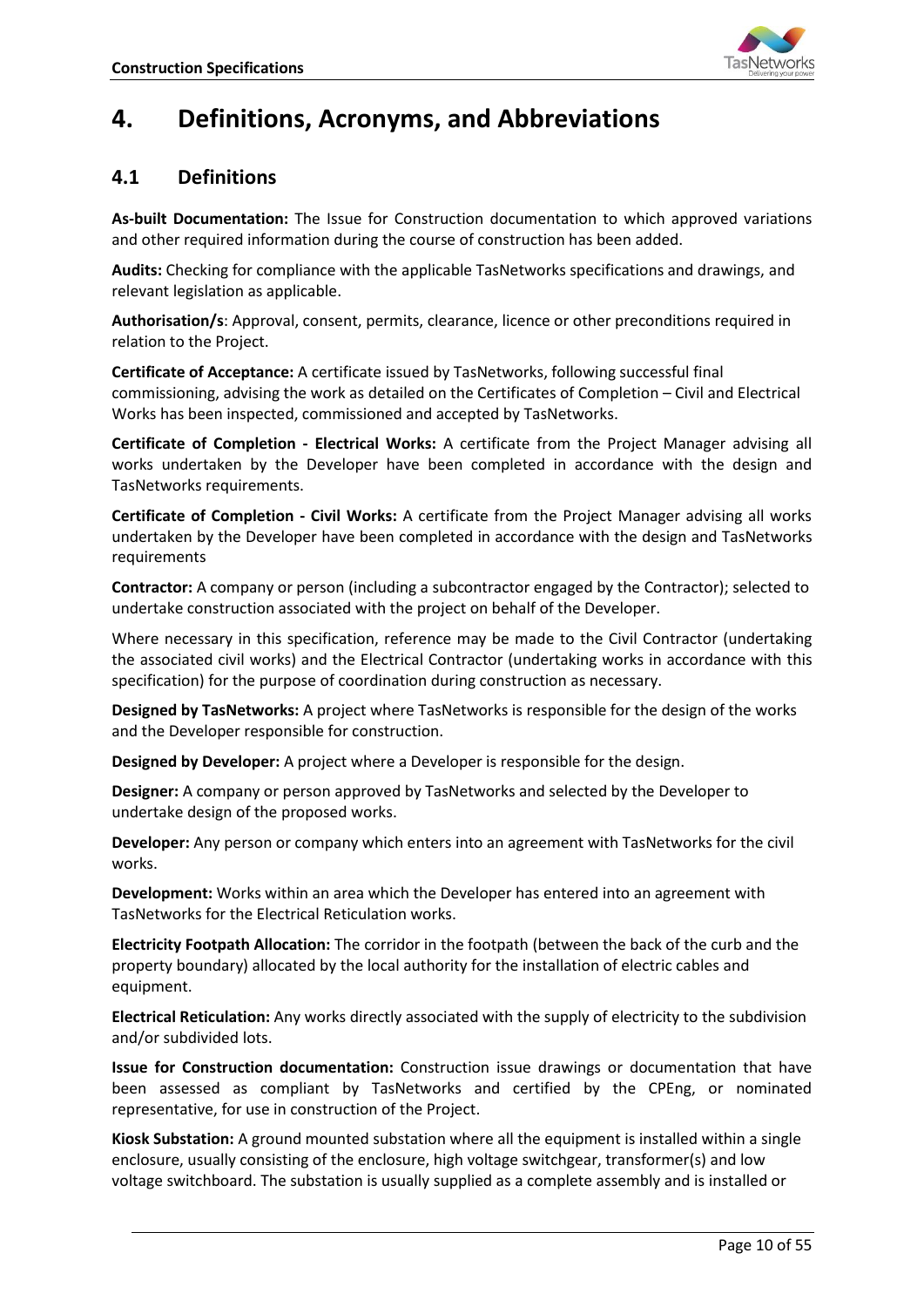

replaced as a unit. The equipment is enclosed in a common weatherproof housing with limited access. Provision is made for replacement of individual components.

**Laws:** Includes legally binding law, legislation, statute, acts, ordinances, regulations, by-laws, orders, awards and proclamations that are enacted, issued or published by the State of Tasmania or any relevant local authority.

**Liaison Officer:** The TasNetworks Officer who forms the direct point of contact for the Developer to TasNetworks during construction and may carry out from time to time inspection of materials procured and/or construction. Sometimes referred to as TasNetworks' Site Manager.

**Project:** All works to be undertaken for installation of electrical reticulation and associated infrastructure and includes a Development.

**Project Manager:** A company or person approved by TasNetworks, selected by the Developer to facilitate, manage and coordinate installation and construction works for the Project on behalf of the Developer.

**Public Body:** A Public Body is defined as the following;

- Council regional authority
- Department of State Growth
- Other Government Departments and Public Authorities

**Public Lighting:** Public lighting installed as part of the Project to Australian Standards and/or applicable Public Body requirements and as approved by that Public Body.

**Site Manager:** The Developers site representative with authority to deal directly with the Developer or others on the Developers' behalf as required for completion of the Project. The Site Manager also has authority to submit and sign the Certificate of Completion – Civil Works and accompanying certificates.

**TasNetworks' Customer Representative (TCR):** The TasNetworks officer who is responsible for facilitating connection of the Development to the TasNetworks electrical network.

### <span id="page-10-0"></span>**4.2 Acronyms and Abbreviations**

CMEN - Common Multiple Earthed Neutral

CPEng - Chartered Professional Engineer

FCR - Fine Crushed Rock

HV - High Voltage  $\geq 1000V_{AC}$ 

<span id="page-10-1"></span>LV - Low Voltage  $< 1000V_{AC}$ 

# **5. Security**

The Developer is responsible for site security within the Development until the Certificate of Acceptance has been completed by both parties. This includes the securing of turrets, cabinets and kiosk substations.

TasNetworks will fix their required locks after the Certificate of Acceptance has been completed by both parties (following asset handover).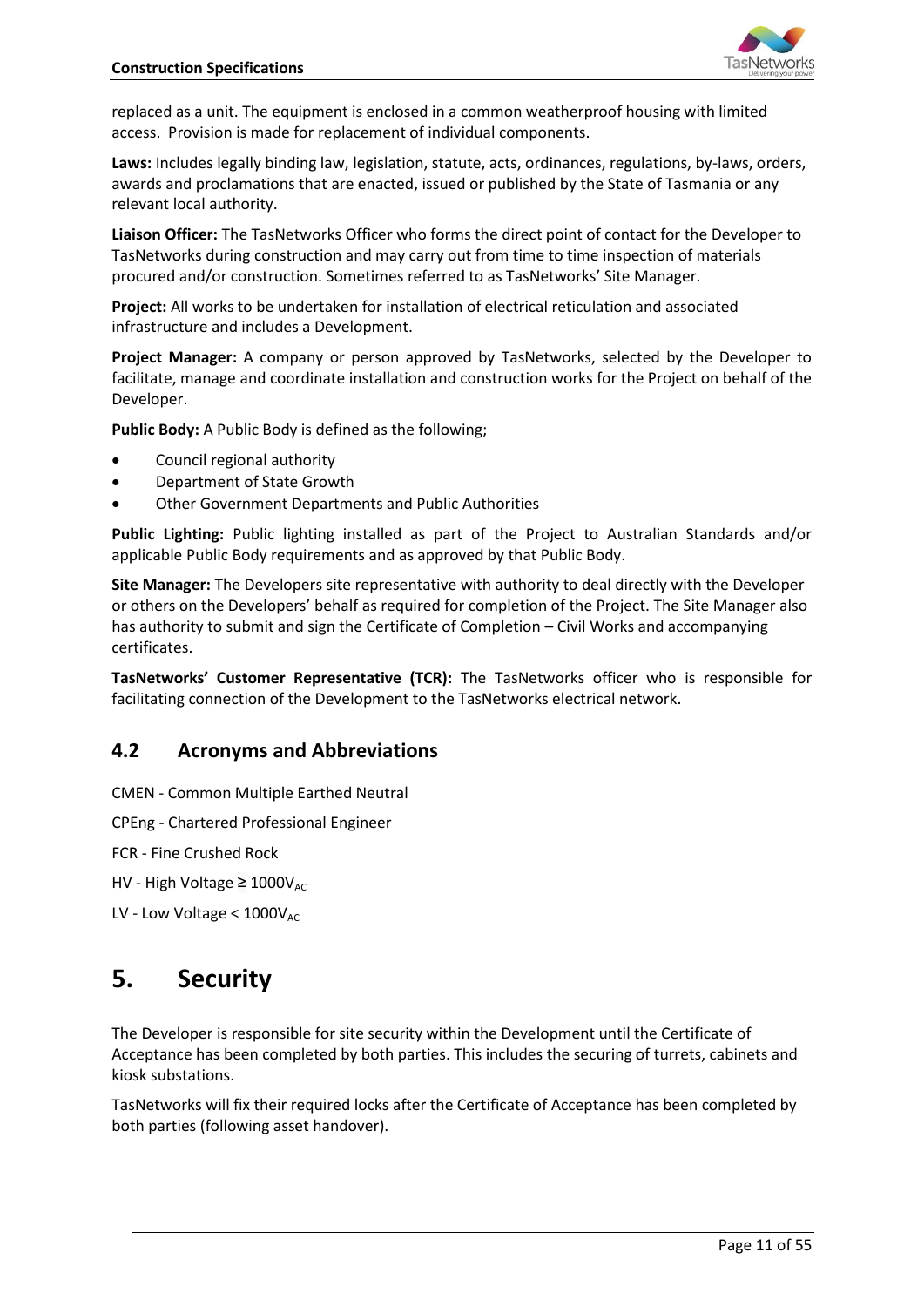

# <span id="page-11-0"></span>**6. Safety and Environmental Considerations**

The safety and environmental considerations for the electrical works are the responsibility of the Developer.

The Developer must document and implement a safety management system that complies with all relevant Laws. Refer Section [7.](#page-11-1)

The safety of personnel and equipment must be paramount at all times.

It is the responsibility of the Developer and the Accredited Service Providers (for design and construction) to ensure that environmental due diligence is followed and all reasonable efforts are made to minimise impacts to the environment.

TasNetworks' Environment & Heritage Design and Construction Standard defines the environmental and heritage requirements for design and construction in underground developments. The standard provides TasNetworks' approach to environmental due diligence in design and construction for underground developments, as reflected through its legislative and regulatory obligations and strategic plans. It is the minimum expectation in relation to environment and heritage due diligence.

# <span id="page-11-1"></span>**7. Codes, Acts, Laws, Regulations and other requirements**

### <span id="page-11-2"></span>**7.1 Acts, Laws and Regulations**

The developer shall be responsible for the compliance of the works with all relevant Government (Local, State or Federal) and Statutory Authority Acts Laws and Regulations, including but not limited to:

- Tasmanian Electricity Code 1998;
- Work Health and Safety Act 2012;
- Occupational Licensing Act 2005;
- Electricity Industry Safety and Administration Act 1997;
- Electricity Supply Industry Act 1995;
- Environmental Management and Pollution Control Act 1994;
- Water Quality Management Act 1997;
- Forest Practices Act 1985;
- Historic Cultural Heritage Act 1995 and Aboriginal Relics Act 1975;
- Land Use Planning and Approvals Act 1993;
- Environment Protection and Biodiversity Conservation Act 1999;
- Nature Conservation Act 2002; and
- Weed Management Act 1999.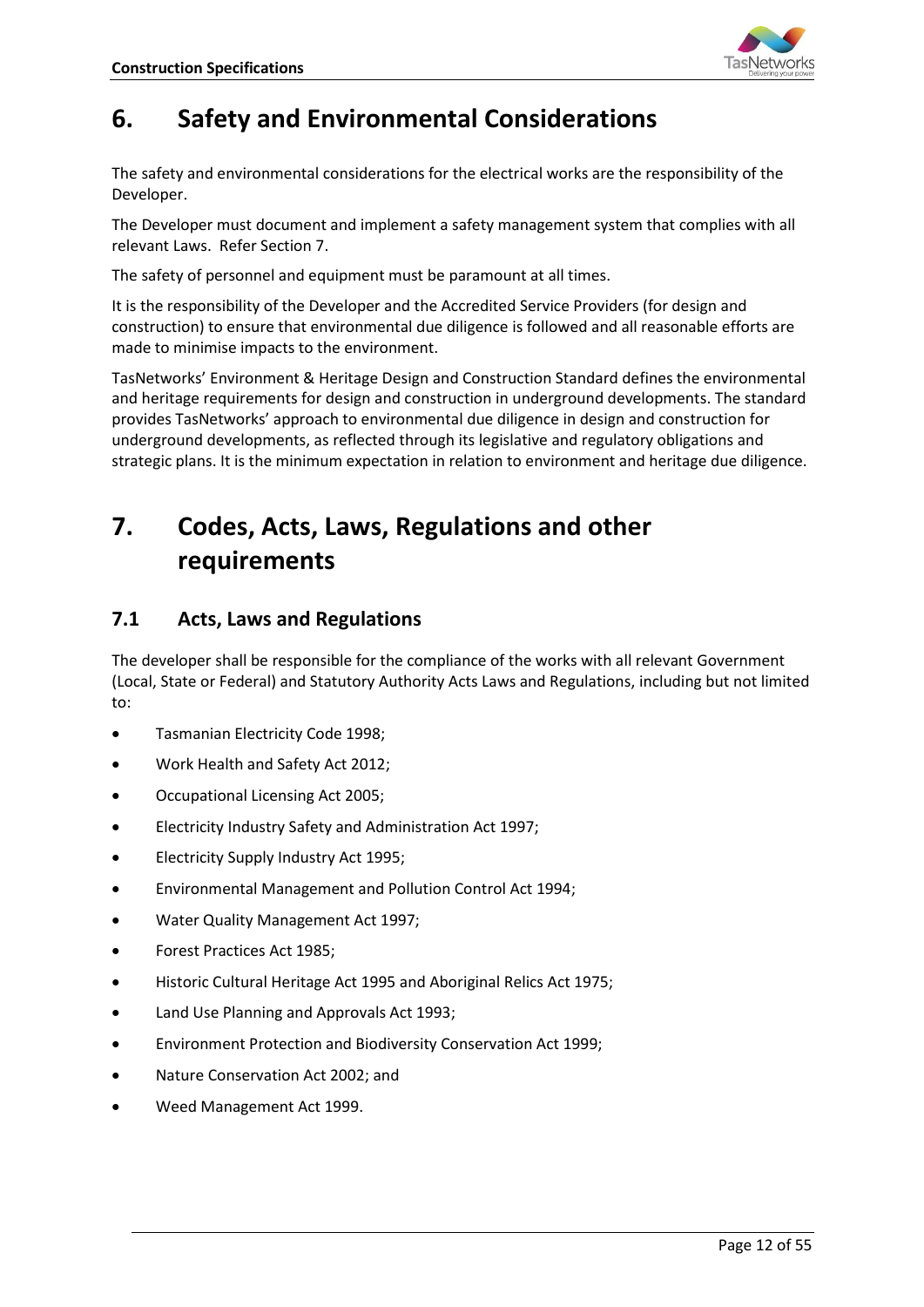

### <span id="page-12-0"></span>**7.2 Codes of practice**

The Developer shall be responsible for understanding and applying relevant codes of practice including but not limited to:

- Construction work;
- Demolition work;
- Excavation work;
- First aid in the workplace;
- Hazardous manual tasks;
- Managing Work Health and Safety Risks;
- Managing Electrical Risks;
- Managing the Risk of Falls;
- Managing the Risks of Plant;
- Managing the Work Environment and Facilities;
- Preparation of Safety Data Sheets for Hazardous Chemicals;
- Managing Risks of Hazardous Chemicals in the Workplace;
- Forest Practices Code;
- Managing Welding Processes; and
- Work Health and Safety Consultation, Cooperation and Coordination.

The Developer must consider all risks associated with work, not only those for which regulations and codes of practice exist.

All codes of practice may be accessed through the Work Safe Tasmania web site worksafe.tas.gov.au.

# <span id="page-12-1"></span>**8. Extent of Work**

#### <span id="page-12-2"></span>**8.1 General**

Unless advised otherwise in writing, details of the location and extent of work for the Project shall be included in the Issue for Construction documentation. To assist in project coordination with TasNetworks the Developer must provide a project schedule to TasNetworks prior to construction works beginning.

### <span id="page-12-3"></span>**8.2 Adjacent to TasNetworks Assets**

Where the worksite is adjacent to existing TasNetworks' assets, consideration must be given to maintaining operational and maintenance access to these assets. Any potential impacts are to be discussed with the Liaison Officer prior to implementation.

Refer to<http://www.tasnetworks.com.au/safety/safety-at-work/> and Guidelines when working near TasNetworks electrical assets.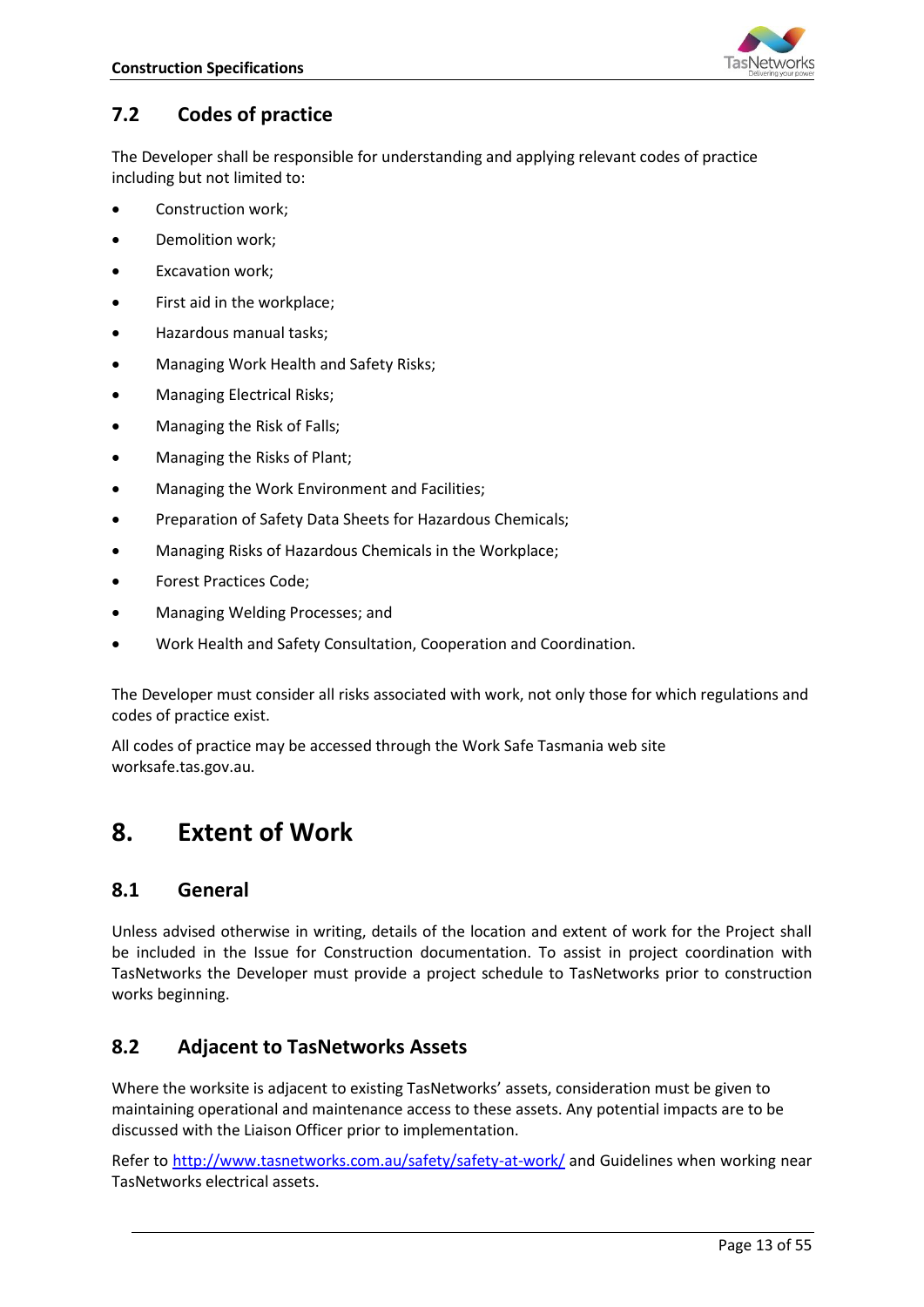

Refer also to Sectio[n 14](#page-18-1) for further information.

### <span id="page-13-0"></span>**8.3 Access to the TasNetworks Distribution System**

The Developer shall not have access to the TasNetworks distribution system unless specifically authorised in writing by TasNetworks. The following tables define responsibility for supply and installation of materials for connection to the TasNetworks distribution system associated with the Project.

TasNetworks shall notify in writing, on a case-by-case basis, where supply of material and installation as detailed in the following tables does not apply.

Where cable is required to be installed to an existing TasNetworks asset for TasNetworks to complete the termination works, the cable must be of appropriate length with sufficient excess length to allow for easy fit off to existing infrastructure. These cables must be capped with a heat shrink end cap to prevent moisture ingress.

| <b>TASNETWORKS LV</b>                              |                                                                                                                                                                                                                     |                                                                                                                                                                                                                            |
|----------------------------------------------------|---------------------------------------------------------------------------------------------------------------------------------------------------------------------------------------------------------------------|----------------------------------------------------------------------------------------------------------------------------------------------------------------------------------------------------------------------------|
| <b>Description</b>                                 | <b>Material Supply</b>                                                                                                                                                                                              | <b>Construction</b>                                                                                                                                                                                                        |
| New Turret/Cabinets to existing<br>Turret/Cabinets | Developer supplies LV cable<br>between Turrets/Cabinets &<br>terminations for New<br>Turret/Cabinets                                                                                                                | Developer installs LV cables in<br>both Turrets/Cabinets &<br>terminates in New<br>Turret/Cabinets                                                                                                                         |
|                                                    | TasNetworks supplies<br>terminations for existing<br>Turret/Cabinets<br>(Developer pays)                                                                                                                            | TasNetworks terminates in<br>existing Turret/Cabinets<br>(Developer pays)                                                                                                                                                  |
| New Turret/Cabinets to existing<br>Kiosk           | Developer supplies LV cable<br>between Turrets/Cabinets &<br>Kiosk, also terminations for<br>Turrets/Cabinets<br>TasNetworks supply<br>termination for Kiosk<br>(Developer pays)                                    | Developer installs LV cable &<br>terminates in Turrets/Cabinets.<br>TasNetworks installs LV cable<br>into Kiosk and terminates.<br>(Developer pays)                                                                        |
| New Turret/Cabinets to pole                        | Developer supplies LV cable<br>between Turrets/Cabinets &<br>pole, also terminations for<br>Turrets/Cabinets<br>TasNetworks supply pole<br>termination, cable guard,<br>earthing etc. for pole.<br>(Developer pays) | Developer installs LV cable &<br>terminates in Turret/Cabinets.<br>TasNetworks fit to pole, install<br>earthing, pole termination etc.<br>(Developer pays)<br>Note: Developer shall not have<br>access to or work on pole. |
| New Kiosk to pole                                  | Developer supplies LV cable<br>between Kiosk and pole, also<br>terminations for Kiosk<br>TasNetworks supply pole<br>termination, cable guard,                                                                       | Developer installs LV cable &<br>terminates in Kiosk.<br>TasNetworks fit to pole, install<br>earthing, pole termination etc.                                                                                               |

#### **Table 1: Construction Interface Points for LV assets**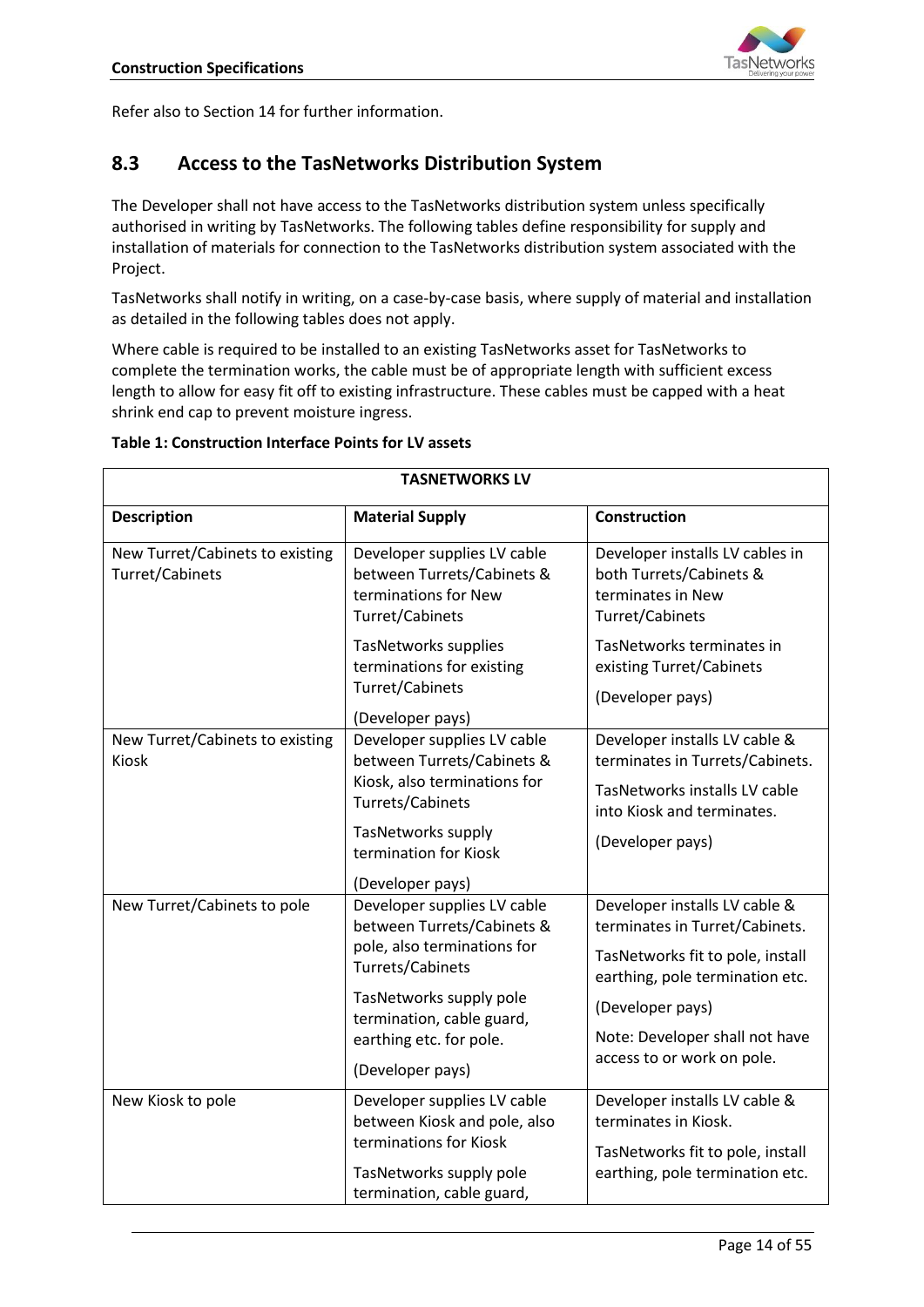

|                             | earthing etc. for pole.                                    | (Developer pays)                                             |
|-----------------------------|------------------------------------------------------------|--------------------------------------------------------------|
|                             | (Developer pays)                                           | Note: Developer shall not have<br>access to or work on pole. |
| New Kiosk to existing Kiosk | Developer supplies LV cable &<br>termination for new Kiosk | Developer installs LV cable &<br>terminates in new Kiosk     |
|                             | TasNetworks supply<br>termination for existing Kiosk       | TasNetworks inserts and<br>terminates LV cable in existing   |
|                             | (Developer pays)                                           | Kiosk                                                        |
|                             |                                                            | (Developer pays)                                             |

#### **Table 2: Construction Interface Points for HV assets**

| <b>TASNETWORKS HV</b>       |                                                                                                                                                                   |                                                                                                                                                                                                                     |
|-----------------------------|-------------------------------------------------------------------------------------------------------------------------------------------------------------------|---------------------------------------------------------------------------------------------------------------------------------------------------------------------------------------------------------------------|
| <b>Description</b>          | <b>Material Supply</b>                                                                                                                                            | <b>Construction</b>                                                                                                                                                                                                 |
| New Kiosk to existing Kiosk | Developer supplies HV cable &<br>termination for new Kiosk<br>TasNetworks supply<br>termination for existing Kiosk<br>(Developer pays)                            | Developer installs HV cable &<br>terminates in new Kiosk<br>TasNetworks inserts and<br>terminates HV cable in existing<br>Kiosk<br>(Developer pays)                                                                 |
| New Kiosk to Pole           | Developer supplies HV cable &<br>termination for new Kiosk<br>TasNetworks supply Pole<br>termination, cable guard,<br>earthing etc. for pole.<br>(Developer pays) | Developer installs HV cable &<br>terminates in new Kiosk<br>TasNetworks fit to pole, install<br>earthing, pole termination etc.<br>(Developer pays)<br>Note: Developer shall not have<br>access to or work on pole. |

#### <span id="page-14-0"></span>**8.4 Installation coordination with TasNetworks**

Scheduling and coordination of installation and construction work to be completed at construction interface points (the Developer to TasNetworks) is the responsibility of the Developer. The Developer should also be aware of any notice periods that may apply. Refer to Section [12.2.](#page-16-0)

# <span id="page-14-1"></span>**9. Variation from Issue for Construction Documentation**

All variations proposed from the Issue Construction documentation shall be communicated to the Liaison Officer, prior to commencement, for approval. The Liaison Officer will determine whether approval by the Designer or a re-design is necessary. Details on all variations must be included in the As-Built documentation. Required information shall be added to the Issue for Construction documentation in a neat and legible manner to enable the information to be easily understood.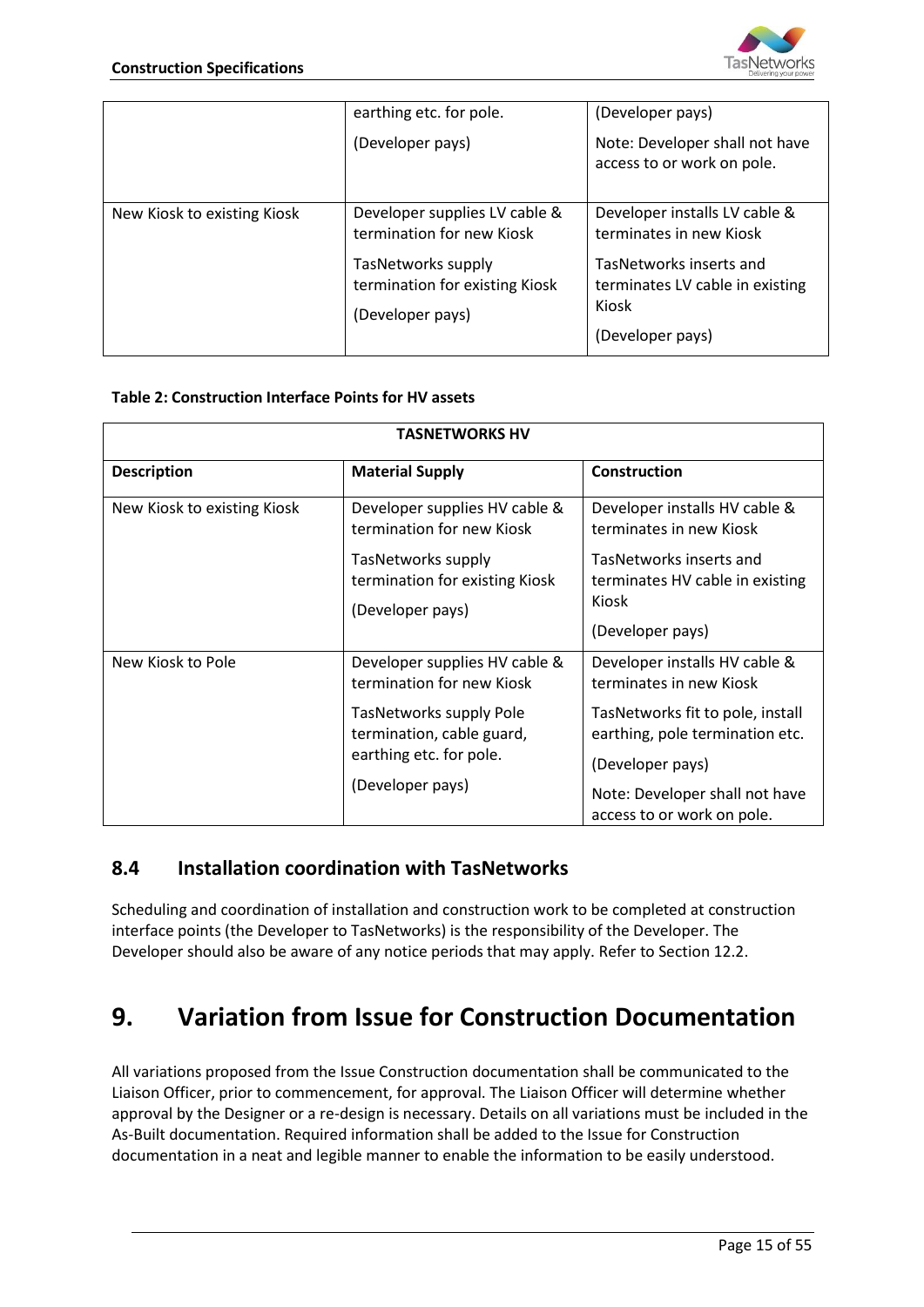

Major variations should allow sufficient time for assessment/approval and re-issue prior to construction.

Prior to proceeding with construction related to the variation approval must be gained from the Liaison Officer.

Changes shall be marked-up in red and be to scale and dimensioned; 'freehand' sketches are unacceptable.

# <span id="page-15-0"></span>**10. Preliminary Meeting**

Prior to the commencement of site work a meeting will be required. The meeting shall be arranged and facilitated by the Developer or nominated representative and involve as a minimum the Developer, Liaison Officer and representatives of any other authorities involved in the Project.

The meeting shall be scheduled as soon as practicable after receipt of the Issue for Construction documentation to allow sufficient time for all issues that may be raised to be resolved prior to the commencement of site work.

Unless advised otherwise by the Developer the meeting shall be held in conjunction with the prestart meeting for civil construction/installation works.

# <span id="page-15-1"></span>**11. Electricity Footpath Allocation and Alignments**

In underground developments the Developer shall provide a reasonably level footpath allocation to Local Government requirements for the installation of electricity assets. The footpath allocation shall be free of all obstructions such as trees and stumps etc.

The Developer shall ensure that final pegging for each property has been completed and that block numbers and final footpath levels have been established prior to construction works beginning. Any variations to levels or boundaries shall be handled as per Sectio[n 9](#page-14-1) of this document.

Equipment incorrectly located relative to the final boundary locations will be rejected by TasNetworks. Alternatively, TasNetworks may specify that an easement on those properties is to be registered at the Developer's cost.

<span id="page-15-2"></span>All conduits and cables shall be installed as shown on the Issue for Construction documentation.

# **12. Audit Points and Final Inspection**

### <span id="page-15-3"></span>**12.1 General**

The Developer shall be responsible for ensuring construction complies with this specification, TasNetworks Standard Construction Drawings and Issue for Construction documentation; however at stages during construction TasNetworks will audit certain elements of the installation and construction in accordance with the TasNetworks Construction Audit Process.

Witness/Acceptance points required during the construction program will be specified prior to site mobilisation.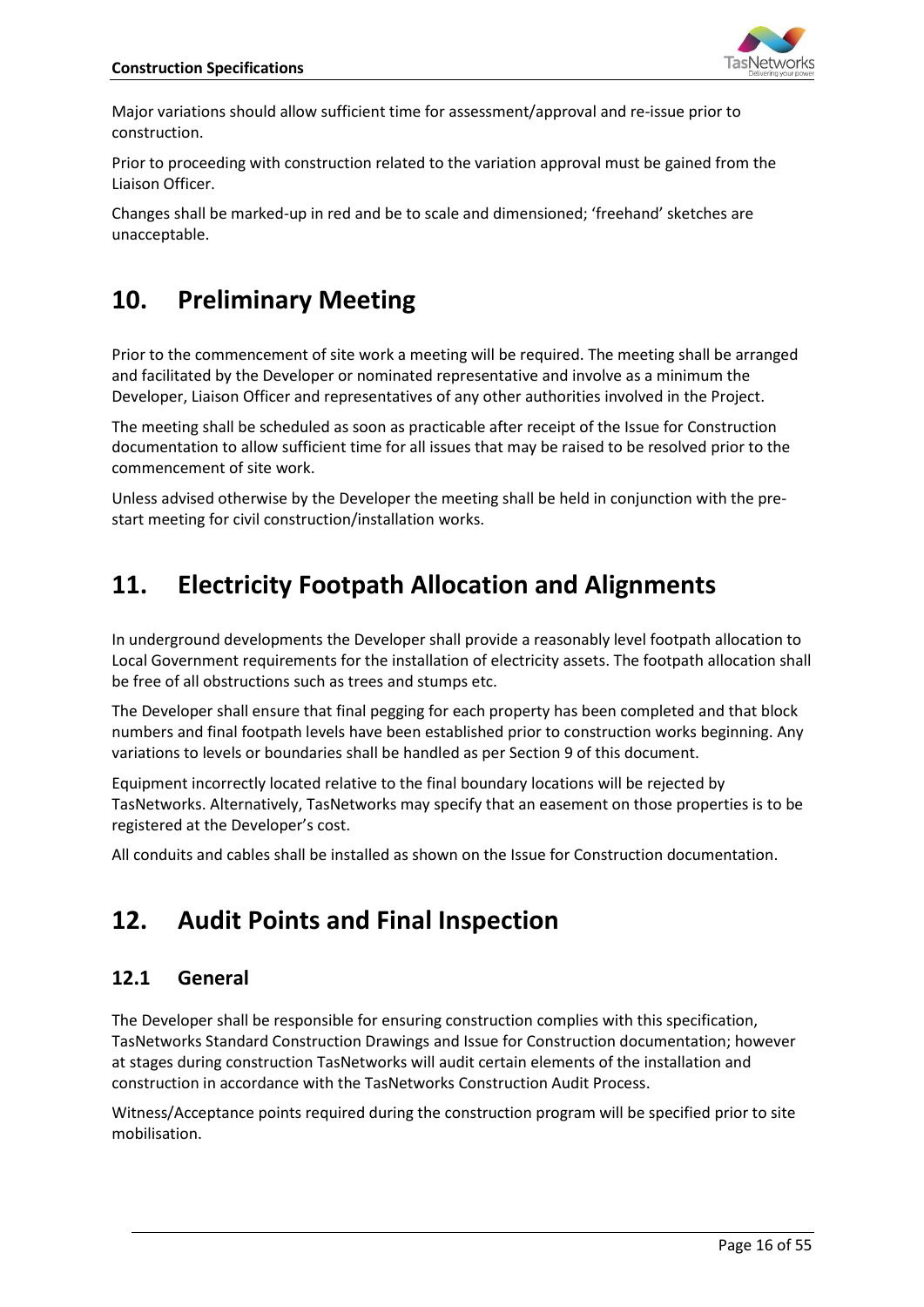

# <span id="page-16-0"></span>**12.2 During Construction**

The Developer or its representative shall notify the Liaison Officer at the stages of construction listed below and, whilst notification is mandatory, witnessing may be carried out at the discretion of TasNetworks.

In order to be present onsite for witnessing TasNetworks normally require two (2) working days' notice. Additional notice may apply where significant travel is required from the relevant TasNetworks Depot. Extended notice periods shall be agreed with the Liaison Officer.

Notification that the site is ready for witnessing / acceptance shall be issued to the Liaison Officer.

Requests shall be made for witnessing at the following construction stages:

#### <span id="page-16-1"></span>**12.2.1 Electrical related construction**

- **Cable Installation**  when all cable hauling equipment is on site and prior to initial cable installation.
- **HV Cable Terminations / Joints**  at commencement of cable terminations/ joints.
- **Kiosk Substation Sites**  after the installation of earthing and prior to backfilling, also after installation and connection of cables and prior to backfilling.
- **Turret/Cabinet Installation** 
	- o at initial turret/cabinet base installation;
	- o panel fitting; and
	- o crimping of lugs.
- **Earthing Installation Testing** 
	- o at commencement of installation;
	- o at commencement of testing; and
	- o as subsequently directed by the Liaison Officer.

#### <span id="page-16-2"></span>**12.2.2 Civil related construction**

- **Trenches**: after the installation of conduits and / or cables and prior to backfilling.
- **Kiosk Substation Sites:** as defined below
	- o after the installation and compaction of FCR, prior to laying the foundation
	- $\circ$  after the installation of the foundation, conduits, earthing, and prior to installation of the substation
- **Existing TasNetworks Assets**: Where excavations will enter in proximity (as defined below) to TasNetworks Assets
	- o underground assets 1 metre
	- o above ground assets 2 metres
	- o for poles or stays 3 metres
- **Where connection is required to an existing Kiosk Substation Sites:** during excavation for conduit/cable within 2 m of the Substation.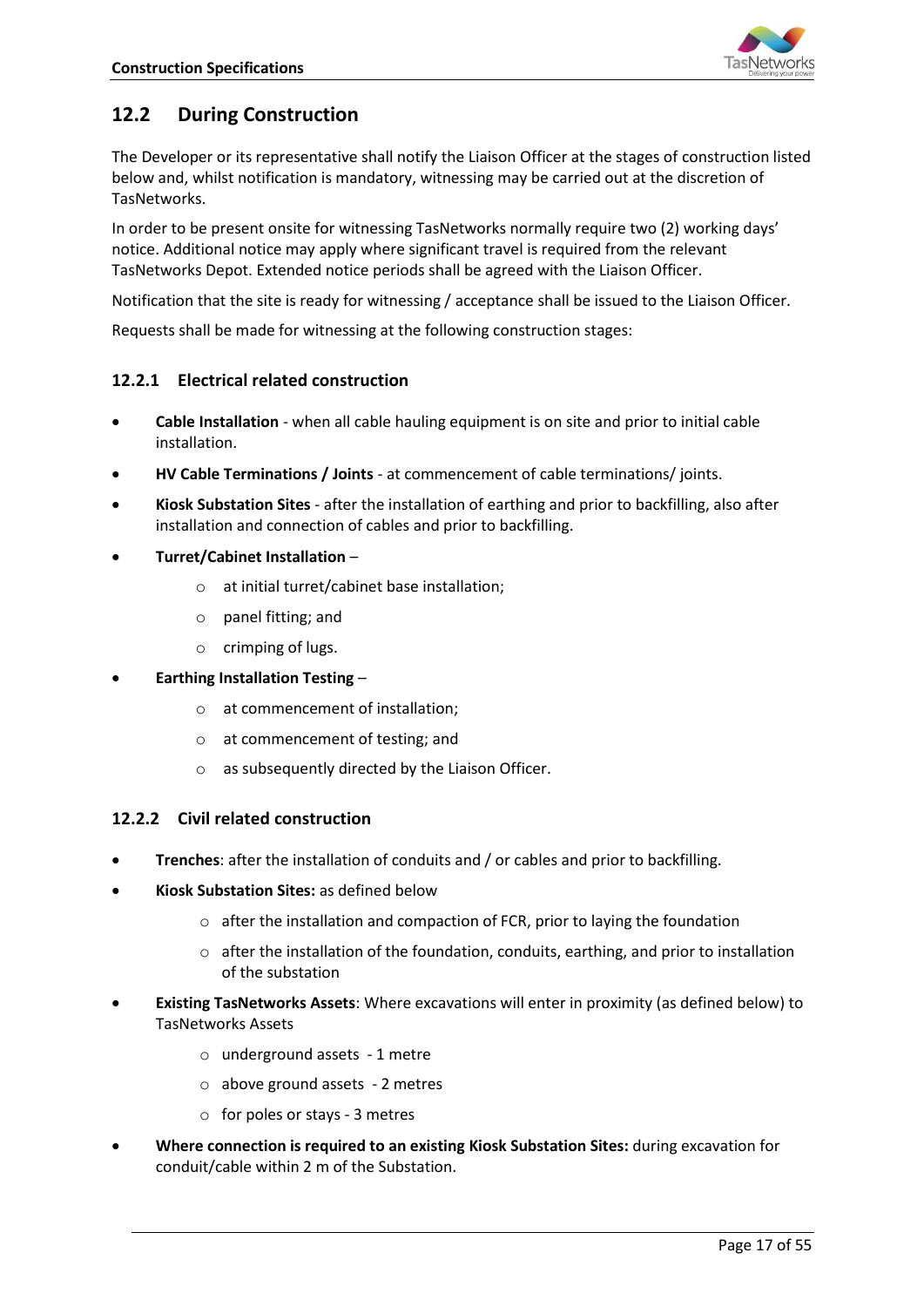

- **Public Lighting and service cabinet foundations:** after the installation of conduit bend, hold down bolts, formwork, and prior to concreting (cast in situ foundations only).
- **Bedding material (nonstandard) –** Prior to delivery on site, where specific nonstandard bedding material has been specified for the purpose of improving the thermal properties of the cable installation

Should the Liaison Officer not be notified at the above mentioned stages of work the Liaison Officer may require the Developer to uncover cables or conduits, remove heat shrink on terminations, or undertake such other work as is deemed necessary to witness that the work has been completed in an acceptable manner.

It is recommended in any case that the Developer keep detailed photo records of all the aforementioned stages of construction.

TasNetworks may direct the Developer to take other photos not defined above at certain stages of construction when no one is available to complete an audit/inspection.

The Contractor shall conduct intermediate and final inspections during the various stages of the project to ensure that works have been performed in accordance with TasNetworks requirements and Australian Standards.

Additional random witnessing may be undertaken throughout the course of construction at the discretion of the Liaison Officer.

Note that TasNetworks shall not be liable for rectification works or replacement of materials due to erosion or subsidence, or damage from any other cause, to excavations and/or materials that may result from excavations being left open pending witnessing by the Liaison Officer.

### <span id="page-17-0"></span>**12.3 Notice of Works Completion**

The Developer shall notify TasNetworks' Liaison Officer of expected electrical/civil work completion dates, 12 weeks in advance (or a mutually agreed timeframe) and the date must be firmed up 6 weeks out from completion (or as mutually agreed). This will allow TasNetworks to programme the work to have supply available to continue the continuity of work from receipt of the Certificate of Completion – Electrical Works and Certificate of Completion – Civil Works to commissioning and issuing the Certificate of Acceptance.

Note that TasNetworks shall only accept the Certificate of Completion - Electrical Works together with the Certificate of Completion – Civil Works once the approval of both respective works has been completed.

### <span id="page-17-1"></span>**12.4 Faults/Non-Conformances Found During TasNetworks Inspections**

Faults or non-conformances found shall be rectified by the Developer as soon as possible, at the Developer's cost, in a manner acceptable to the Liaison Officer.

Delays in the programme to allow for rectification work may result in significant delays for rescheduling TasNetworks final connection works.

Should faults or non-conformances be found after submitting the Certificate of Completion for either Electrical Works or Civil Works, the respective certificates shall be cancelled and returned to the Developer to enable access for rectification purposes. Upon rectification of non-conformances a new Certificate of Completion shall be submitted for each relevant part (Civil and/or Electrical) and a repeat inspection shall be conducted.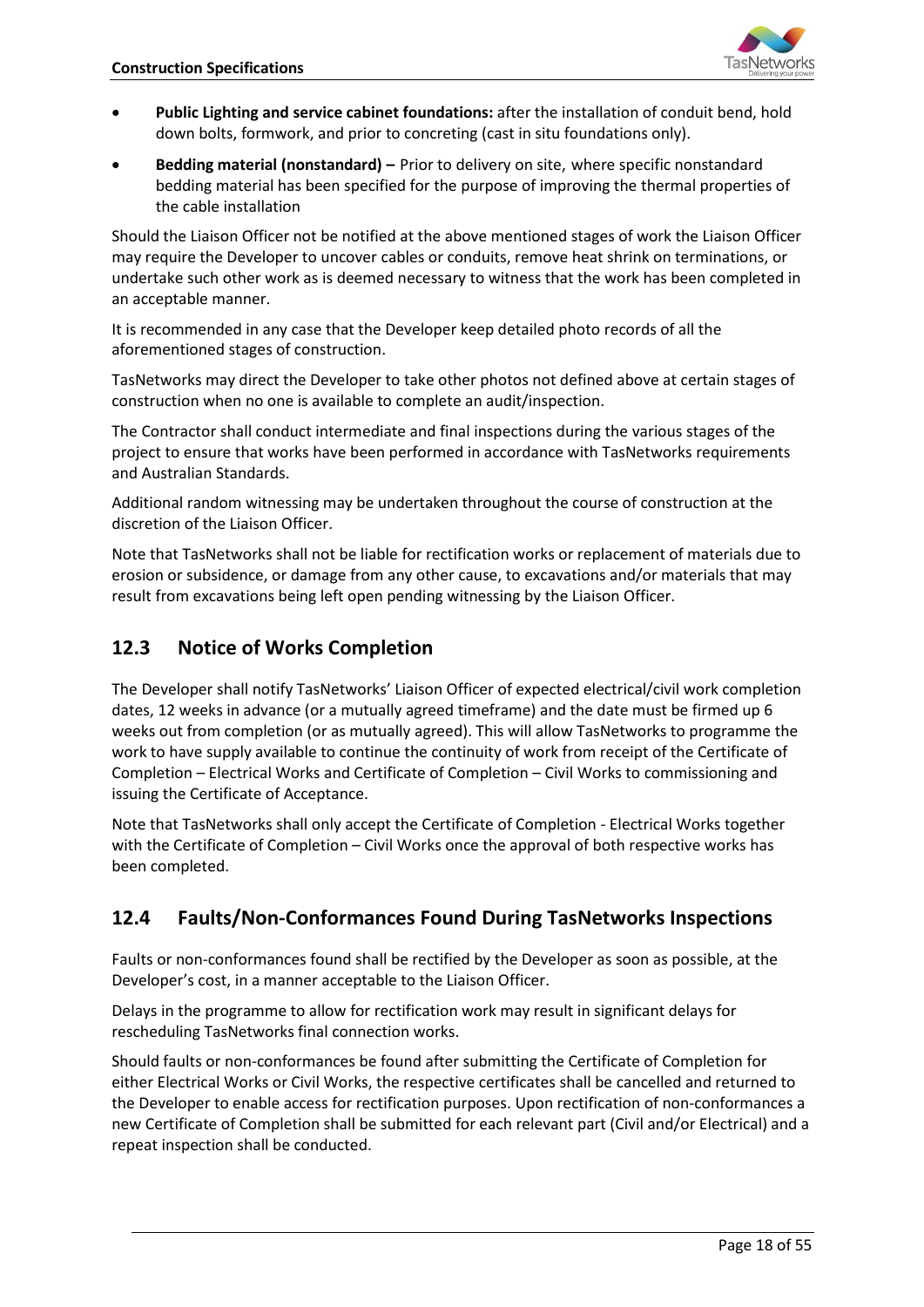

Where it is found that the installation does not meet the requirements of TasNetworks and remedial actions are deemed necessary, the cost of additional inspections to reach final acceptance will be charged to the Developer by TasNetworks in accordance with TasNetworks approved service fees.

# <span id="page-18-0"></span>**13. Materials and Equipment**

All materials for installation and construction work are to be procured by the Developer or its contractors and must be in accordance with TasNetworks' Materials and Assemblies document. All materials and goods must be new, free from defects, of merchantable quality, fit for the specified purpose, and conform fully to the requirements of TasNetworks.

To ensure the maintenance of appropriate reliability and safety standards during the transition period to contestability, TasNetworks' Materials List will have the following three categories of materials:

- 1. **Prescribed Materials** These items must be from the specified manufacturer and have the listed part number in TasNetworks Materials and Assemblies document. Example items include kiosk substations.
- 2. **Approved Materials** For each type of material or good in this category, product details are specified together with approved suppliers. A process will be developed for TasNetworks to assess the suitability of additional products and suppliers. If a product is assessed as meeting TasNetworks' requirements (including being of sufficient quality and compatible with the distribution network), they will be added to the Approved Materials List. Further information including timelines and associated fees will be released at a later date.
- 3. **Consumable Materials**  Any product that complies with the listed specification or standard (e.g. Australian Standards) may be used. Example items include PVC electrical insulation tape, nuts, bolts and washers.

The Developer must complete the Deed of Materials Compliance form, found in [Appendix E](#page-54-0) – Deed [of Materials Compliance.](#page-54-0)

# <span id="page-18-1"></span>**14. Existing Underground Concealed Services**

### <span id="page-18-2"></span>**14.1 Existing Services**

Information shown on Issue for Construction documentation, or otherwise provided, detailing the existence and location of existing underground services such as electricity, communications, gas, water, storm water and sewerage is provided as a guide only and site specific information shall be obtained from the relevant authority.

The services of "Dial Before you Dig" (phone No 1100) shall be utilised where the relevant authority is a subscriber.

To confirm the locational information is correct from the above sources the Developer shall undertake onsite investigation including but not limited to:

- Pot holing using careful excavation (hand digging, no mechanical excavation) where necessary to confirm the location of services;
- Ground Penetrating Radar (GPR) survey; and
- Water lances and vacuum trucks.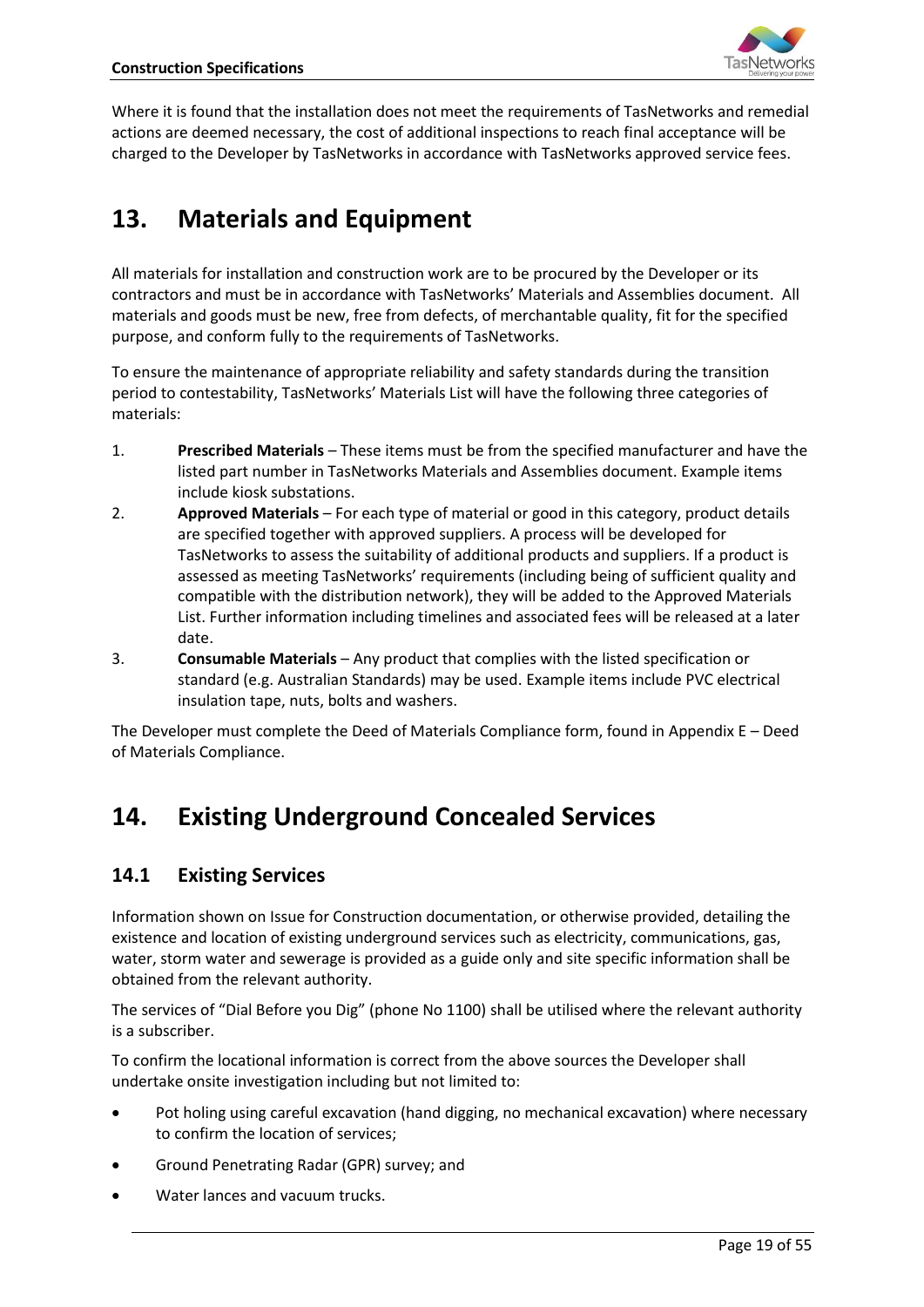

Temporary marking the location of existing underground services shall follow the colour code requirements as indicated in AS 1345.

### <span id="page-19-0"></span>**14.2 Existing TasNetworks Assets**

Where it is known that construction is to be undertaken in proximity to existing TasNetworks underground assets such locations should be discussed and addressed during the Preliminary Meeting as defined in Section [10.](#page-15-0)

As a guide the following clearance to TasNetworks underground and ground mounted assets apply:

- 1 metre for underground assets;
- 2 metres for above ground assets; and
- 3 metres for poles or stays.

Unless otherwise authorised by TasNetworks Liaison Officer.

In any case the Developer shall comply with all relevant safety requirements including the Electrical Safety Acts and Electrical Safety Regulations, together with the applicable Codes of Practice and TasNetworks requirements. Further information regarding TasNetworks' specific requirements in regards to working near TasNetworks assets please refer to the "Guidelines when working near TasNetworks Electrical Assets" which may be accessed from the TasNetworks web site [www.tasnetworks.com.au/safety/safety-at-work/working-near-powerlines.](http://www.tasnetworks.com.au/safety/safety-at-work/working-near-powerlines)

Note that any cable or conduit uncovered during the work shall be treated as "live" until advised otherwise by the Liaison Officer.

Temporary marking the location of existing underground TasNetworks services shall be marked as Orange as indicated in AS 1345.

# <span id="page-19-1"></span>**15. Damage to Property**

### <span id="page-19-2"></span>**15.1 Recording the condition of existing above ground Infrastructure**

The Developer shall keep detailed photo records demonstrating the condition of existing above ground assets prior to beginning construction.

#### <span id="page-19-3"></span>**15.2 Damage**

Damage to above ground or below ground existing assets or services attributable to work by the Developer, their agents or employees during the course of the work shall be immediately reported to the Liaison Officer and authority involved. Rectification shall be undertaken in accordance with the requirements, and to the satisfaction, of the relevant authority or landowner at no cost to TasNetworks.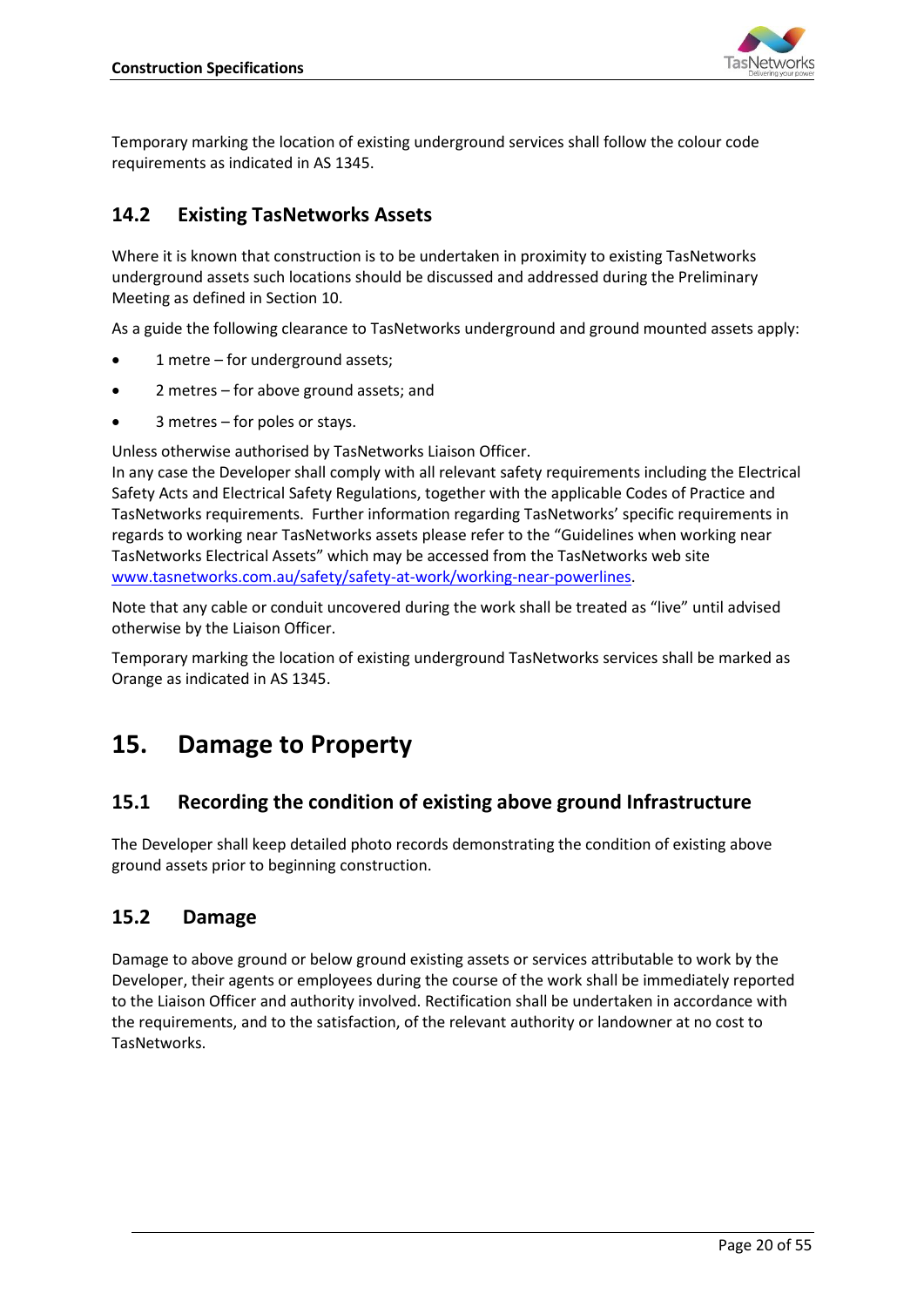

# <span id="page-20-0"></span>**16. Electrical Works**

### <span id="page-20-1"></span>**16.1 Conduits**

#### <span id="page-20-2"></span>**16.1.1 Conduit Installation**

Conduit installation work is to be carried out using a person licensed to perform electrical installation work as required under relevant legislation including the Electrical Safety Act. The only exception to this is as per the Occupational Licensing (Electrical Work – Trade's Assistant – Licensing Exemption) Order 2012 which allows for the placing or laying out of conduit (but not the connection or bonding of conduit lengths) to be completed by a trade's assistant supervised by a practitioner.

Conduits shall be installed in accordance with, but not limited to, the following:

- TasNetworks' formal witness point(s);
- Issue for Construction documentation;
- Conduit shall be continuous between cable termination points and approved cable pits (with exception to HV cable road crossings);
- Conduit shall be laid straight and evenly supported along their length on bedding material and with trench sections in accordance with the Issue for Construction documentation;
- Conduit must maintain a 75mm clearance between the underside of the conduits and the bottom of the trench. Note conduit sockets may be disregarded for the purpose of measuring clearances between conduits, sides and the bottom of the trench;
- To produce watertight joints the joint surface (male and female ends) shall be cleaned of surface contaminants, dried and a PVC primer applied prior to application of PVC solvent cement (refer to manufacturer's instructions);
- The top of the conduits or cables below finished ground shall not be less than the minimum dimensions specified on relevant Trench sections detailed in the TasNetworks Standard Construction Drawings and Issued for Construction documentation;
- At the end of each conduit 'run' (including conduits in cabinets, turrets and public lighting) all conduit ends shall be cleanly and squarely cut and capped with PVC conduit caps with the aim of eliminating ingress of water and contaminants in the conduits prior to the installation of cables. Where fitting of conduit caps is impeded by the draw wire both ends of each conduit shall be sealed with expanding polyurethane foam. In instances where cables are installed within conduits, such conduits shall also be sealed with polyurethane expanding foam;
- All conduit bends shall be long radius bends in accordance with the Issue for Construction documentation ensuring that minimum cable bending radii are maintained;
- Where conduits terminate into pits or precast trenches conduit ends must be fitted with a bell end; and
- PVC conduit that is unduly faded and/or damaged by exposure to UV shall not be used.

If the standard conduit depths cannot be met due to ground conditions or physical obstructions, the Developer is to contact the Liaison Officer for advice.

Where new construction adjoins existing assets and detail is not shown on the Issue for Construction documentation the Developer shall consult the Liaison Officer to ascertain TasNetworks requirements.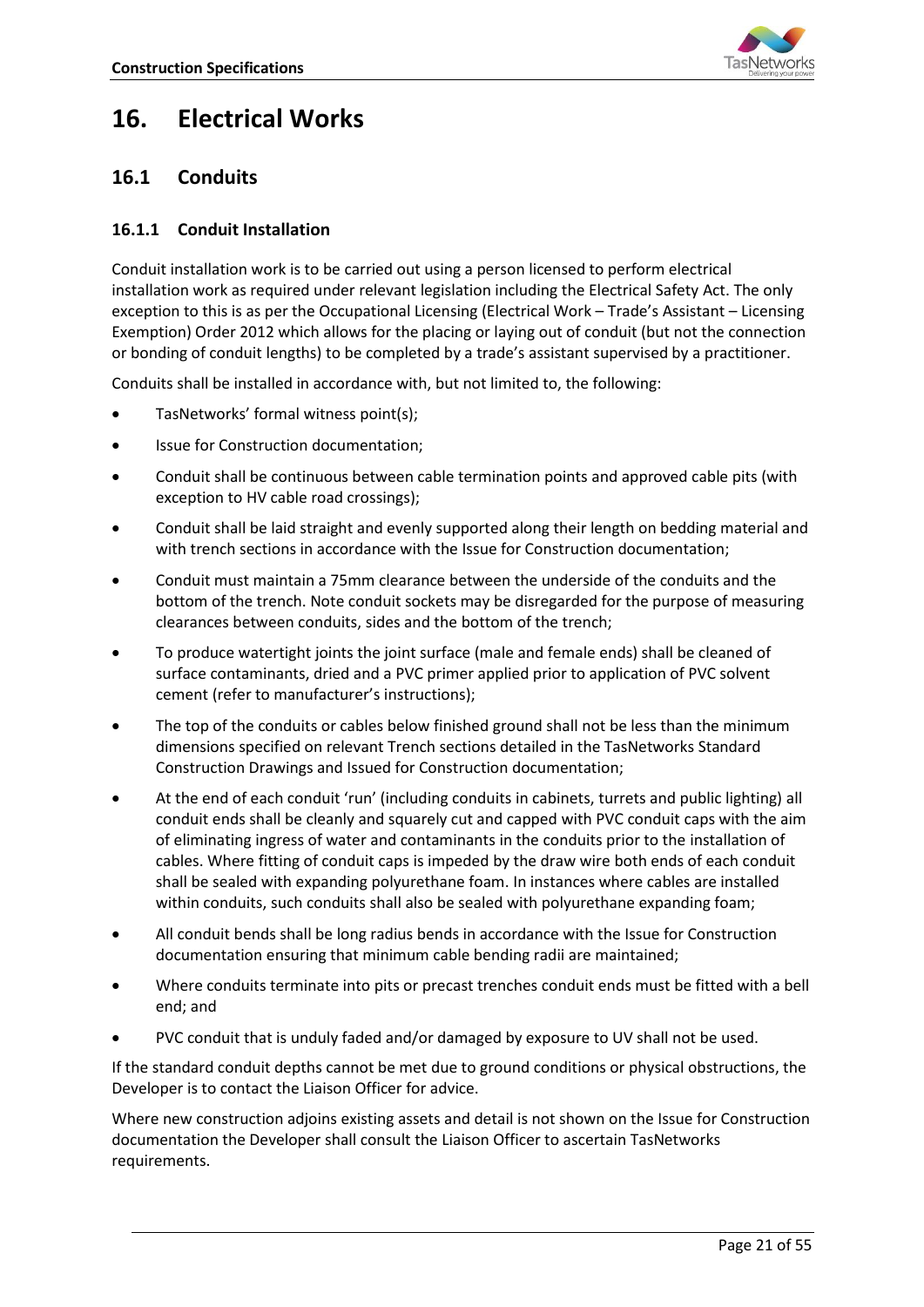

#### <span id="page-21-0"></span>**16.1.2 Conduits crossing other underground services**

Conduits which cross other services shall pass underneath with a preferred clearance of 300mm. If the required depths (in accordance with the Issue for Construction documentation) cannot be met, or it is not practical to pass under a large service (e.g. storm water pipe), approval from the Liaison Officer shall be obtained before proceeding with the installation. No conduits shall pass through water main concrete anchor blocks.

Suggested installation practices when required depths cannot be met are detailed below.

The conduit may pass over the other service provided special mechanical protection is installed above the conduits/cover strips (e.g. 75mm thick concrete) and the depth to the conduit exceeds those listed below.

- 300mm for LV cables;
- 750mm for 11 and 22kV cables; and
- <span id="page-21-1"></span>900mm for 33kV cables.

#### **16.1.3 Electricity Footpath Conduits**

Footpath conduits shall be installed in accordance with the Issue for Construction documentation and council requirements. The distance out from the property boundary to conduits shall be within the dimension shown on the Issue for Construction documentation and in no instance shall conduits be located outside the Electricity Footpath Allocation. Required minimum clearances to other services shall be maintained.

#### <span id="page-21-2"></span>**16.1.4 Service and Street Light Conduits**

Service and Street Light conduits shall be installed in accordance with the Issue for Construction documentation.

For service conduits, the conduit shall extend 600mm into the customer's property and the end left above ground and capped for future extension by the customer's electrical contractor. The conduit shall be laid along the bottom of the trench with a 600mm-radius 90-degree bend connected to it at the customer's property end. The bend is not to be glued. A short section of conduit is to be attached to the bend, so that the end protrudes above ground level for a distance of 300mm. Refer to D-UG1-0640-SD-001.

#### <span id="page-21-3"></span>**16.1.5 Polymeric Cable Protection and Warning Tape**

Polymeric cable cover (mechanical protection) and warning marker tape requirements are detailed in Section [16.2.5.](#page-24-1)

#### <span id="page-21-4"></span>**16.1.6 Road Crossing Conduits**

Refer to Issue for Construction documentation for the requirements of road crossing conduits.

Requirements, approach and scheduling of installation of conduit across roadways shall be discussed during the Preliminary Meeting.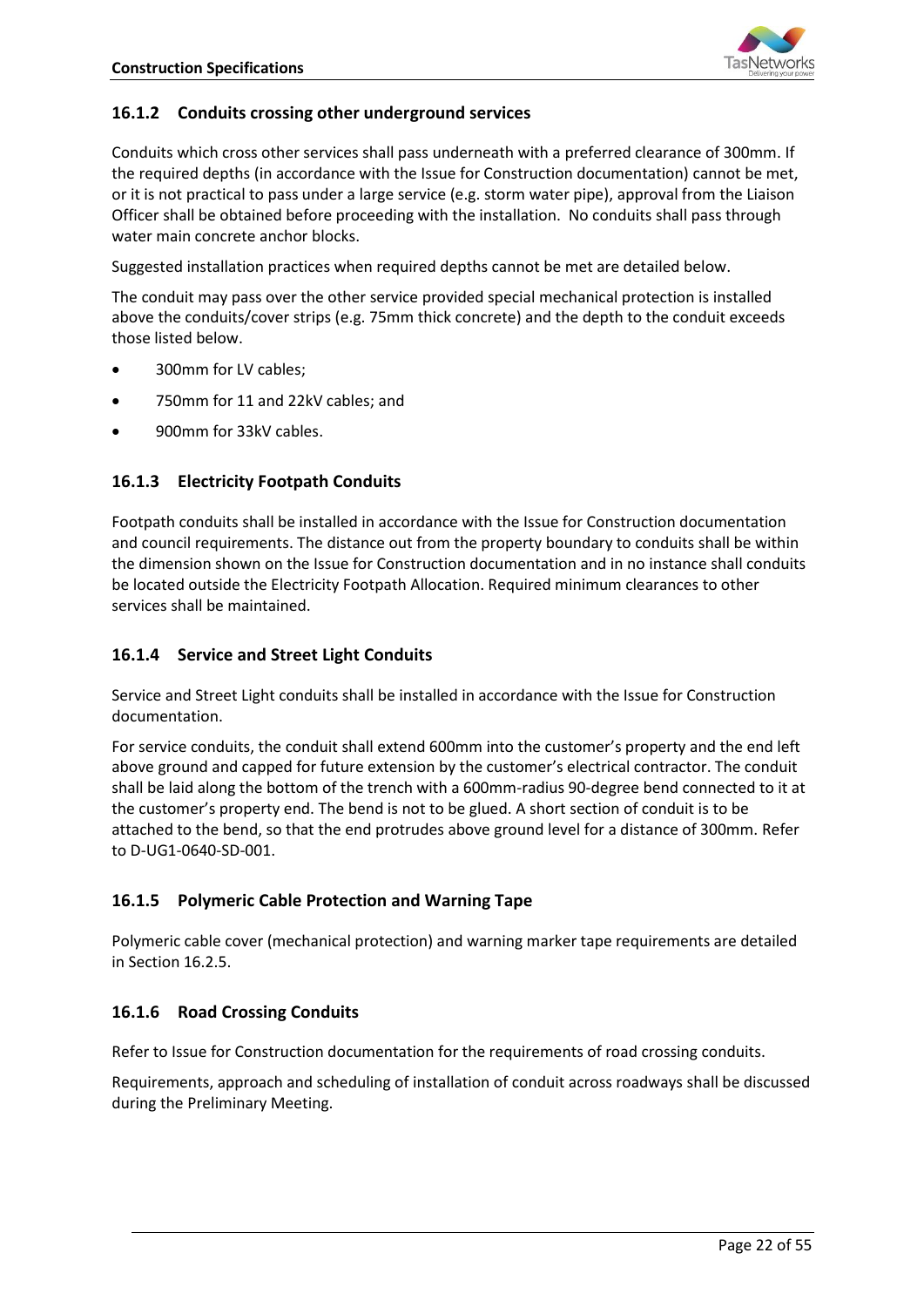

#### <span id="page-22-0"></span>**16.1.7 Cleaning and Draw Cords/Wires**

To aid in installation and ensure that cables are not damaged during installation once conduits have been installed, conduits shall be cleaned of all dirt and foreign matter and shall have a synthetic draw cord or galvanised steel draw wire installed. Draw cords/wires shall be continuous in each conduit run and extend beyond the end caps by at least 500mm. This requirement applies also to spare conduits that have been specified.

Unclean conduits or improperly installed draw cords/wires will be rejected by TasNetworks.

### <span id="page-22-1"></span>**16.2 Cables**

#### <span id="page-22-2"></span>**16.2.1 Coordination**

The Electrical Contractor shall liaise with the Developer and Civil Contractor to coordinate installation of cables.

#### <span id="page-22-3"></span>**16.2.2 General**

Cable shall be installed by a suitably experienced and qualified licenced electrical contractor in accordance with best industry practice. All cables shall be installed as detailed in the Issue for Construction documentation including the type of cable, location (within easements where applicable), use of the specified bedding material, warning marker tape and polymeric cable cover.

The Occupational Licensing (Electrical Work – Trade's Assistant – Licensing Exemption) Order 2012 shall be complied with. This order allows for the installation of marker tape or mechanical protection during back filling to be completed by a trade's assistant supervised by a practitioner.

The contractor shall be equipped with all trade tools, including specialised tools and crimping devices, necessary to perform works.

All LV and HV terminations and joints shall be performed in accordance with the manufacturer's details, good industry practice, the Issue for Construction documentation and TasNetworks Standard Construction Drawings.

HV cable terminations and joints shall be made by a suitably qualified cable jointer and holding the appropriate licenses. Additionally, cable jointers shall be trained in application of the brand and type of kit being installed and provide evidence to confirm such.

The Contractor shall take all precautions necessary to ensure cables, terminations and joints are not contaminated by moisture or other contaminants.

The Liaison Officer may at any time inspect all tools, including crimping devices, dies, etc. and periodically witness jointing and terminating. Refer Section [12.](#page-15-2)

Prior to the installation of the cable into conduits the Contractor shall ensure the conduit is clean and clear of any foreign matter.

Survey marks required for construction purposes, easements, footpath levels, cable routes, etc. and other services, are the responsibility of the Contractor and shall be established and verified by a licensed surveyor.

#### <span id="page-22-4"></span>**16.2.3 Installation**

As stated above, all cables shall be installed by a suitably experienced and qualified licenced electrical contractor in accordance with best industry practice.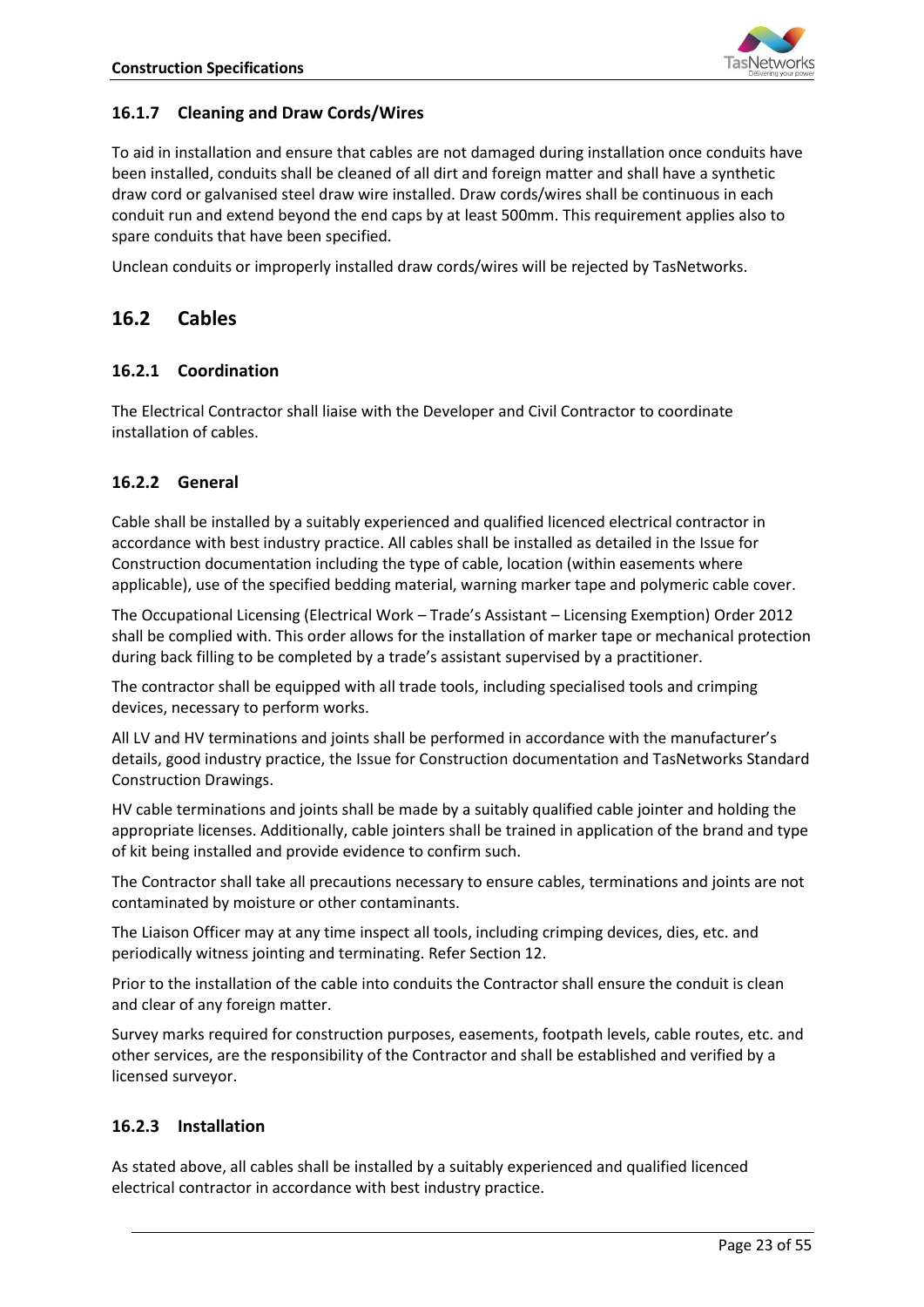

TasNetworks Liaison Officer may at any time request proof of qualifications and licences of any person undertaking installation and construction work.

The Contractor shall be responsible for carrying out a visual inspection for cable damage on receipt of cable prior to installation. Should damage or moisture be detected the cable shall not be installed and the Liaison Officer shall be immediately notified.

All cut cables (including those ready for termination) shall be resealed by fitting a heat shrink end cap over a cleaned cable sheath.

Where cable sheath or end seal damage has occurred following receipt of cable, e.g. during installation, the Liaison Officer shall be immediately notified. Repair shall be undertaken as directed by the Liaison Officer, or the cable replaced if so directed. All costs associated with repair or replacement shall be borne by the Contractor.

The Contractor shall ensure water does not enter the cable during installation.

Cables shall be visually checked for any signs of damage as it leaves the drum. Ensure stones, rubble, or other contaminants are not drawn into conduit during installation.

All conduit cable entry and exit points require suitable rollers and support to prevent damage to cables and conduits due to friction or contact with sharp edges.

Where cable is to pass around a corner and a pit is required, special corner rollers and/or skid plates shall be used. Take care to ensure the cable does not exceed the applicable bending radius during installation or leave the cable rollers. Cables shall not be dragged across the ground or in the cable trench but shall be properly supported on cable rollers and with rollers or skid plates placed at corners in the cable run. Every part of the cable shall be under surveillance during the pull including the cable leaving the drum.

Where cable may be installed from either end of a route, reduction of the necessary cable pulling tension is possible by taking into account the location of bends and the net difference in elevation between ends of the route. Cable pulling shall not be completed on any cables with joints installed.

Conduit ends shall be sealed around cable immediately upon completion of cable pulling, with expanding polyurethane foam to prevent entry of dirt or other foreign matter.

Extreme care shall be exercised at all times when handling and laying cables. Any damage, however slight, to the cable detected during installation shall be reported to the Liaison Officer who will inspect it to ascertain if the work can proceed.

Standing on cables after installation shall be avoided. Care must also be taken to avoid damage to cables by sharp tools or falling objects.

Refer to TasNetworks Standard Construction Drawings for further information on cable pulling.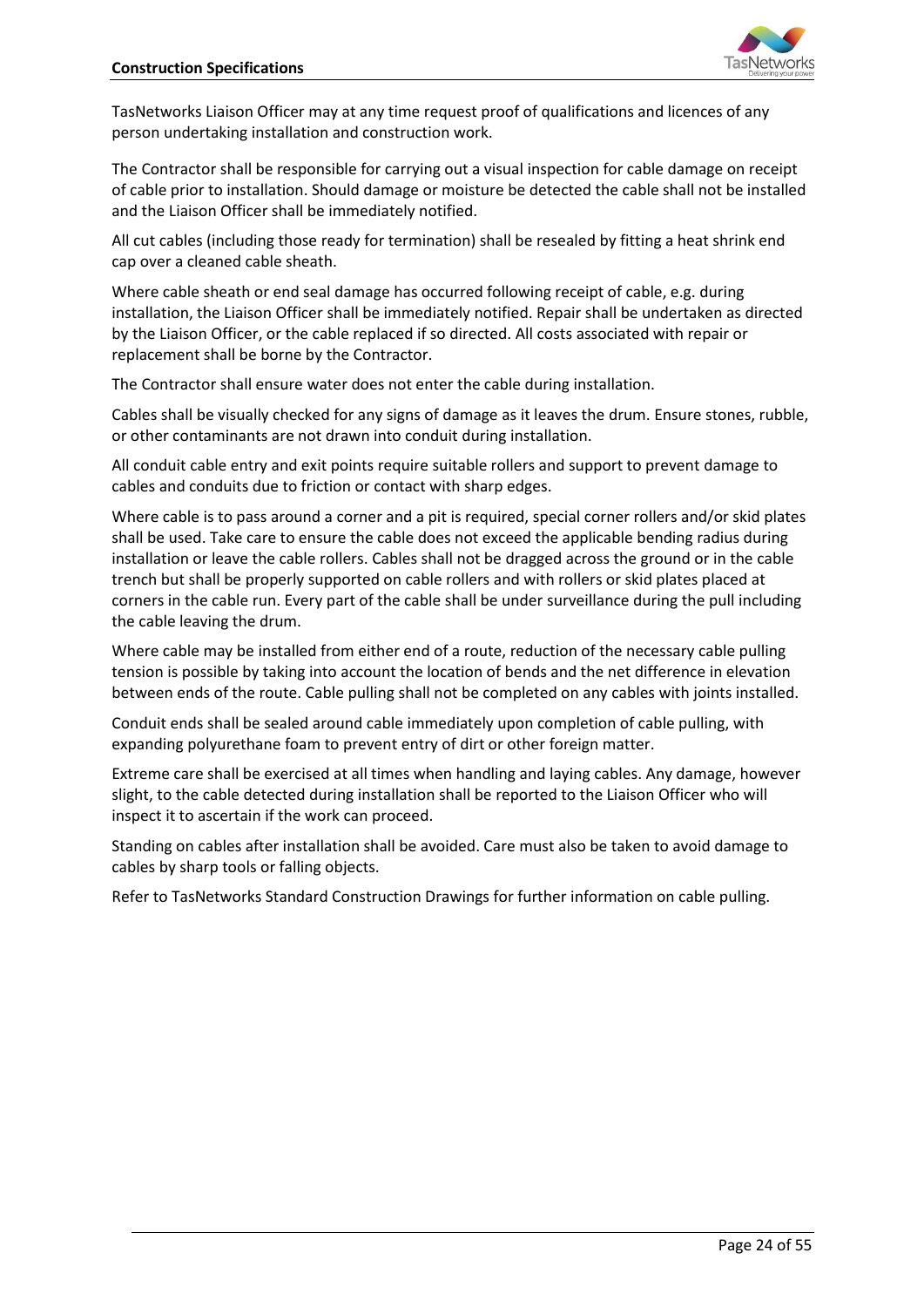

#### <span id="page-24-0"></span>**16.2.4 Direct Buried Cables**

Direct buried cables are to be installed as shown on the Issue for Construction documentation.

Depths, separations, bedding protection method and overlap shall apply for all trenched installations.

Cable depth shall be defined as the distance between the final ground surface and the top of the cable. The normal horizontal separation between cables shall be 300mm between inner edges of the cables unless nominated otherwise on the Issue for Construction documentation.

<span id="page-24-2"></span>Standard cable depths are given i[n Table 3](#page-24-2) below.

| <b>Voltage</b> | Cable Depth (mm) |
|----------------|------------------|
| Low voltage    | 600              |
| 11 kV          | 900              |
| 22 kV          | 900              |
| 33 kV          | 1200             |

**Table 3 - Standard Cable Depths**

If the standard cable depths cannot be met, approval from the Liaison Officer shall be obtained before proceeding with the installation. Suggested installation practices when standard cable depths cannot be met are detailed below.

- The cable shall be covered by a minimum 75mm thick continuous concrete pour which shall not be less than 150mm wide and not more than 600mm wide, with a minimum overlap of 60mm on each side of the cable.
- Warning tape shall be placed 150mm below the concrete
- Polymeric cover strip laid 75mm above the top of the cable and
- The minimum depth to the top of the cable cover strip and below the concrete allowable with this arrangement shall be:
	- o 300mm for LV cables
	- o 750mm for 11 and 22kV cables
	- o 900mm for 33kV cables

In every case, higher voltage cables shall be laid below lower voltage cables and cables of different voltage ratings shall not be laid at the same horizontal level.

No other underground services shall be laid under concrete pours over reduced depth cables.

#### <span id="page-24-1"></span>**16.2.5 Polymeric Cable Protection and Warning Tape**

All conduits and direct buried cables have a polymeric cable protection cover installed 75mm above the cable and warning marker tape installed approximately half way between the finished surface level and the top of the cable/conduit.

All polymeric cable protection covers and warning tape must be marked with the words "ELECTRIC CABLE" or similar along its length.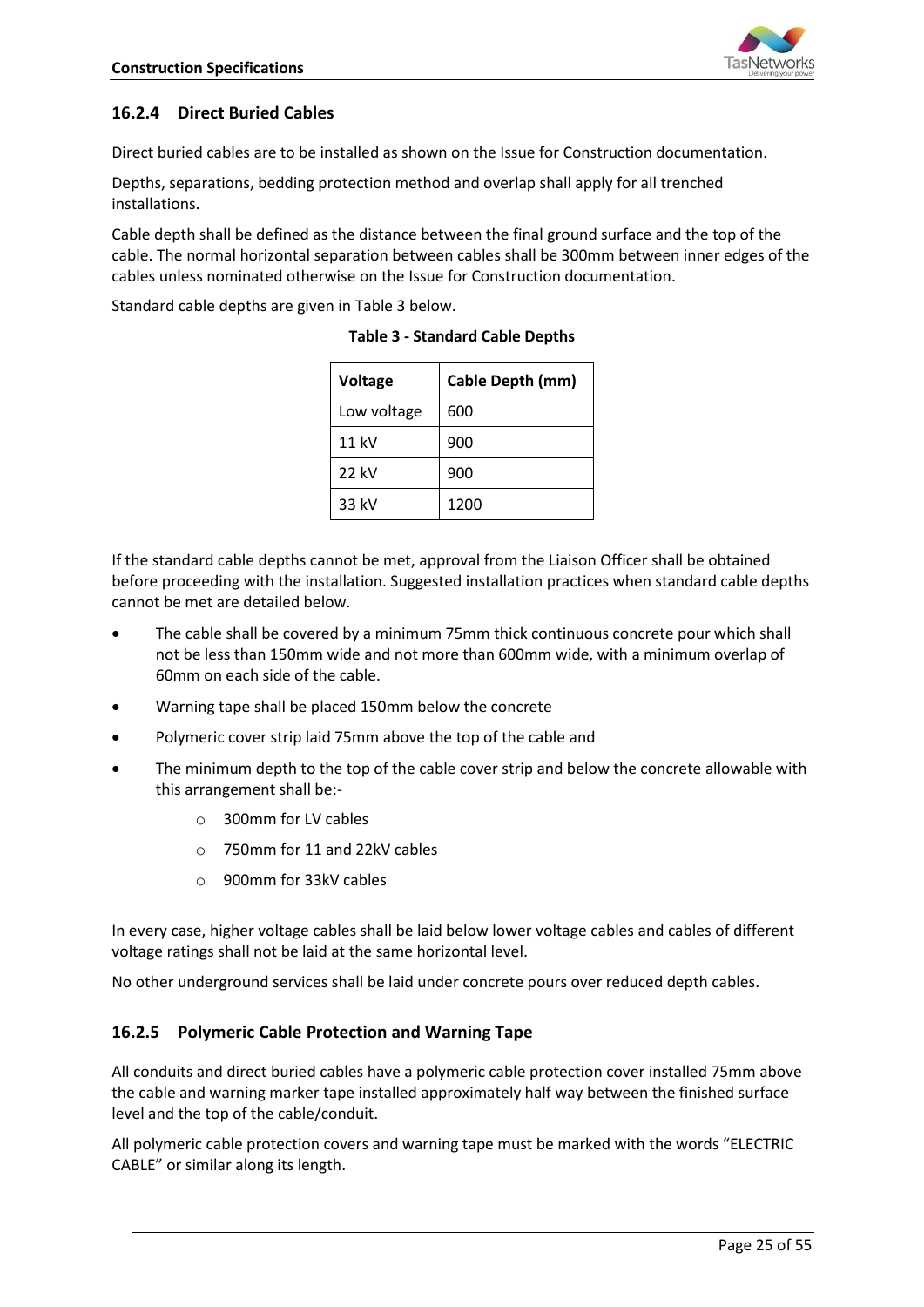

An exception to the above requirements for polymeric cable protection applies to conduits installed for the purpose of supplying LV servicing and street lighting. However warning tape is still required.

In all instances the Issue for Construction documentation, TasNetworks Standard Construction Drawings and AS 3000 requirements shall be adhered to.

#### <span id="page-25-0"></span>**16.2.6 Cables crossing other underground services**

Cables which cross other services shall pass underneath with a preferred clearance of 300mm. If it is not practical to pass under a large service (e.g. storm water pipe) the cable may pass over the other service, given prior approval from TasNetworks' Liaison Officer.

The Liaison Officer will specify requirements for mechanical protection and minimum depth. No cable shall pass through water main concrete anchor blocks.

#### <span id="page-25-1"></span>**16.2.7 Cable Joints**

For LV and HV installations cable joints are not acceptable unless detailed on the Issue for Construction documentation. In general, joints in cables are to be minimised and cables shall be installed in lengths as long as possible to reduce the necessity for joints.

Where new cables joints are required that are not detailed on Issue for Construction documentation such joints require prior approval by the Liaison Officer.

For all joints the 'Jointing Record' template shown in Appendix D – [Specifications for Cables](#page-50-0) must be completed.

Refer to TasNetworks Standard Construction Drawings for standard HV and LV cable jointing excavations.

Installation of joints must be completed as per the manufacturer's installation instructions and recommendations. This includes usage of correct parts as described by the manufacturer, and usage of correct methods according to the manufacturer with all final values being adhered to (e.g. bolt tightening torque requirements, dimensions etc.).

#### <span id="page-25-2"></span>**16.2.8 Cable Terminations**

Cable terminations must be completed as per the manufacturer's installation instructions and recommendations. This includes usage of correct parts as described by the manufacturer, and usage of correct methods according to the manufacturer with all final values being adhered to (e.g. bolt tightening torque requirements, dimensions etc.).

For HV cable terminations, trifurcation of the cable is to be completed outside of the substation, immediately before the conduit bend, with single cores brought into the HV switchgear for termination.

For LV cable terminations, trifurcation of the cables is to be completed within the substation, turret or cabinet.

Refer to TasNetworks Standard Construction Drawings for further requirements and guidance on cable terminations.

#### <span id="page-25-3"></span>**16.2.9 Minimum Cable Bending Radius**

The minimum bending radius for all cables shall not exceed the manufacturer's specifications.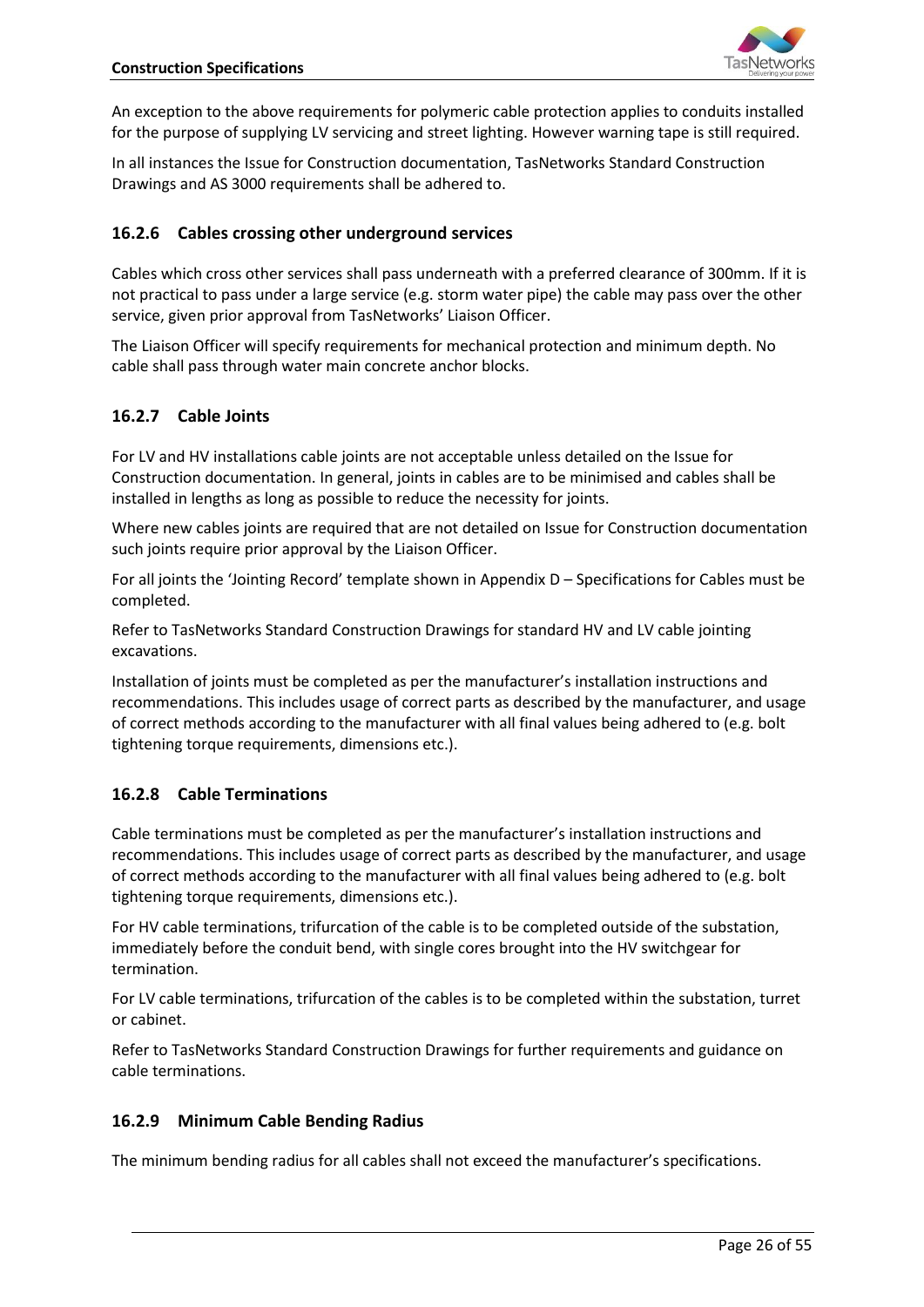

#### <span id="page-26-0"></span>**16.2.10 Maximum Cable Pulling Tension**

The maximum pulling tension when installing cable by mechanical equipment, by means of a cable stocking grip on the sheath(s) or pulling directly on the conductor(s), shall not exceed the manufacturer's specifications. The means employed to ensure the allowable cable pulling tension is not exceeded shall be to the satisfaction of the Liaison Officer.

Where sleeve or stocking pulling methods have been used to pull the cable, the installer shall remove a minimum of 500 mm (or length recommended by the manufacturer) from the end of the sleeve section on the cable to avoid compressed and damaged cable termination sections.

#### <span id="page-26-1"></span>**16.2.11 Identification of Cables**

All cables shall be labelled with their destinations point in the system, as per TasNetworks' Standard Construction Drawings and the Issue for Construction documentation. The label shall be permanent type (e.g. Traffolyte), be installed on the relevant switch or circuit breaker at a kiosk substation, or be cable tied to LV cables before the trifurcation in turrets and cabinets. The Contractor shall ensure that cables at each substation are clearly labelled to provide the street name and turret/cabinet number, or service destination of each cable.

#### <span id="page-26-2"></span>**16.2.12 Cable Location Log**

A cable log certificate shall accompany the As-Built documentation to confirm depth and alignment of cables direct buried and installed in conduits. The certificate shall confirm all cables have been installed to correct alignment and depth and within any easement registered or to be registered. The actual log if requested shall be neat and legible, presented in tabular form. Information provided on the log shall include all installed cables and as a minimum:

- Project name and location;
- Construction Issue Plan No;
- Contractor details ;
- Date;
- Street name;
- Size and No. of conduits installed;
- Depth below finished surface level to the top of the cables at appropriate spacings;
- Alignment from property boundary; and
- Other information considered necessary by either the Contractor or Liaison Officer.

**Note:** If the cable location log identifies any cables that are not installed to the appropriate specification they shall be rectified prior to issuing the Certificate of Completion – Electrical Works.

For further detail on associated witness points and As-built documentation requirements refer to Section [12](#page-15-2) and Section [19.](#page-41-2)

#### <span id="page-26-3"></span>**16.2.13 Electrical Connections**

'Greasing' of bolted connections is essential to prevent ingress of corrosive elements and oxidisation of conducting surfaces.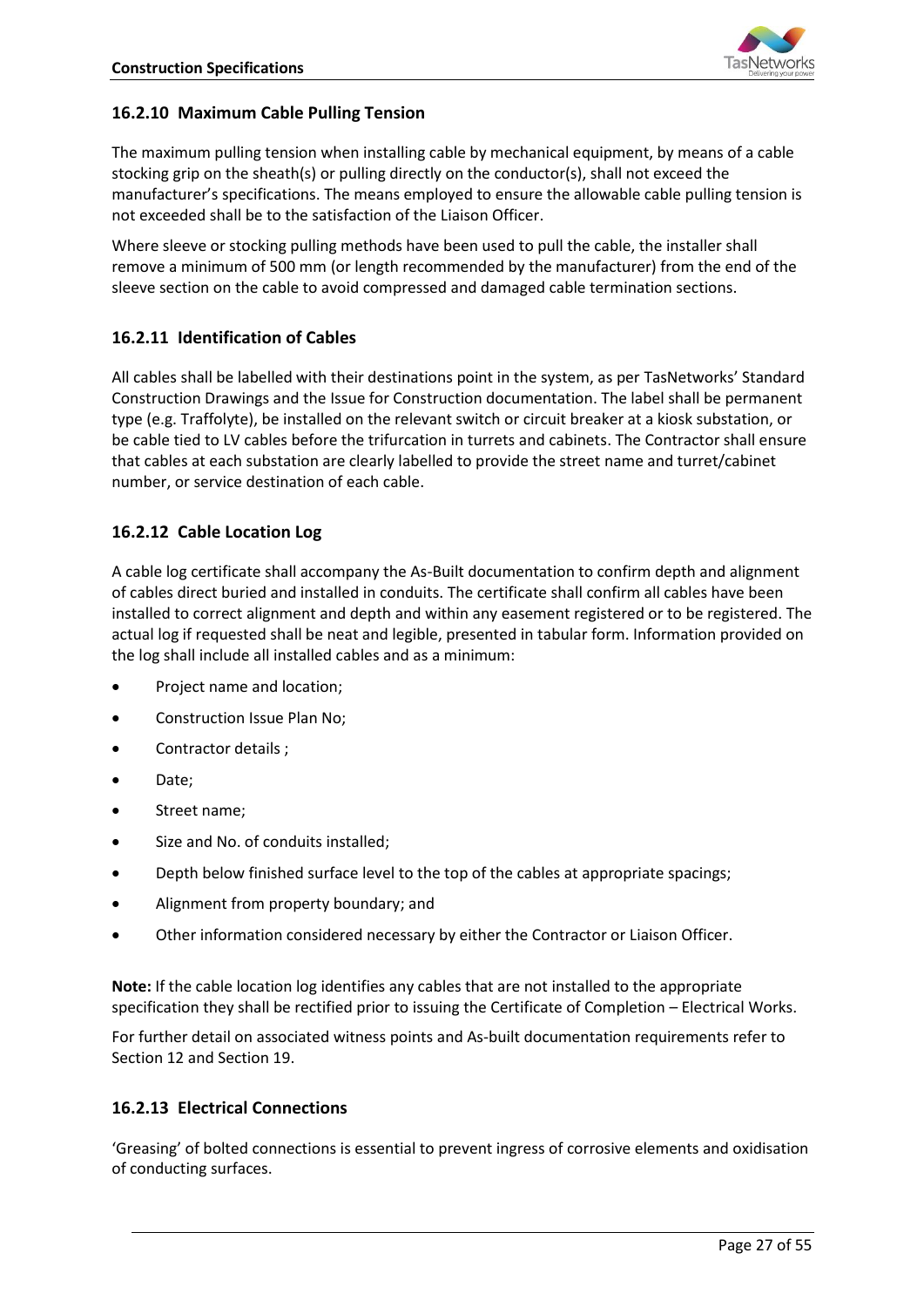

Install crimp lugs, shear off bolt connectors, splice crimps and joiners in accordance with the manufacturer's requirements. Following crimping, inspect lugs and joiners for sharp protrusions and remove by filing where required.

Tightening torques shall be completed as per the manufacturer's installation instructions or recommendations. Should a tightening torque not be specified in the Issue for Construction documentation or TasNetworks' Standard Construction Drawings all bolts and screws shall be securely tightened.

Compression tool and dies used shall be as recommended by the compression fitting manufacturer. Approved compression fittings are detailed on TasNetworks' Materials and Assemblies document.

Dies are to be engraved so that the manufacturer's brand or trademark and the designation or sizes are both clearly visible on the compressed fitting.

For a list of standard fittings and equipment refer TasNetworks' Materials and Assemblies document.

### <span id="page-27-0"></span>**16.3 LV Turret and Cabinet Installation**

#### <span id="page-27-1"></span>**16.3.1 General**

Installation of LV turrets and cabinets shall be in accordance with the Section [17.9,](#page-38-1) the Issue for Construction documentation and TasNetworks' Standard Construction Drawings.

#### <span id="page-27-2"></span>**16.3.2 Terminations and layouts**

TasNetworks' requirements for cabinet and turret layouts and terminations are detailed in TasNetworks' Standard Construction Drawings.

#### <span id="page-27-3"></span>**16.4 Kiosk Substation Installation**

#### <span id="page-27-4"></span>**16.4.1 Coordination**

The Electrical Contractor shall liaise with the Developer and Civil Contractor during foundation construction to ensure all earthing and conduits are installed prior to site finish.

#### <span id="page-27-5"></span>**16.4.2 Installation**

The Kiosk substation, including switchgear, all cabling and terminations, shall be installed on the site in accordance with the Issue for Construction documentation. The installation shall be installed within the specified easements where applicable.

#### <span id="page-27-6"></span>**16.5 Public Lighting**

Public Lighting columns shall be installed in accordance with the Issue for Construction documentation and applicable TasNetworks Standard Construction Drawings. Supply cables shall be installed from the turret or cabinet in accordance with the Issue for Construction documentation, with the fuse link disconnected and left in the column ready for connection when the luminaire is installed.

All luminares and wiring from the luminaire to the column fuse panel shall not be installed by the AEC and coordination between local council is required after hand over.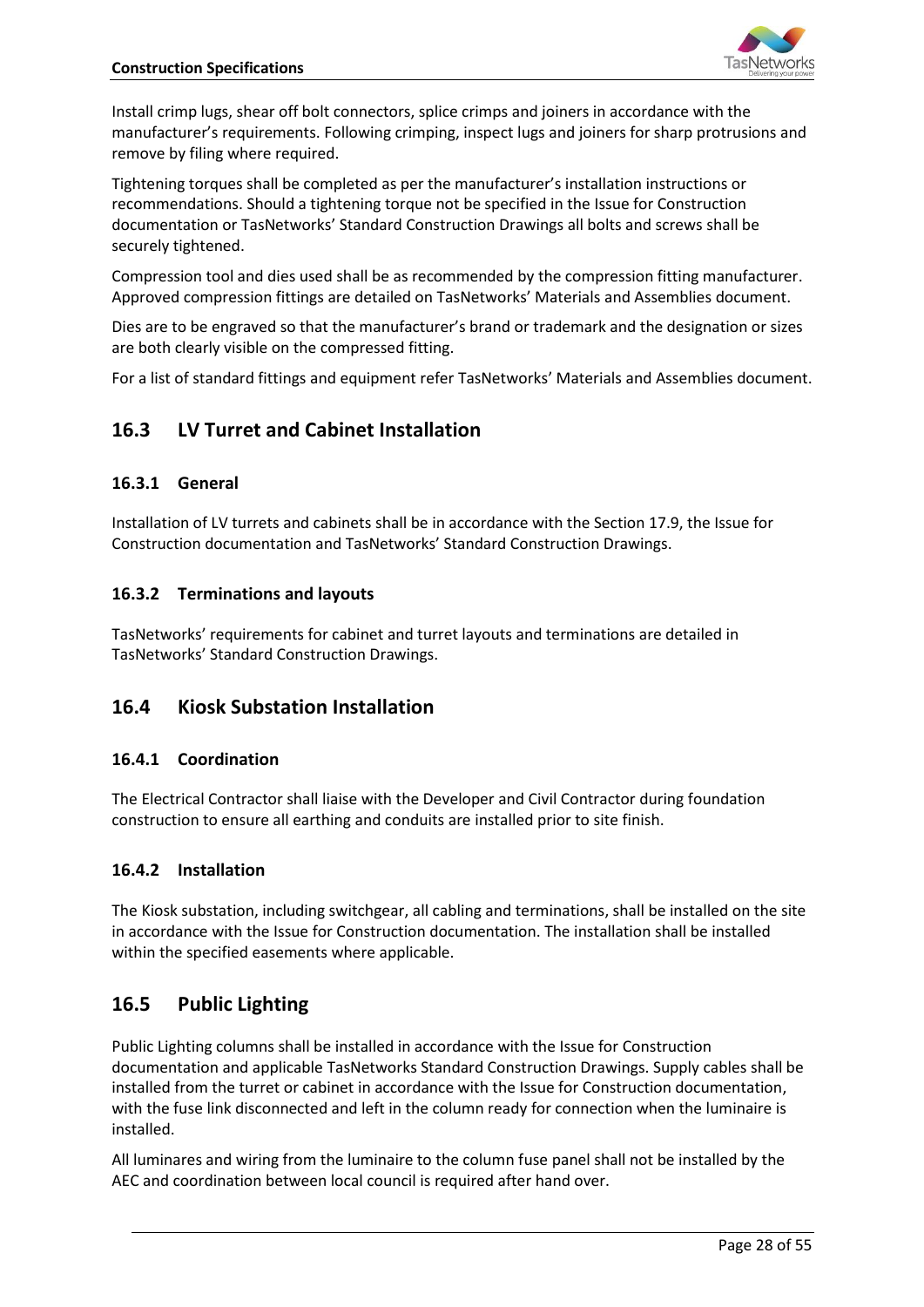

Foundations are installed as part of the civil construction works, refer to section [17.8](#page-38-0) for for more information.

### <span id="page-28-0"></span>**16.6 Numbering of Equipment**

Electricity distribution system assets are numbered to permit recording for maintenance and other purposes.

The Designer shall allocate numbers to:

- Kiosk Substations
- Cable Joints
- Turrets and cabinets
- Public Lighting

The Developer shall ensure that equipment identification labels are installed for the following types of assets using aluminium plates with black numbering on reflectorised backgrounds.

### <span id="page-28-1"></span>**16.7 Electrical Testing**

Electrical testing shall be conducted in accordance with the UD Electrical Testing Specification. This document details minimum test requirements, including pre-commissioning, commissioning and staged energisation tests, and the required timing for these.

All testing documentation shall be included as part of the As-Built documentation. In general terms, all testing shall be completed after the installation of the relevant equipment, e.g. after the cable is installed and terminated with the trench backfilled, or after the installation of the kiosk substation. Where the equipment is altered (e.g. the termination is changed), or works occurs that may impact on the installation (e.g. the trench is dug up), the equipment shall be retested.

### <span id="page-28-2"></span>**16.8 Earthing**

#### <span id="page-28-3"></span>**16.8.1 General**

Earthing shall be installed in accordance with the Issue for Construction documentation.

The Contractor shall be responsible for testing earth installations in accordance with the UD Electrical Testing Specification and the Designer's requirements and is responsible for recording the results of the required tests. All relevant values must be in accordance with TasNetworks requirements.

The Electrical Contractor shall liaise with the Developer and Civil Contractor to ensure installation of site earthing during cable and foundation installation.

#### <span id="page-28-4"></span>**16.8.2 Off Frequency Current Injection Testing (CIT)**

Where the designer stipulates a CIT is required for verification of the earthing system design, the AEC will need to establish during testing the earthing system configuration assumed by the designer, for example additional MEN system interconnections. Therefore the AEC and Liaison Officer will need to jointly coordinate, where necessary, a temporary connection to existing earthing systems. This may require a temporary connection to the LV distribution MEN via an existing open point such as cabinet or pole top arrrangment. Note that the procedure for temporary connection shall be be applied in accordance with TasNetworks' Power System Safety Rules. Additional Earthing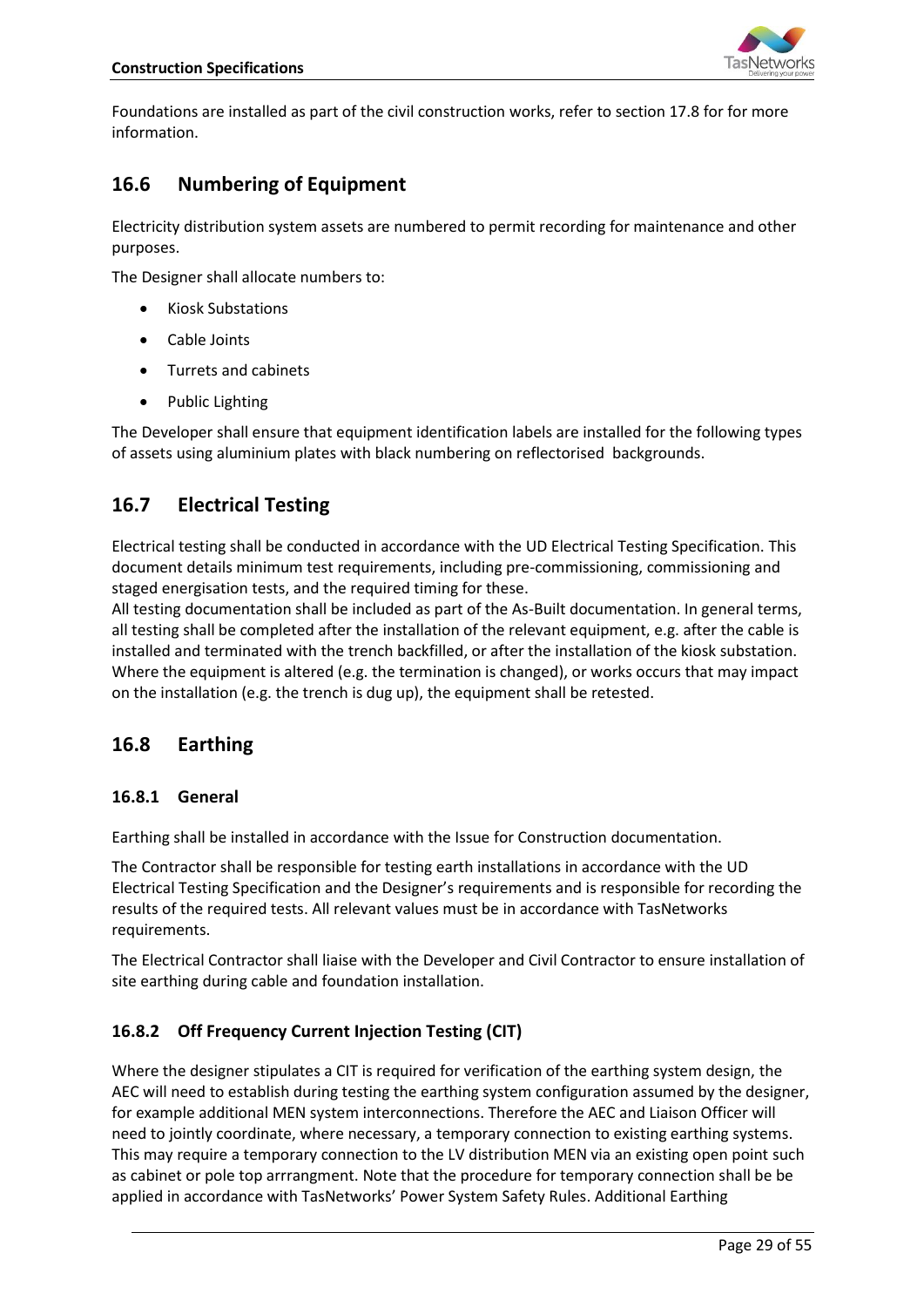

Where the standard earthing systems do not achieve the required values as detailed in the Issue for Constriction Documentation, the Contractor shall obtain direction from the Designer and notify the Liaison Officer. Prior to proceeding, approval on the proposed amendments must be obtained by TasNetworks.

Any changes to the earthing system shall be recorded on the As-Built documentation and a retest conducted after any system augmentation has taken place. Both the initial test results and any additional test results must be included as part of the As-Built documentation.

#### <span id="page-29-0"></span>**16.8.3 Proximity to Telecommunications and other services**

The Developer must be aware that certain earth system clearances to telecommunication assets and other services apply. Such clearances will be detailed on the Issue for Construction documentation. If services are located on site within close proximity to the earthing installation but clearances are not detailed on the Issue for Construction documentation the Contractor shall obtain direction from the Liaison Officer.

# <span id="page-29-1"></span>**17. Civil Works**

#### <span id="page-29-2"></span>**17.1 General**

The Developer is responsible for undertaking the civil construction works using suitably qualified and competent construction personnel.

The Developer must be aware that under the construction scope there is a requirement for the installation of electrical conduits and subsurface earthing systems. This work is to be carried out using a person licensed to perform electrical installation work under relevant legislation including the Electrical Safety Act.

TasNetworks Liaison Officer may at any time request proof of qualifications and licences of any person undertaking or supervising installation and construction work.

The safety of personnel and equipment must at all times be paramount.

Environmental best practice principals must be followed with the aim of minimising environmental impacts. This includes:

- Erosion and sedimentation mitigation;
- Noise pollution;
- Prevention of leakages and spills of controlled substances;
- Vegetation and threatened species protection; and
- Biosecurity management for *Phytophthora cinamomi* and weeds.

Survey marks required for construction purposes, easements, footpath levels, cable routes, etc. and other services, are the responsibility of the Developer and shall be established and verified by a licensed surveyor.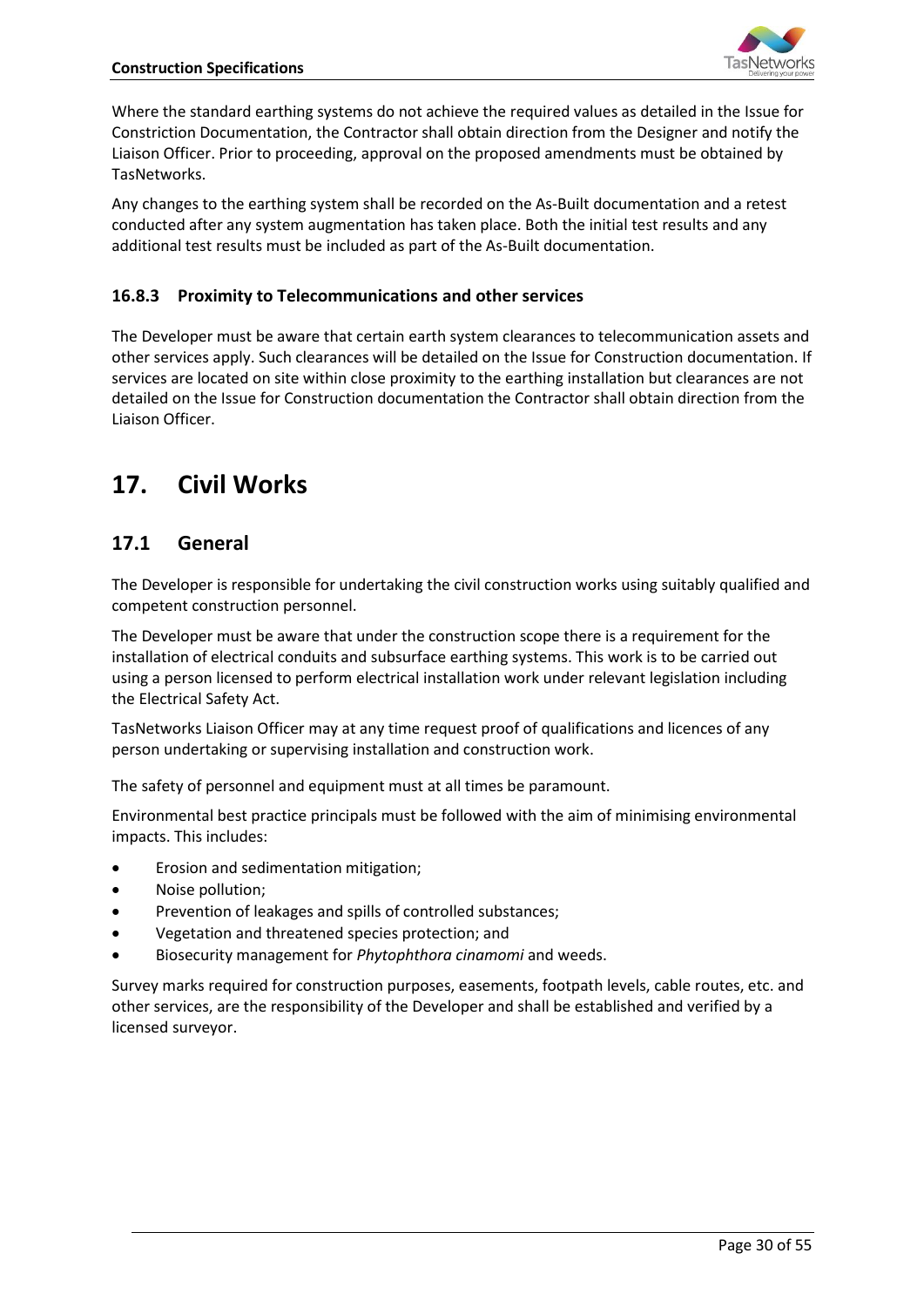

## <span id="page-30-0"></span>**17.2 Trenching**

### <span id="page-30-1"></span>**17.2.1 General**

Alignment of trenching is to be in strict accordance with the Issue for Construction documentation.

The accuracy of property boundary pegs and/or survey marks, and finished surface levels shall be established before excavation and installation of conduits. Trenching/conduits not installed in accordance with the Issue for Construction documentation and applicable TasNetworks standard drawings shall be rejected.

Trenches shall be kept as straight as possible and within the Electricity Footpath Allocation along public footpaths with minimum dimensions in accordance with the Issue for Construction documentation.

Note, where physical obstructions such as other services prevent achievement of the minimum depth requirements, the Liaison officer shall be contacted prior to further progression of work. Environmental impacts of realignment must be considered at this stage.

<span id="page-30-2"></span>For guidance on variations from Issue for Construction documentation please refer to Section [9](#page-14-1)

#### **17.2.2 Breaking of sealed surfaces**

The breaking of bitumen, asphalt, concrete, paved or tiled surfaces of footpath and roadways shall be in accordance with the requirements of the local authority, and elsewhere in consultation with the owner and TasNetworks.

In general sealed surfaces shall be cut neatly and cleanly prior to excavation to avoid jagged edges and extended cracking.

#### <span id="page-30-3"></span>**17.2.3 Grassed Areas**

Excavations shall be neatly cut and care exercised to minimise damage or disruption to the surrounding surface. Care should be taken to avoid the spread of weeds.

#### <span id="page-30-4"></span>**17.2.4 Joint Use Trenches**

No services other than those shown on the applicable Issue for Construction documentation shall be permitted in TasNetworks trenches or within TasNetworks alignment. Installing additional services not detailed on the Issue for Construction documentation constitutes a variation to the Issue for Construction documentation and the requirements set out in Section [9.](#page-14-1) For general separation clearance details to other underground services refer to TasNetworks Standard Construction Drawings.

#### <span id="page-30-5"></span>**17.2.5 Trenching in proximity to TasNetworks Poles and Kiosk Substations**

In general the project requirements for trenching in proximity to TasNetworks poles and Kiosk Substations should be discussed during the Preliminary meeting (Refer Section [10\)](#page-15-0).

For information regarding TasNetworks specific requirements in regards to working near TasNetworks assets please refer to the "Guidelines when working near TasNetworks Electrical Assets" which may be accessed from the TasNetworks web site [www.tasnetworks.com.au/safety/safety-at-work/working-near-powerlines.](http://www.tasnetworks.com.au/safety/safety-at-work/working-near-powerlines)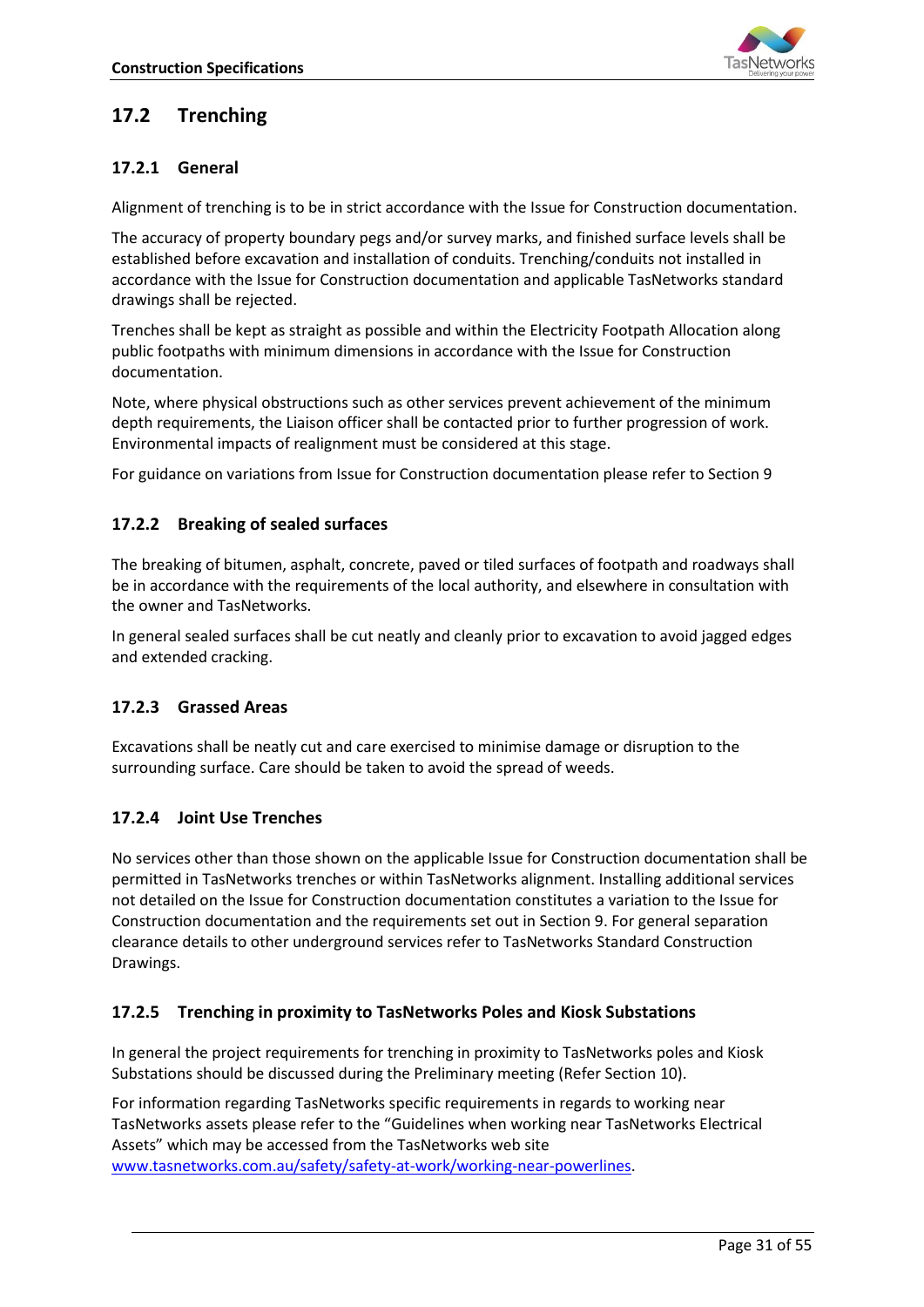

#### <span id="page-31-0"></span>**17.2.6 Electrical Earthing Trenches**

#### **17.2.6.1 Supply of Earth Conductor and Installation Coordination**

The Civil Contractor shall liaise with the Electrical Contractor to ensure any required earth conductor is made available prior to trench excavation. Note that the location and extent of earth cable, where required, shall be shown on the Issue for Construction documentation. Refer also to sectio[n 16.8](#page-28-2) for further details.

#### **17.2.6.2 Additional Earth Conductor**

The Developer should be aware that in areas which have ground conditions that exhibit poor electrical properties a horizontal bare earth conductor may be specified by the Designer to be installed within the cable trench along with other electrical supplies. If deemed to be necessary for the design its location, extent and requirements for suitable backfill and compaction levels will be detailed on the Issue for Construction documentation and TasNetworks Standard Construction Drawings are to be referenced.

#### <span id="page-31-1"></span>**17.2.7 Special considerations - non-standard trench details**

In certain locations special considerations may need to be given to the arrangement of the cable trenches to improve cable ratings. Instances where special considerations may apply may be where one or more major feeder cables occur or where cable design ratings are of specific concern. Such details will be contained within the Issue for Construction documentation.

### <span id="page-31-2"></span>**17.3 Excavations for cable jointing**

The construction of temporary excavations installed for the purpose of underground cable jointing shall be as per TasNetworks Standard Construction Drawings. Refer to Sectio[n 17.4.7](#page-34-0) for details regarding backfill around cable joints.

The following requirements apply for jointing pits (refer to the Excavation Work – Code of Practice for further information):

- Battering, benching or shoring must be provided for excavations greater than, or equal to 1.5m deep and less in bad ground conditions;
- Joint pit edges must be chamfered to allow pit rescue; and
- Stairs or a ramp shall be cut into the pit to allow simple access and egress for cable jointers.

In general the Developer must ensure that cable joints are located so they:

- Have adequate space around them for initial excavation of a jointing pit and for the jointer to work safely on the cables;
- Are readily accessible for re-excavation or access should future repairs be required;
- Are not beneath roadways, driveways or landscaping features; and
- Are in dry, well-drained sites.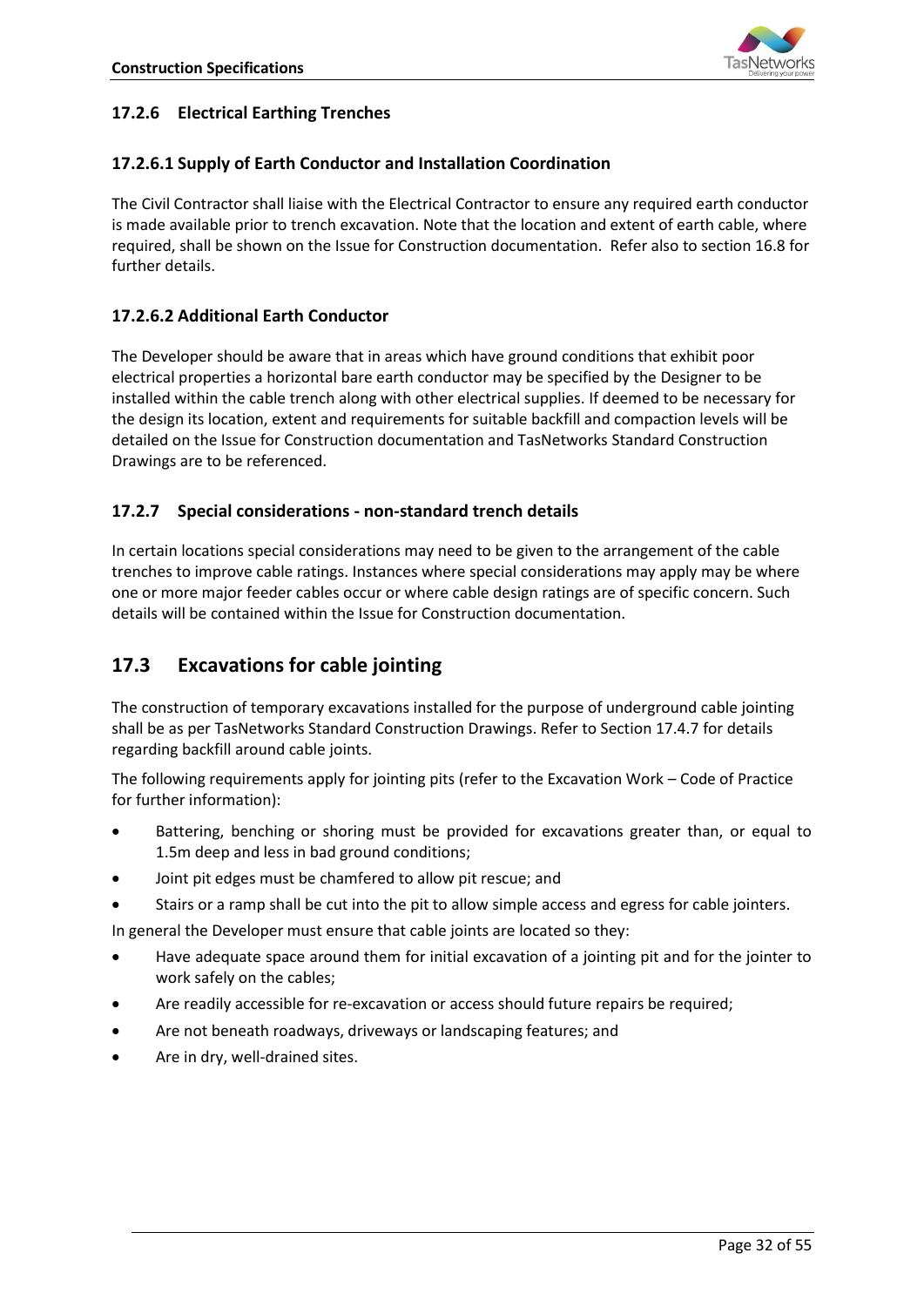

### <span id="page-32-0"></span>**17.4 Bedding, Backfill and Reinstatement of Excavation**

#### <span id="page-32-1"></span>**17.4.1 Survey**

Before the Developer undertakes backfilling of the trenches a survey (vertical and horizontal accuracy of 100 mm) of cables and conduit positions and cable joints is required to fulfil the requirements of As-Built details (refer sectio[n 19\)](#page-41-2). If adequate notification is not given to surveyors, or all required information is not made available in accordance with section [19,](#page-41-2) part or all of the installation may be re-excavated, at the expense of the Developer.

#### <span id="page-32-2"></span>**17.4.2 Bedding Material General**

TasNetworks Standard Construction Drawings and Appendix D detail requirements for bedding material in cable trenches. Any specific requirements for depth and location of sand bedding material shall be as specified in the Issue for Construction documentation. In general sand bedding material shall be nominally free of soluble salts, free of organic material (e.g. twigs, leaves, bark, wood, shells etc.) and of pebbles, stones and clay. Sand having such impurities may be rejected by TasNetworks.

Where the gradient of the trench is sloping, sand bag barriers shall be used at regular intervals to prevent the sand bedding from being washed away.

Where the trench has a rocky base and on steep trench gradients where washaway of bedding sand is likely to occur, sand/cement mix of 14:1 shall be used. When sand/cement mix is used, the Developer is not to add water once the sand/cement mix is installed in the trench. It must be compacted as delivered. If the trench bottom is rocky, a layer of sand cement mix shall be laid as a good and safe base for the cable to lie on.

#### <span id="page-32-3"></span>**17.4.3 Installation of Bedding Material**

General requirements for installation of bedding material around conduits and cables are as follows:

- All conduits and cables shall be separated by compacted bedding material and spacers used to maintain separation between conduits and cables shall be removed prior to bedding material compaction. Bedding material shall be placed in layers not exceeding 100mm, packed under and around the sides to avoid the formation of air pockets beneath cables and conduits.
- To avoid conduit and cable movement during the installation and compaction of bedding material, conduit and cable ends, including conduit bends at each turret, cabinet or substation location and elsewhere shall be securely supported in position during placement and compaction of bedding material.
- Bedding material is to be finished at a level of 75mm minimum above conduits and cables unless shown otherwise in the Issue for Construction documentation.

#### <span id="page-32-4"></span>**17.4.4 Bedding Material-Special Considerations**

In certain locations special considerations may need to be given to the type and extent of bedding material specified in order to improve the thermal properties of the installation (allow the cable to better dissipate heat). Instances where special considerations may apply may be where one or more major feeder cables occur in one trench or where cable design ratings are of specific concern. Such details will be contained within the Issue for Construction documentation.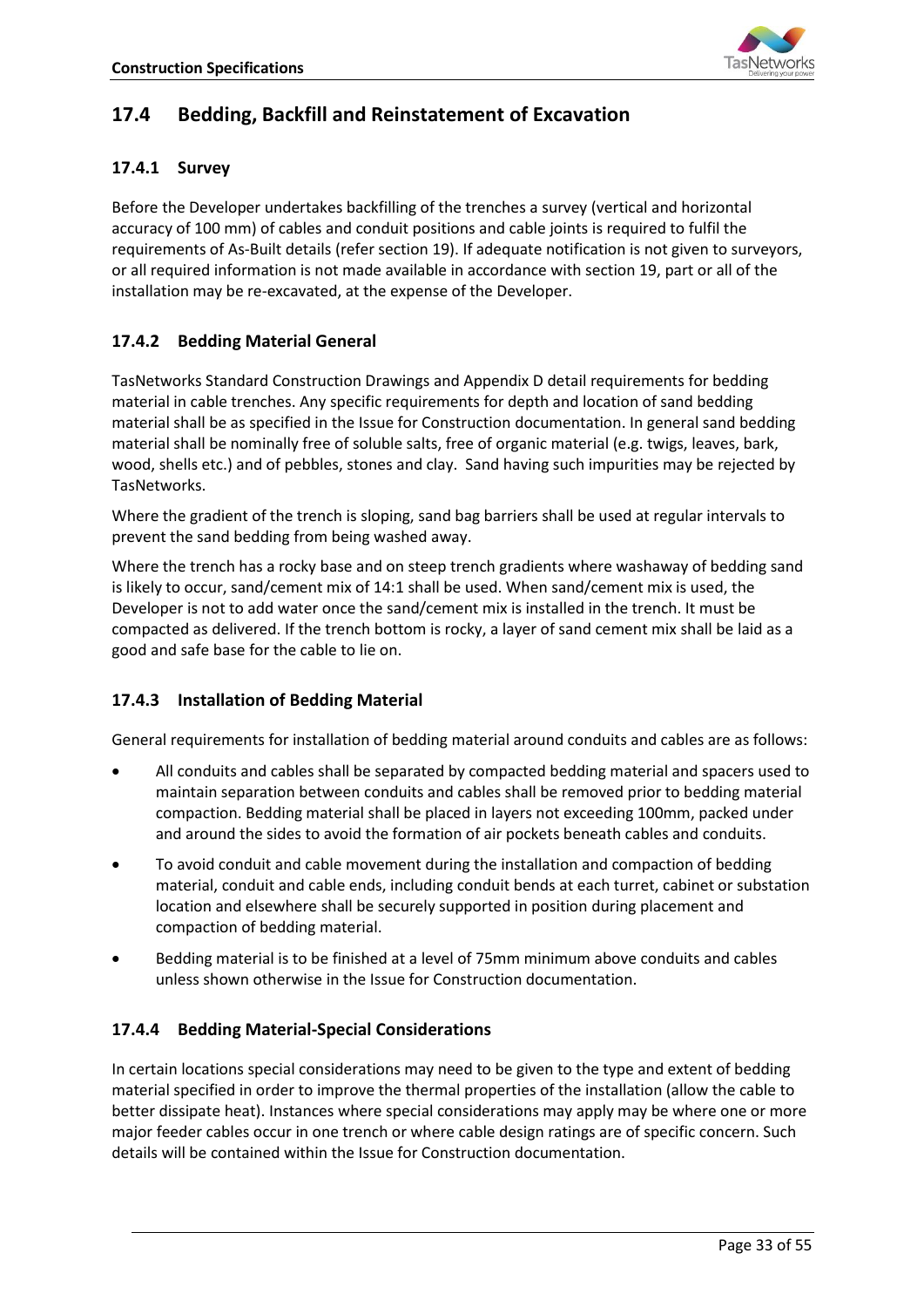

#### <span id="page-33-0"></span>**17.4.5 Backfilling**

Backfilling is to be completed as soon as practicable after the installation of foundations, conduits and earthing, notwithstanding the witnessing requirements in Sectio[n 12.2.](#page-16-0)

Preferably, the backfilling material will consist of the excavated material from the same location unless the original backfill consist of organic materials (leaves, twigs, weeds, bark; clay), large rocks greater than 50 mm, sharp objects or any other material that over time can indent, damage or penetrate the cable as the ground compacts or bears load. The original backfilling material shall also not be used for large traffic load areas. Backfill shall consist of granular material that can be sufficiently compacted to minimise landscape subsiding.

Not withstanding the above backfilling requirements, the chosen backfill material shall not contribute to subsurface drainage so as to concentrate subsurface water with disruptive scouring effects along the cable trench.

Where excavated spoils are deemed to be unsuitable for use as backfill the Developer must ensure that imported fill does not pose a threat of introducing weeds that may not be already present in the surrounding environment. A local source of clean backfill should be considered in this regard.

Prior to installing backfill the Developer must ensure they have met the requirements of section [12](#page-15-2) (witness points) and are aware of the requirements contained within the Electrical Works Specification regarding cable and conduit installation, polymeric cable cover and warning marker tape.

In addition the Developer must ensure that backfill used in Footpath trenches and Roadway trenches comply with local authority requirements.

Trenches and excavations in areas other than footpaths and roads (e.g. private property) shall be backfilled in loose layers **not exceeding** 150mm and compacted to achieve 95% of standard maximum dry density obtained in accordance with AS1289 E5.7.1. In areas such as car parks and internal roadways 98% of standard maximum dry density is required. Backfill material and compaction of car parks and internal roadways shall match the area prior to excavation.

#### <span id="page-33-1"></span>**17.4.6 Backfill in close proximity to proposed ground mounted assets**

The Developer should be aware that specific requirements related to the specification of backfill used in close proximity to proposed positions of ground mounted assets may apply.

Ground mounted assets for underground subdivisions may include but not be limited to the following:

- Pits;
- Kiosk substations;
- Free-standing High Voltage switchgear;
- Termination poles;
- Turrets and Cabinets;
- Cable joints and nominated cable pulling pits; and
- Light poles.

**Structural integrity** - Backfill installed in close proximity to these locations shall consider the structural integrity of the proposed ground mounted asset foundations and be installed in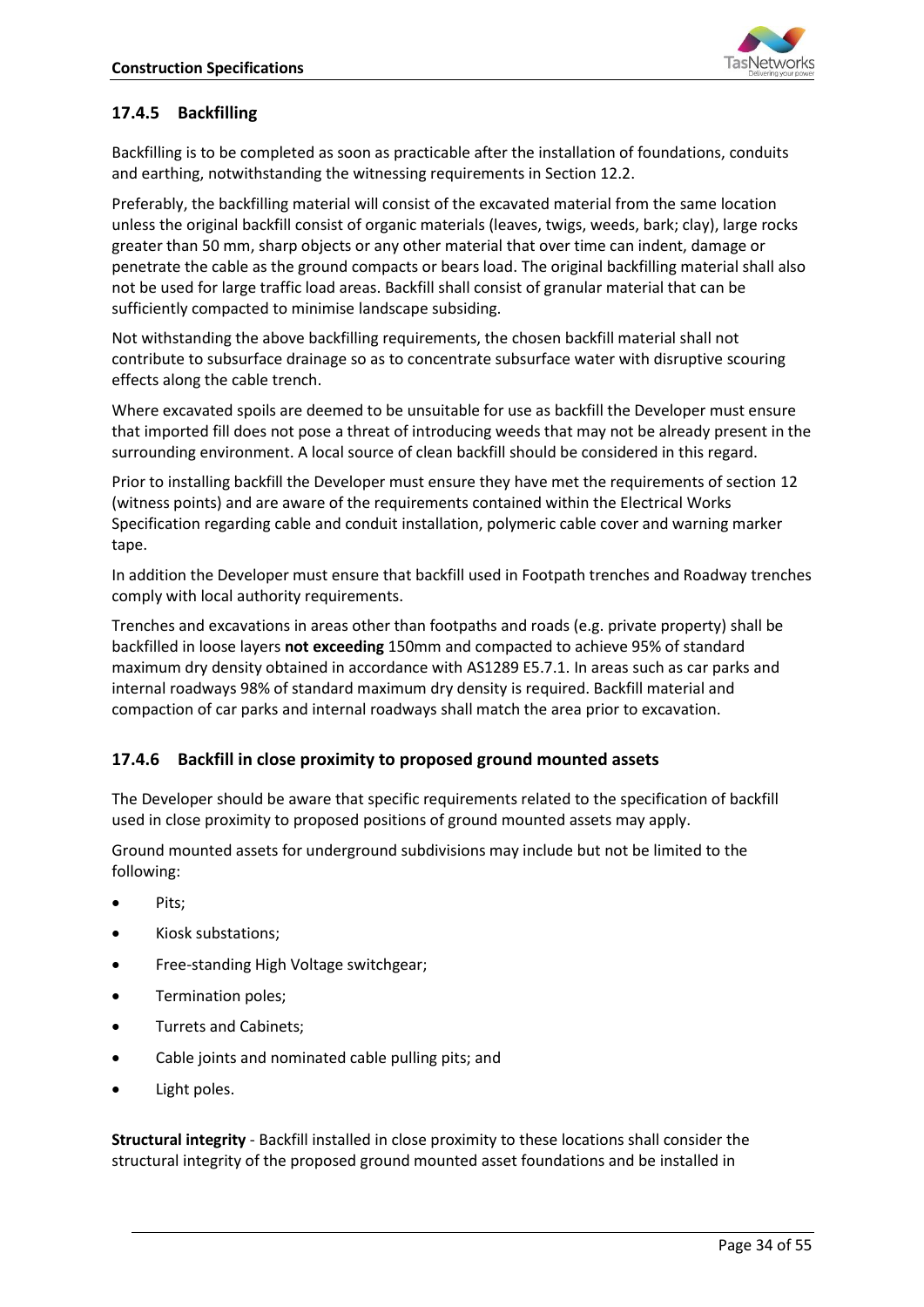

accordance with the Issue for Construction documentation and TasNetworks Standard Construction Drawings.

**Turrets** -When installing and compacting Backfill in close proximity to Turrets constructed of PVC or similar, care must be taken to ensure no buckling, warping or moving during the compaction and surface finishing process occurs. Where applicable, particular attention shall be made to ensure that backfill underneath has been sufficiently compacted prior to placement of the pits to avoid pit movement due to subsidence.

#### <span id="page-34-0"></span>**17.4.7 Backfill around subsurface cable joints**

Where cable joints are installed as part of the project the Developer should be aware that specific requirements related to the specification of backfill used over the top of cable joints may apply. It is usual to have the entire cable jointing pit, apart from the very top layer, backfilled with bedding material. This requirement makes any later re-excavation easier to carry out. General requirements for cable pits can be found in TasNetworks' Standard Construction Drawings and any specific requirements will be detailed in the Issue for Construction documentation.

#### <span id="page-34-1"></span>**17.4.8 Backfill- Road Crossings**

Requirements for road crossings will be detailed in the Issue for Construction documentation and TasNetworks Standard Construction Drawings. In general a well graded gravel (natural or FCR) compacted in accordance with local council requirements for road ways is acceptable.

The Developer should note that the local road Authority may call for compaction testing of the selected back fill material to confirm suitability.

At the ends of conduit installed underneath roadways it is necessary to secure the FCR backfill and ensure subsidence of the FCR does not occur. To secure the FCR, bags filled with FCR/cement mix (20:1) are to be packed tightly around the ends of the conduit.

#### <span id="page-34-2"></span>**17.4.9 Backfilling Around Unterminated Cable Ends – Awaiting TasNetworks**

In some cases it may be prudent for the protection of cables and security reason for unterminated cable ends to be temporarily buried (service turret, cabinet, pole and substation sites). In such cases the Developer shall backfill around cable ends with cable bedding sand and appropriately seal cables using a heat shrink cap prior to burial.

#### <span id="page-34-3"></span>**17.4.10 Reinstatement of Surfaces**

Permanent reinstatement of surfaces shall be carried out as soon as practical after backfilling, the surface level and finish shall match as near as possible the surface prior to excavation and be to the satisfaction of the local authority, owner and TasNetworks as applicable.

Additionally the reinstatement of concrete driveways and slabs shall include the drilling and doweling of adjoining concrete surfaces where practical during the reinstatement work.

Ground surface settlement that occurs following completion of the Works shall be made good prior to the end of the Defects Period (refer Section [22\)](#page-43-2).

The Developer should make necessary efforts to ensure ground mounted Assets are suitably marked and protected during this process to avoid damage.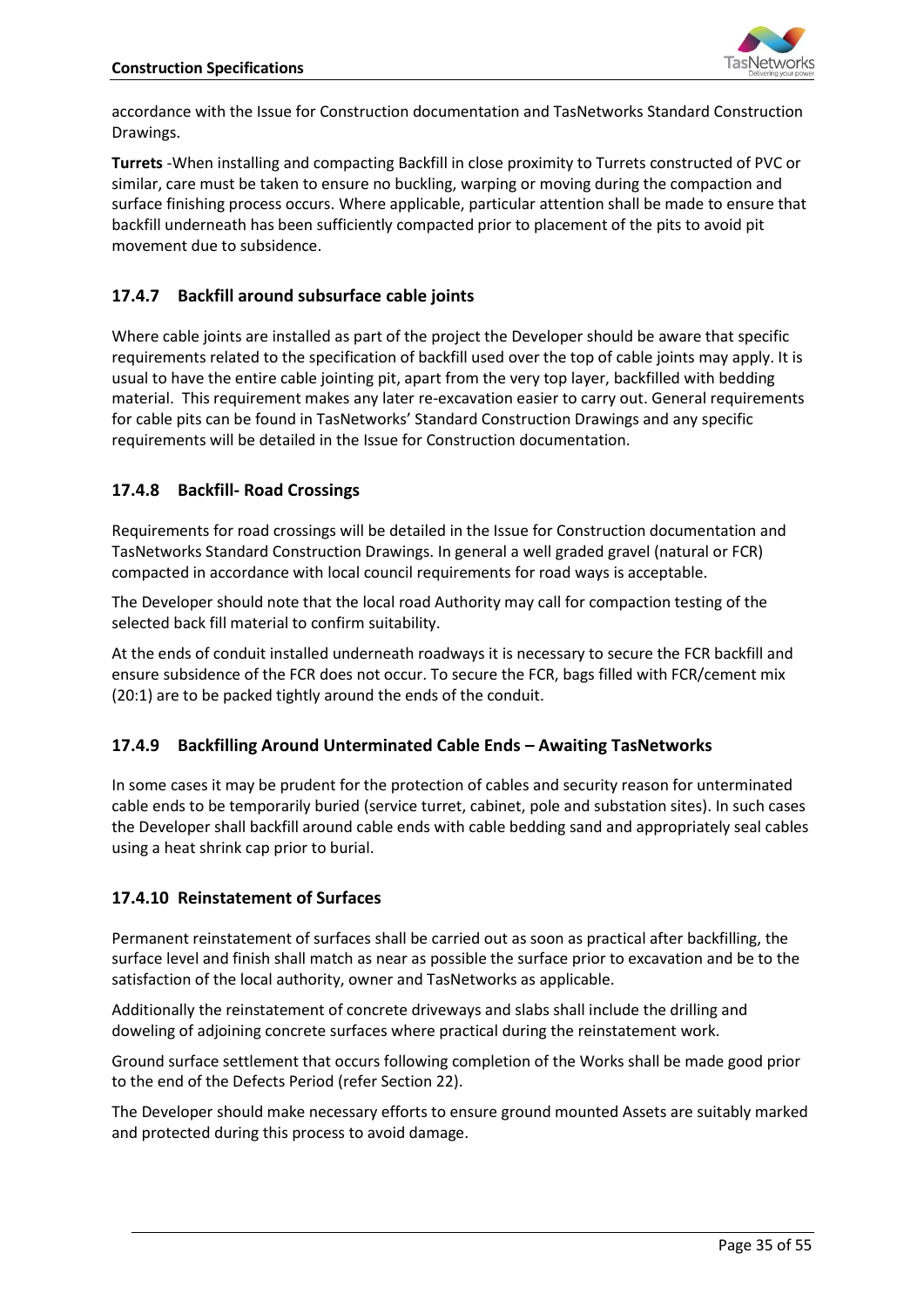

### <span id="page-35-0"></span>**17.5 Conduit/Cable Markers**

Whilst the As Built documentation will capture the locations and depth of the installed electrical infrastructure, TasNetworks may require Conduit/Cable Markers to be installed above ground. These markers must be installed in accordance with Issue for Construction documentation and TasNetworks Standard Construction Drawings. Locating the markers must be considered prior to backfilling.

#### <span id="page-35-1"></span>**17.5.1 Kerb Markers and Markers in paved areas**

The location of all electrical conduit road crossings, which have been installed through directional boring, shall be clearly marked with "DANGER – Under Ground Electricity Cable in Vicinity" markers (as per TasNetworks approved signage design). These must be securely fixed using approved adhesives or fixings positioned vertically centrally above the Electrical services conduit centre, on the curbing at either side of the road.

#### <span id="page-35-2"></span>**17.5.2 Above Ground Cable Markers**

Signage may be necessary to show the location of buried electrical services in other areas (not defined i[n 17.5.1](#page-35-1)). This will be as signage indicating "DANGER Underground Electricity Cables in Vicinity" (as per TasNetworks approved signage design), which must be mounted appropriately on posts or approved suitable infrastructure (fences, walls etc.) securely fixed using approved adhesives or fixings in accordance with the Issue for Construction Documentation.

### <span id="page-35-3"></span>**17.6 Concrete Work**

#### <span id="page-35-4"></span>**17.6.1 General**

Concrete work shall comply with the requirements of AS 3600. The latest version of each standard at the time of installation shall apply.

#### <span id="page-35-5"></span>**17.6.2 Preparation and Placement**

Concrete shall be prepared and placed in accordance with section 17 of AS 3600.

#### <span id="page-35-6"></span>**17.6.3 Cement**

All cement shall be Portland Cement Type GP and shall conform to the requirements of AS 3972.

#### <span id="page-35-7"></span>**17.6.4 Aggregates**

Aggregates shall conform to the requirements of AS 2758 Part 1. The nominal maximum size of aggregate for reinforced concrete shall be 20mm.

#### <span id="page-35-8"></span>**17.6.5 Water**

Water used in mixing concrete shall be clean and free from injurious amounts of oil, acid, alkali, and organic matter of other deleterious substances.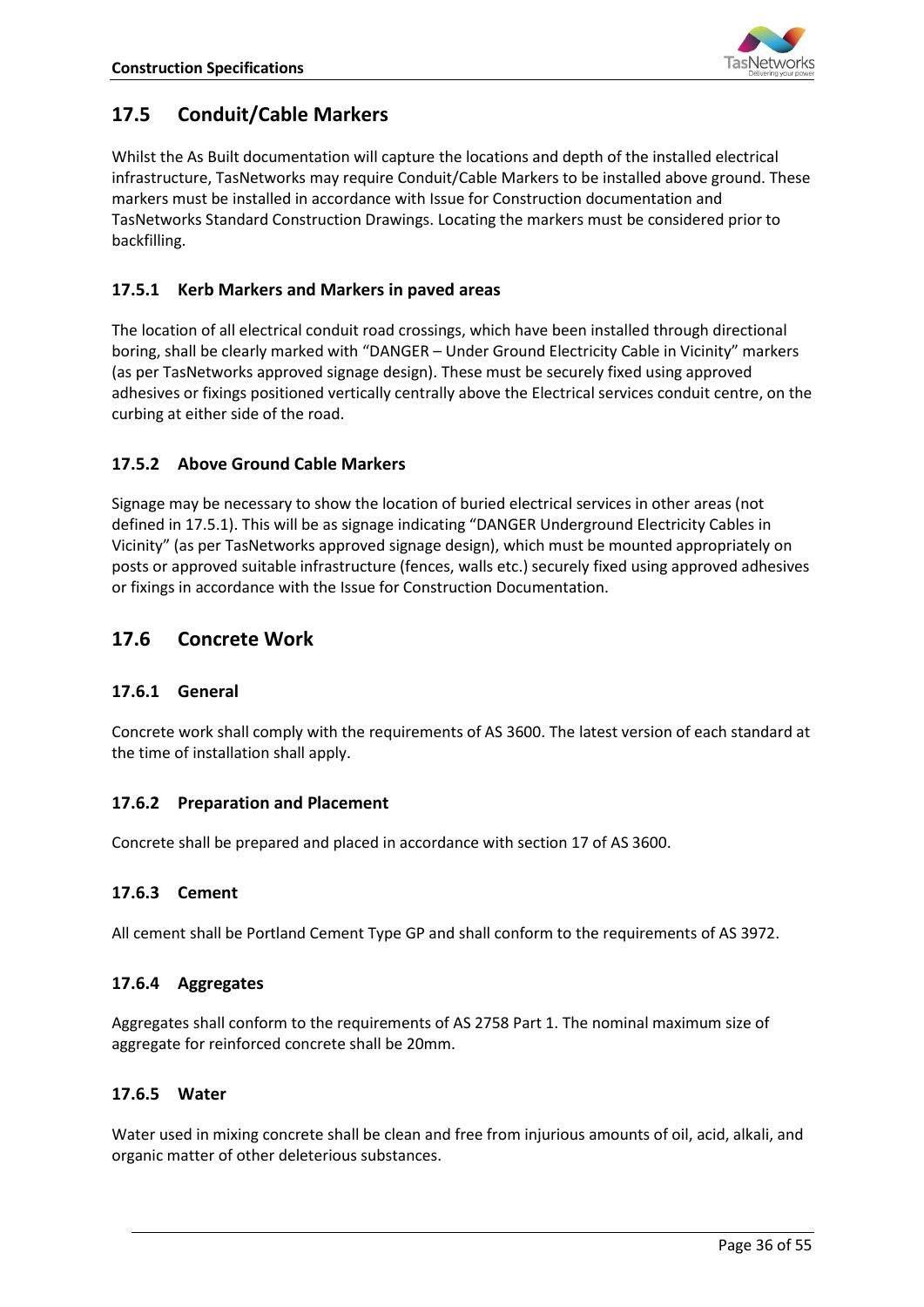

#### <span id="page-36-0"></span>**17.6.6 Reinforcement**

Reinforcement shall comply with section 17.2 of AS 3600 and AS/NZS 4671. Reinforcement stored on site shall be suitably protected from the weather and suitably supported clear of the ground.

Reinforcement shall be accurately placed in position to the tolerance set out in section 17.5.3 of AS 3600 and secured against displacement by tying with annealed wire of not less than 1.5mm diameter at all intersections of bars and laps of fabric. Reinforcement shall be supported from formwork or ground surfaces by approved concrete, metal or other chairs, spacers or ties to provide the cover specified on the drawings.

#### <span id="page-36-1"></span>**17.6.7 Formwork**

Formwork shall comply with the requirements of section 17.6 of AS 3600.

Formwork shall be designed and constructed to prevent any movement or distortion during the placement and compaction of concrete. All formwork shall be positioned and supported to the tolerance set out in section 17.5.2 of AS 3600. Forms shall be close to prevent leakage of concrete. Any movement observed in the formwork during placing of concrete, resulting in formwork being pushed out of position, or out of plumb, or collapsing in any way shall result in rejection of the work. All rectification and restoration works shall be carried out at no cost to TasNetworks.

#### <span id="page-36-2"></span>**17.6.8 Surface Finishes**

The surface finish of formwork shall be in accordance with AS 3610.1 unless otherwise specified.

The following surface finishes are required:

- For footings and concrete surfaces below ground level Class 5;
- For exposed concrete surfaces Class 3; and
- For internal concrete surfaces in pits Class 3 .

Surfaces specified as Class 3 finish shall be true and free from stone pockets, depressions, voids, projections beyond the surface, and other large blemishes. Imperfections shall be filled with mortar or tooled and smoothed away as required to produce an even, sound surface. All exposed corners shall have a 45° arris and a minimum of 20mm wide.

Unformed concrete surfaces on floors, slabs, etc. shall be finished in accordance with section 17.1.4 of AS 3600 so that dense uniform and even surfaces true to line, levels and section is obtained with a minimum of working of the surface.

The surface of outdoor slabs provided around Kiosk substations and similar shall be finally broom finished to avoid slippery conditions in adverse weather.

### <span id="page-36-3"></span>**17.7 Horizontal Directional Drilling**

#### <span id="page-36-4"></span>**17.7.1 General**

The accuracy of property boundary pegs and finished surface levels shall be established by the Contractor before drilling and installation of conduit, and the required clearance to other services shall be maintained. Conduit incorrectly located relative to final boundary locations and finished surface will be rejected and rectification shall be at no cost to TasNetworks.

Cover to the top of conduit shall be not less than: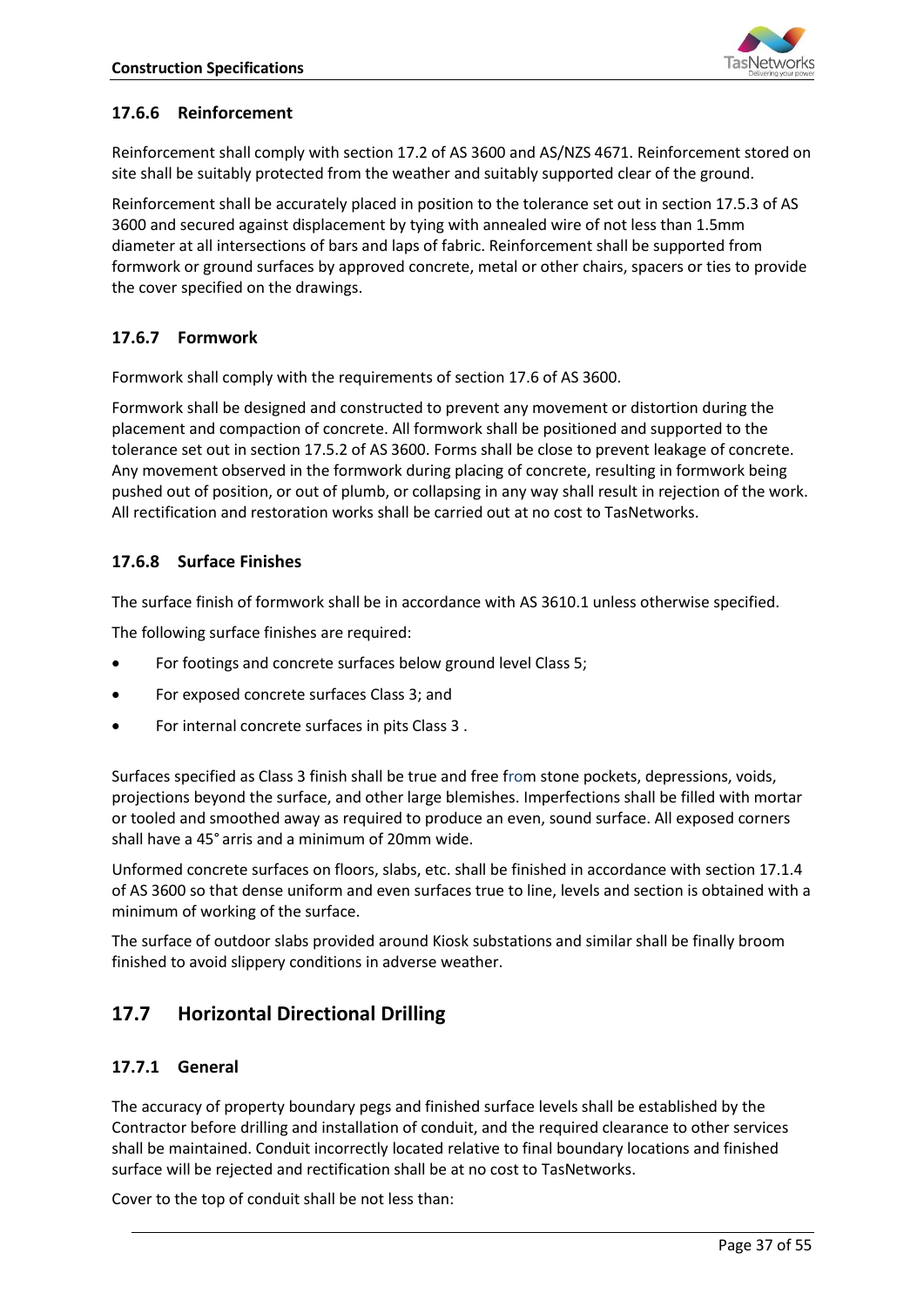

- The minimum depth required by the controlling road authority for any conduit installed under a roadway;
- The minimum depth required by the Council authority for cable installed in other locations; and
- Regardless of conduit diameter the top of conduit shall in no case be less than 600mm for LV and 900mm for HV below the finished road or ground surface.
- Additional depth below ground may be necessary to avoid heaving of the surface. Note the above requirement applies only to conduit installed in conjunction with Horizontal Directional Drilling and not to orange electrical PVC conduit that is installed together with orange warning tape via open trenching.
- A tracking system shall be used to ensure the bore follows the required installation profile and achieves required clearances to underground obstructions in addition to ensuring the minimum depth of cover is maintained.
- Care shall be taken to ensure conduit is not damaged during installation.
- Ends shall be cleanly and squarely cut and temporarily plugged to the satisfaction of the Liaison Officer.
- Joints where movement may occur during cable installation, (e.g. transition joints close to bends) shall be provided with a cast concrete collar to ensure movement does not occur.
- Where new works adjoin existing works and specific requirements are not detailed on the Issue for Construction Documentation TasNetworks' Liaison Officer shall be consulted to ascertain TasNetworks requirements.
- If conduit has been improperly installed, jointed, or damaged, the Contractor is required to return to site and reinstall at no cost to TasNetworks.
- After installation, all conduits shall be cleaned of all dirt and foreign matter and an unused 6mm synthetic draw cord or a 2mm galvanised steel draw wire shall be installed. If during cable installation the conduit is found not to be clean, or the draw cord improperly installed or jointed, the Contractor may be required to return and rectify at no cost to TasNetworks.

#### <span id="page-37-0"></span>**17.7.2 Bore Log**

A bore log shall accompany the As Constructed Plan to confirm depth and alignment along each bore. The log shall be neat and legible, presented in tabular form. Information provided shall include for each bore, as a minimum:

- Project name and location;
- Contractor details;
- Date;
- bore No;
- Size and No. of conduits installed;
- Depth below finished surface level to the top of the bore at approximately 3 m spacing;
- Alignment with property boundary; and
- Other information considered necessary by either the Contractor or Liaison Officer.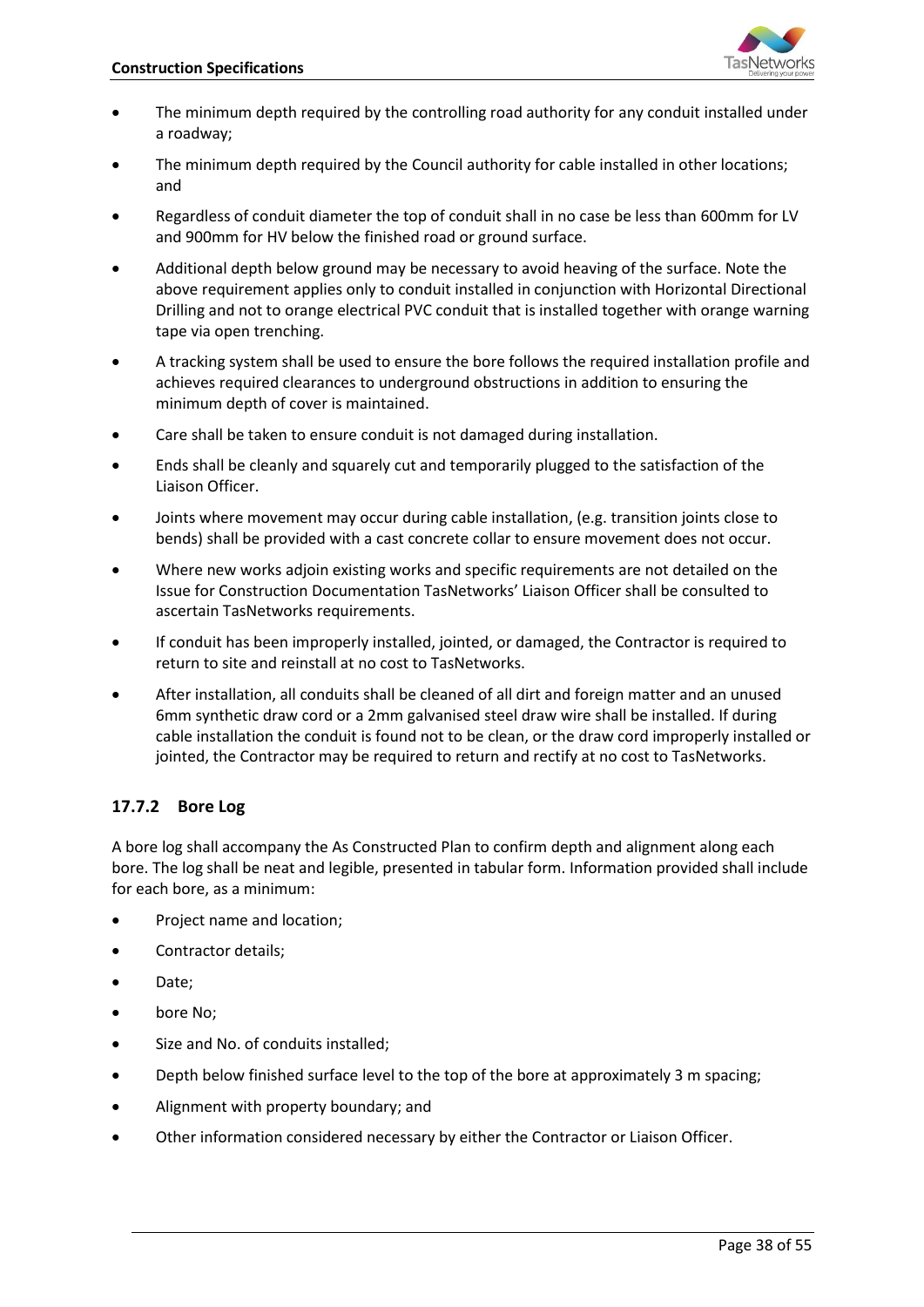

# <span id="page-38-0"></span>**17.8 Public Lighting**

Public Light column foundations shall be constructed in accordance with TasNetworks Standard Construction Drawings, the Issue for Construction documentation and the following requirements:

- Lighting column locations shall be pegged (marked) as per the Issue for Construction documentation, prior to the installation of underground cables and associated electrical infrastructure, to ensure the columns are installed in the correct location;
- Issue for Construction documentation shall specify the foundation type required and foundation locations and shall consider the location of existing underground surface services (refer sectio[n 14\)](#page-18-1);
- Tolerances on the location of the foundations shall be in accordance with the Issue for Construction documentation and Council requirements; and
- Erecting of light columns must consider the details provided in TasNetworks Standard Construction Drawings and where electrical supply cables have been installed prior to light pole installation care must be taken to apply protections as necessary to ensure cabling is not damaged during the erecting process.

### <span id="page-38-1"></span>**17.9 LV Turret and Cabinets**

#### <span id="page-38-2"></span>**17.9.1 General**

All turrets and cabinets shall be located where shown on the Issue for Construction documentation and installed as detailed in TasNetworks Standard Construction Drawings. Care must be taken to ensure that no damage occurs to the cabinets or turrets during the installation process including cracks in turrets, and scratches or dents in cabinets which can lead to rust.

#### <span id="page-38-3"></span>**17.9.2 Turret Bases**

The turret base shall be installed horizontal with the aid of a spirit level such that the top of the base is 75 - 100mm above the final ground level or the ground level shall coincide with the ground line mark on the turret base (if it is marked).

Where a turret is installed in sloping ground, then the soil on the higher side shall be contained by concrete blocks or similar. The minimum buried depth shall be on the lower side of the turret.

Where turret bases are located in situations that may result in movement, the base shall be anchored at each corner by 10mm diameter round reinforcing rods driven into the ground sufficiently to ensure no movement of the base will occur.

Compaction of backfill prior to placement of turrets and must also be considered in accordance with Sectio[n 17.4.6.](#page-33-1)

Alignment of these assets must consider their footprint alignment with roads, footpaths and boundaries.

#### <span id="page-38-4"></span>**17.9.3 Cabinet Bases**

Cabinet base frames shall be installed horizontal with the aid of a spirit level such that the base front plate is approximately 75mm (50 %) buried. There must be no gaps between the ground and base frame plates in order to prevent rodent access.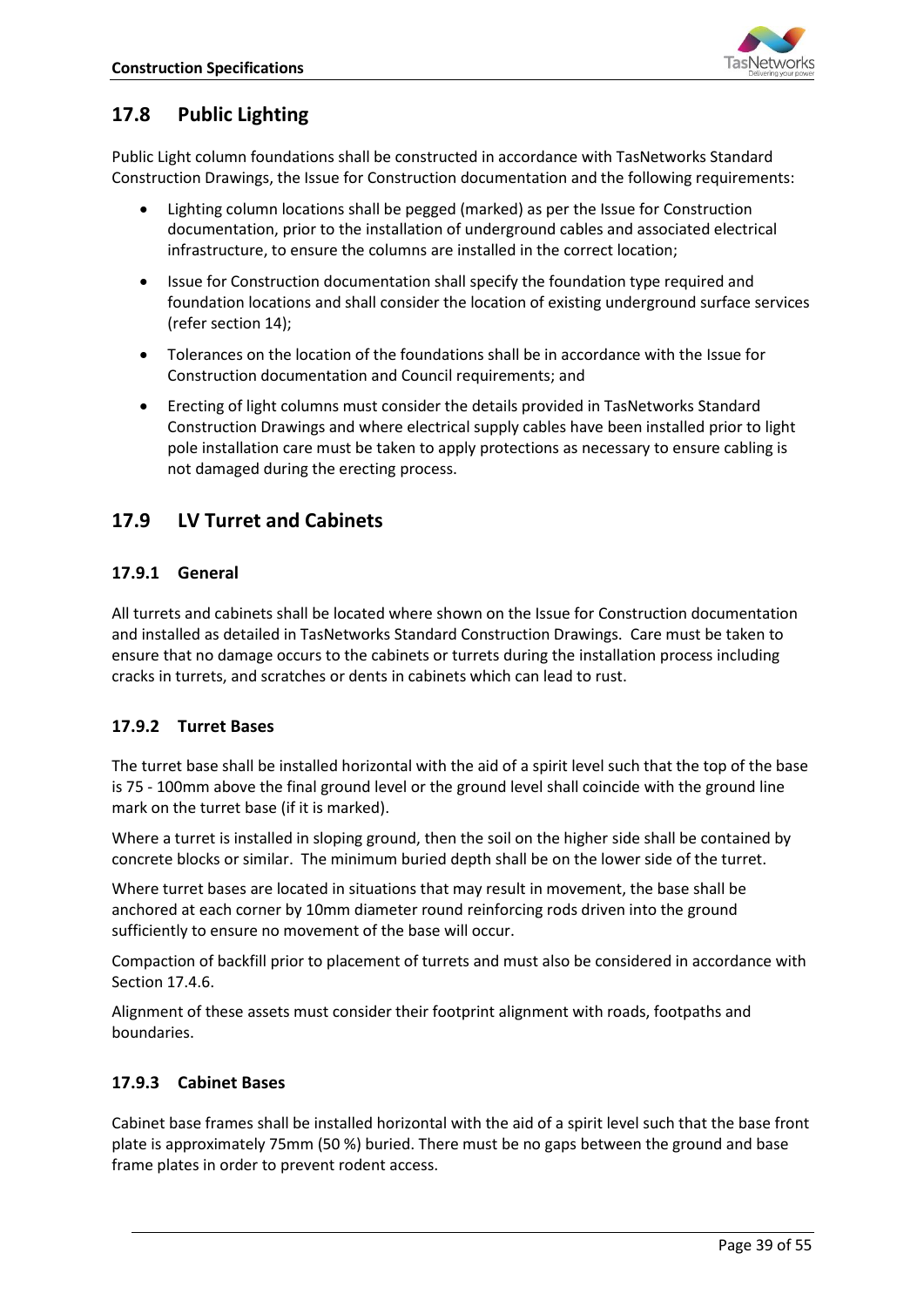

A concrete footing nominally 250mm thick shall be installed around the bottom of the base frame to secure it in place.

Compaction of backfill prior to placement of cabinets must also be considered in accordance with Sectio[n 17.4.6.](#page-33-1)

Alignment of these assets must consider their footprint alignment with roads, footpaths and boundaries.

#### <span id="page-39-0"></span>**17.9.4 Turret Covers and Cabinets**

Turret covers and cabinets must be positioned on the bases and firmly secured by tightening the fixing bolts into the bases.

### <span id="page-39-1"></span>**17.10 Kiosk Substations**

#### <span id="page-39-2"></span>**17.10.1 General**

Kiosk substations are self-contained transportable units designed for installation on stable, level, well drained foundations. Installation requirements will be clearly set out in the Issue for Construction documentation.

The construction shall be fully compliant with the design detailed in the Issue for Construction documentation. If a variance from the design may be required the Contractor shall obtain prior approval from the Liaison Officer.

Care must be taken when installing the substation on the foundation to ensure that no damage is done to any part of the unit. Scratches and dents to the kiosk enclosure must be avoided as these will lead to rust and premature failure of the enclosure. All lifting must be done in accordance with the manufacturer's instructions.

Other cases may arise where treatment alternative to that mentioned below is desirable to achieve optimal installation, such details will need to be discussed with the Liaison Officer.

Modification of existing fences, trees and shrubs etc. is sometimes required and should be carried out with suitable reinstatement as necessary. Such modifications where not detailed in the Issue for Construction documentation must be discussed with the Liaison Officer.

Planting of additional trees and shrubs to enhance appearance can be carried out but should be located such that TasNetworks bears no responsibility for their ongoing maintenance.

#### <span id="page-39-3"></span>**17.10.2 Installation Coordination**

The Civil Contractor shall liaise with the Electrical Contractor and Liaison Officer to:

- Ensure all earthing (and conduits where required) is installed during foundation construction; and
- Return to complete site finish after installation of cables and backfilling of cable pits and in accordance with applicable construction drawings prior to commissioning of electrical works.

#### <span id="page-39-4"></span>**17.10.3 Normal Installation**

Site conditions which define a "Normal installation" are instances where the ground is stable, flat or moderately sloping with no other services underneath the proposed location of the substation.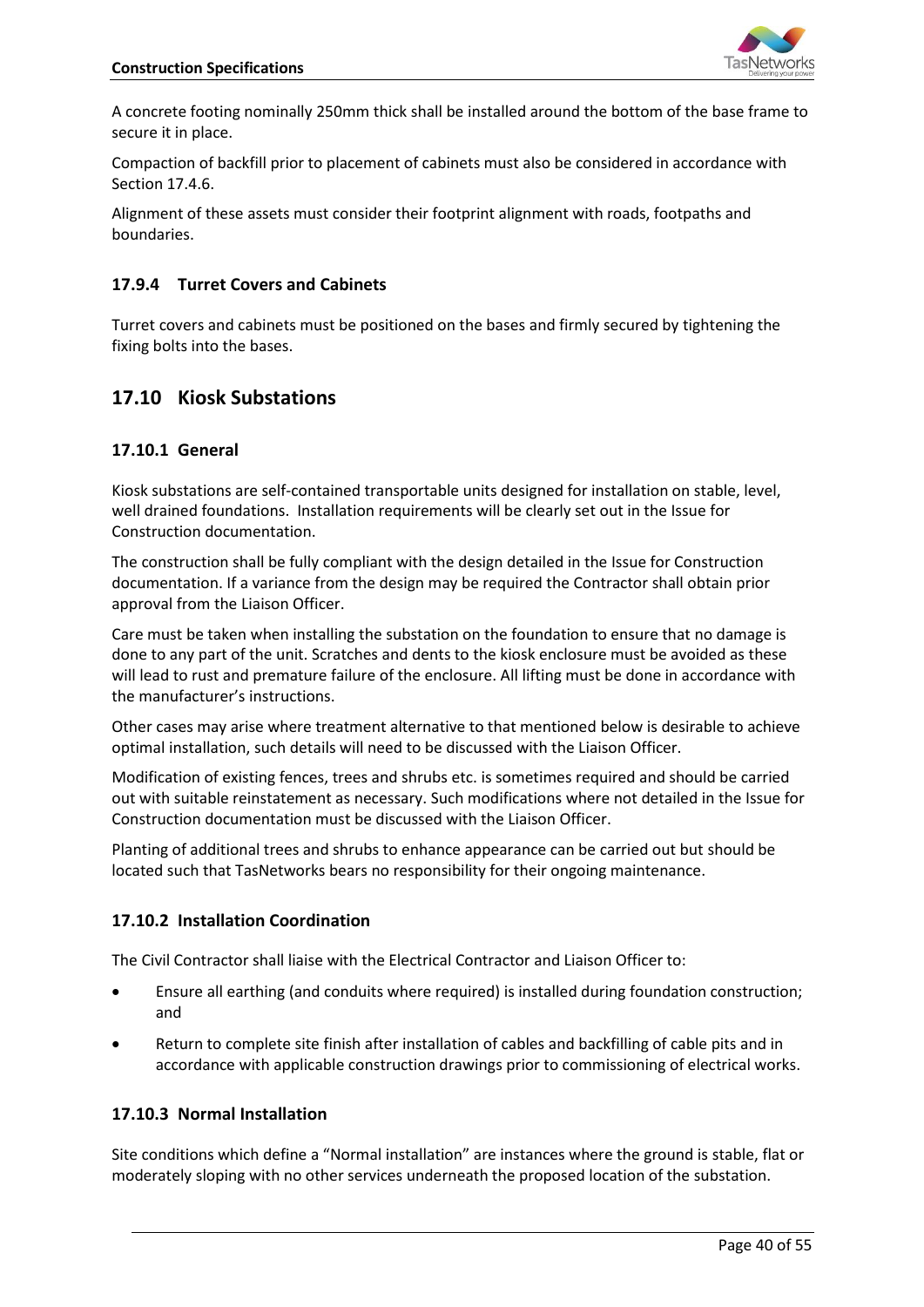

Excavation should be designed so that finished ground level is 40mm below the top of the concrete base of a kiosk substation.

In this way reasonable overall height of installation is achieved and clearance is provided for operation and maintenance and removal of Kiosk substation lifting gear.

An exception to this rule is the case where an existing or proposed structure, e.g. footpath or kerb is in such close proximity to the substation that it will form an obstruction to operation and maintenance etc. unless additional clearance above ground is provided.

Having set out the substation and an adequate period of time has elapsed for consolidation of fill, a suitable surround is constructed to the edges of the substation using concrete, stone spalls, paving slabs or bricks set in concrete; or asphalt to blend in with site considerations. In some instances regrassing of an area may suffice. Such information will be detailed on the Issue for Construction documentation and TasNetworks Standard drawings.

The width of the surround is determined by the proximity of fences and footpaths, kerbs, etc. but should not normally exceed approximately 1 m.

It is preferable to extend the surround to the edges of fences and footpaths, etc. where practicable to minimise growth of unsightly weeds etc. or alternatively to limit the width to provide a suitable mowing strip.

The thickness of the surround should not be less than 100mm to prevent cracking and where necessary steel reinforcing or trowelled joints should be used.

The surround should be installed so that lifting gear for Kiosk Substation is unrestricted, suitable fall is provided for natural drainage away from the substation and flush finish is provided to footpaths, kerbs etc. After installation of the surround, ground in the vicinity should be graded back to natural ground level and the disturbed ground reinstated.

It is important to note that depending on the substations design the finished ground surface directly around the substation may be specified based on the earth system performance requirements, or operational and maintenance requirements. Care should be taken to install the final surface layer in strict accordance with the Issue for Construction documentation.

#### <span id="page-40-0"></span>**17.10.4 Special Foundation Installation**

Site conditions which may deem that a "Special Foundation" is required are instances where the ground is unstable or other assets are installed beneath the substation location.

The Designer shall design a foundation suitable for the site conditions. The design shall be part of the Issue for Construction documentation.

#### <span id="page-40-1"></span>**17.10.5 Retaining Walls, Batters and Drainage Installation**

**Site Conditions:** Where steeply sloping or unstable ground cannot be avoided, or where non-TasNetworks services are located adjacent to a substation excavation, a retaining wall and/or batter may be required to prevent ground movement. Drainage may also be necessary to manage water flows at the site and prevent erosion or water entering the kiosk.

Designed details of the type of retaining wall, batter or drainage required, shall be included with the Issue for Construction documentation.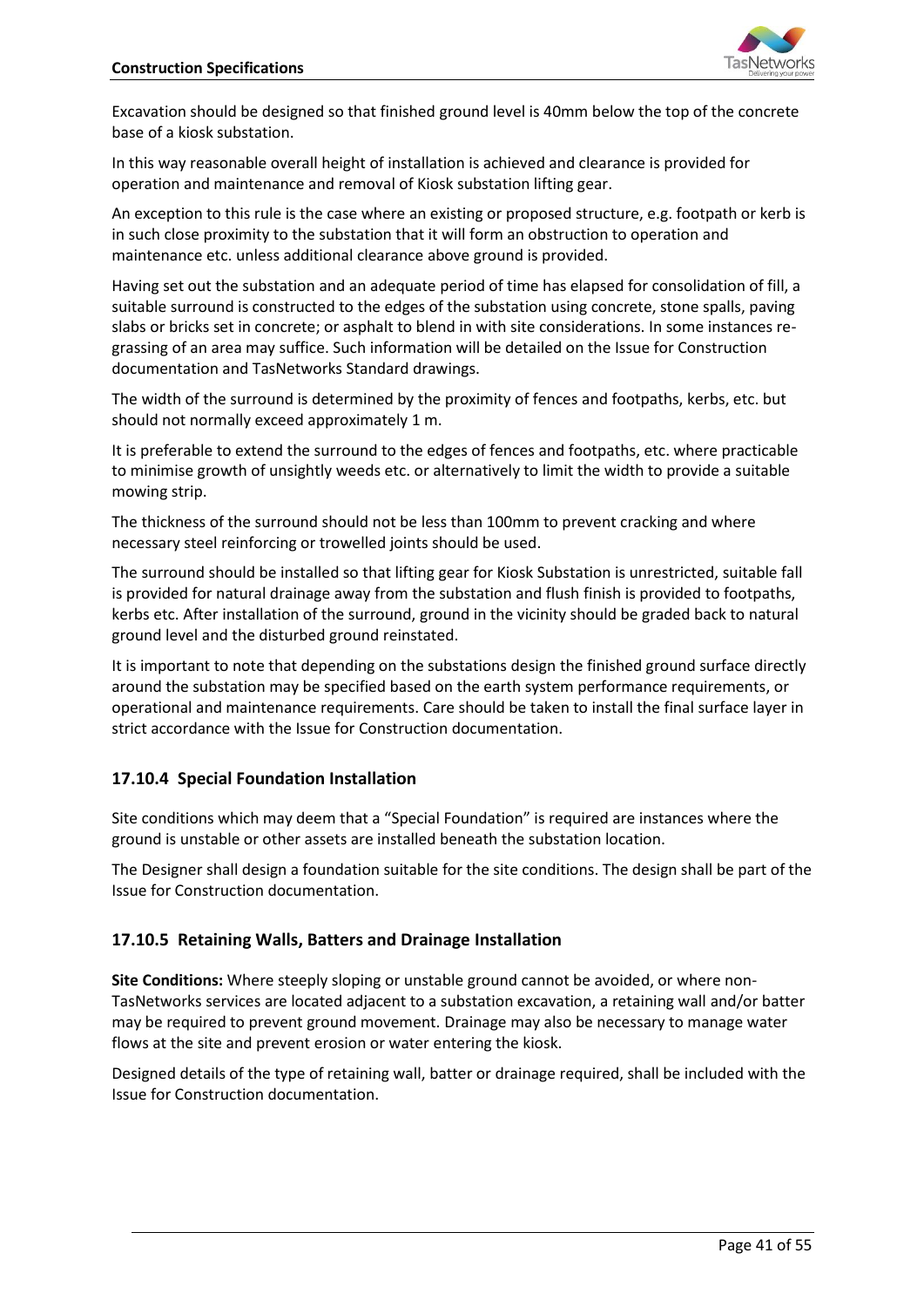

#### <span id="page-41-0"></span>**17.10.6 Retaining Walls, Batters and Drainage Installation**

Special consideration for sites that are exposed to road traffic or manoeuvring vehicles (e.g. car park) will be detailed within the Issue for Construction documentation.

# <span id="page-41-1"></span>**18. Clean up on Completion**

On completion of work the Developer shall restore all work sites to a clean, weed free and safe condition. All excess material and waste shall be disposed of at an approved refuse site as applicable at no cost to TasNetworks.

# <span id="page-41-2"></span>**19. As-Built Documentation**

As-Built documentation must be signed off by the Developer's Project Manager and submitted to TasNetworks upon completion of the works.

As a minimum the As-Built documentation is to include (but is not limited to):

- Drafted and certified versions of the Issue for Construction drawings incorporating all variations. These drawings are to be a true reflection of the as installed network.
- Certificate of Completion Electrical Works
- Certificate of Completion Civil Works
- URD Test certificates (as appropriate):
	- o High voltage cables UD-C-TC-001
	- o Kiosks UD-PC-TC-002
	- o Kiosk earthing system UD-PC-TC-002 (developed by the Designer)
	- o HV and LV switchgear UD-C-TC-003
	- o Cable tests UD-PC-TC-004
	- o Turrets, cabinets and streetlights UD-C-TC-005
	- o Toptronic testing for turrets, cabinets and streetlights UD -E-TC-006
- Factory Acceptance Test (FAT) certificates and reports
- Deed of Materials Compliance
- **•** Title Search showing easements

Developers shall submit all necessary information to enable correct asset records to be maintained as presently exists or as may be redefined by TasNetworks from time to time for work undertaken. This will allow TasNetworks plans and mapping to be updated on completion of the work.

Adequate notification shall be given for the Developers surveyors as to the timing of cabling so as the trench is open at adequate points to ensure the integrity of the data capture. If these conditions are not met then part or all may need to be re-excavated at the expense of the Developer (as per the original conditions) or suitable location equipment utilised to confirm the accuracy of the As-Built record. TasNetworks' Liaison Officer will specify the requirements. Any easement registered must ensure that TasNetworks' assets are contained within the designated easement.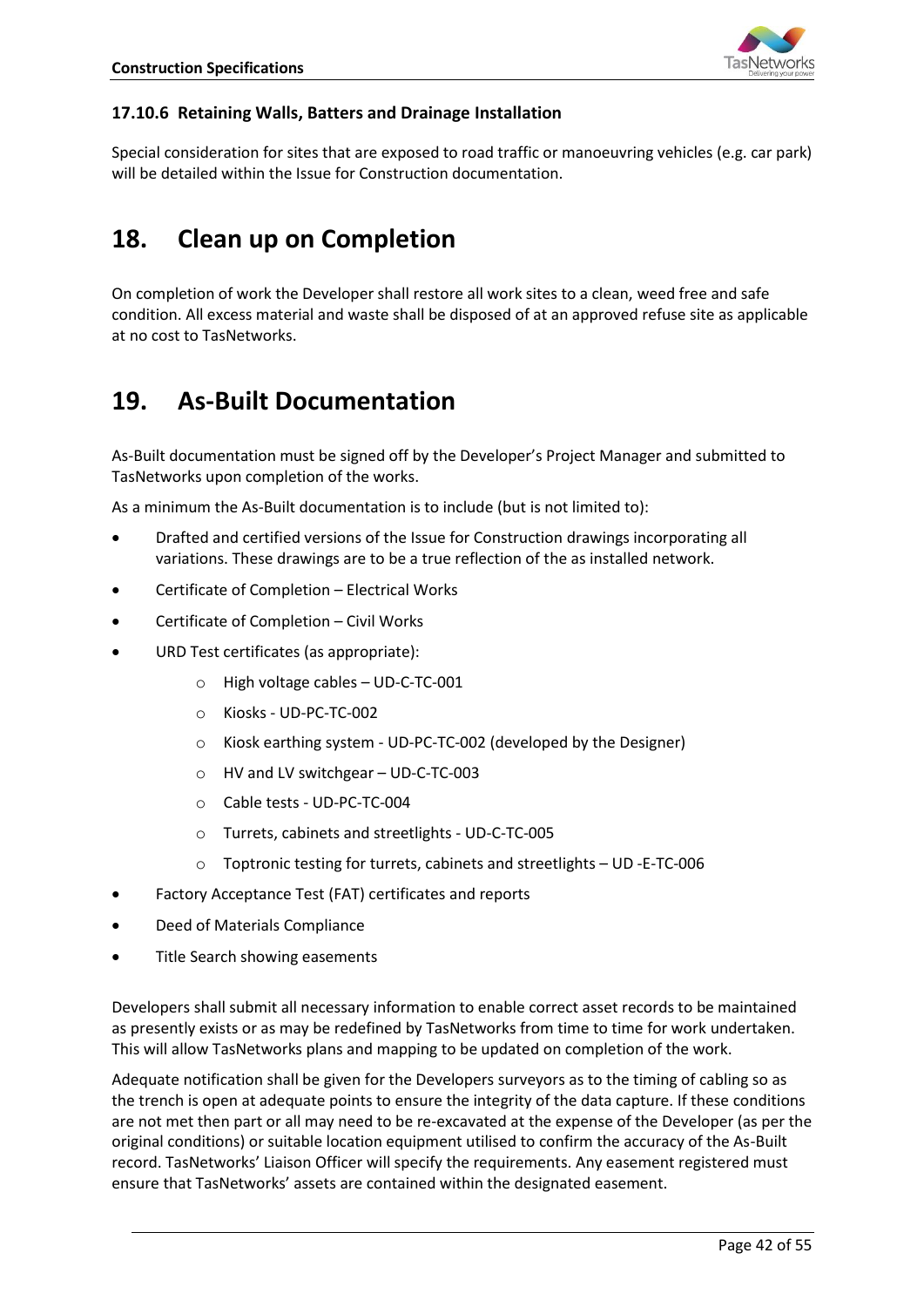

As-built data shall be submitted on completion of the works and be comprised of the following (any/all of the conditions below may be altered after consultation with TasNetworks):

- A geospatial survey of as-constructed works that captures:
	- o Location, alignment and depth of all kiosks, turrets, cabinets, joints, pits, conduits and cables (including start and end points of any road-crossings, major bends, change in directions).
	- $\circ$  Installation method (e.g. open-trench, bore) for all cable and conduit sections.
	- o Material, size(s) & formation for all conduit sections (including which conduit the cable is contained in if applicable).
	- o Pit and lid material and size.
	- o Pit end-face diagrams showing conduit formation and cable position.
	- o Cable trench and road crossing cross section
	- o Sizes, types, voltages and the origin and/or destination of jointed cables
	- o The size, type and voltage of all new cables.
	- o Additional permanent structures located at the discretion of the surveyor and or TasNetworks to help strengthen TasNetworks' databases. This for example may be in the form of property boundaries (in relation to easements) or other significant structures or features.
- Photographs;
- Bore logs (if applicable); and
- Other relevant information.

The supplied as-built data shall comply with the following criteria:

- Spatially referenced to the Map Grid of Australia (MGA 94);
- Supplied in both MicroStation (DGN) and PDF file format; and
- Accuracy of 100mm in relation to existing survey marks.

The process for submission of As-Built records shall be as follows:

- The Developer shall deliver the required test certificates, completion certificates, marked up and signed versions of the Issue for Construction documentation and the Deed of Materials Compliance to the Liaison Officer prior to energisation.
- Within two weeks of completion of works the Developer shall engage a surveyor to undertake the geospatial survey of as-constructed works (cables and conduits are required to be surveyed when the trenches are open).
- At the time of survey, the Developer will provide the Surveyor with a marked-up copy of the construction drawing (or similar) that contains the required asset information, including surveyed locations of underground infrastructure installed as part of the project
- The Surveyor will update the survey DGN file with the additional asset information and send a finalised version to Developer and Liaison Officer (both DGN file and a PDF version).
- Developer shall submit the DGN and PDF files, along with any other relevant information (i.e. photos, test results etc.) to the Liaison Officer.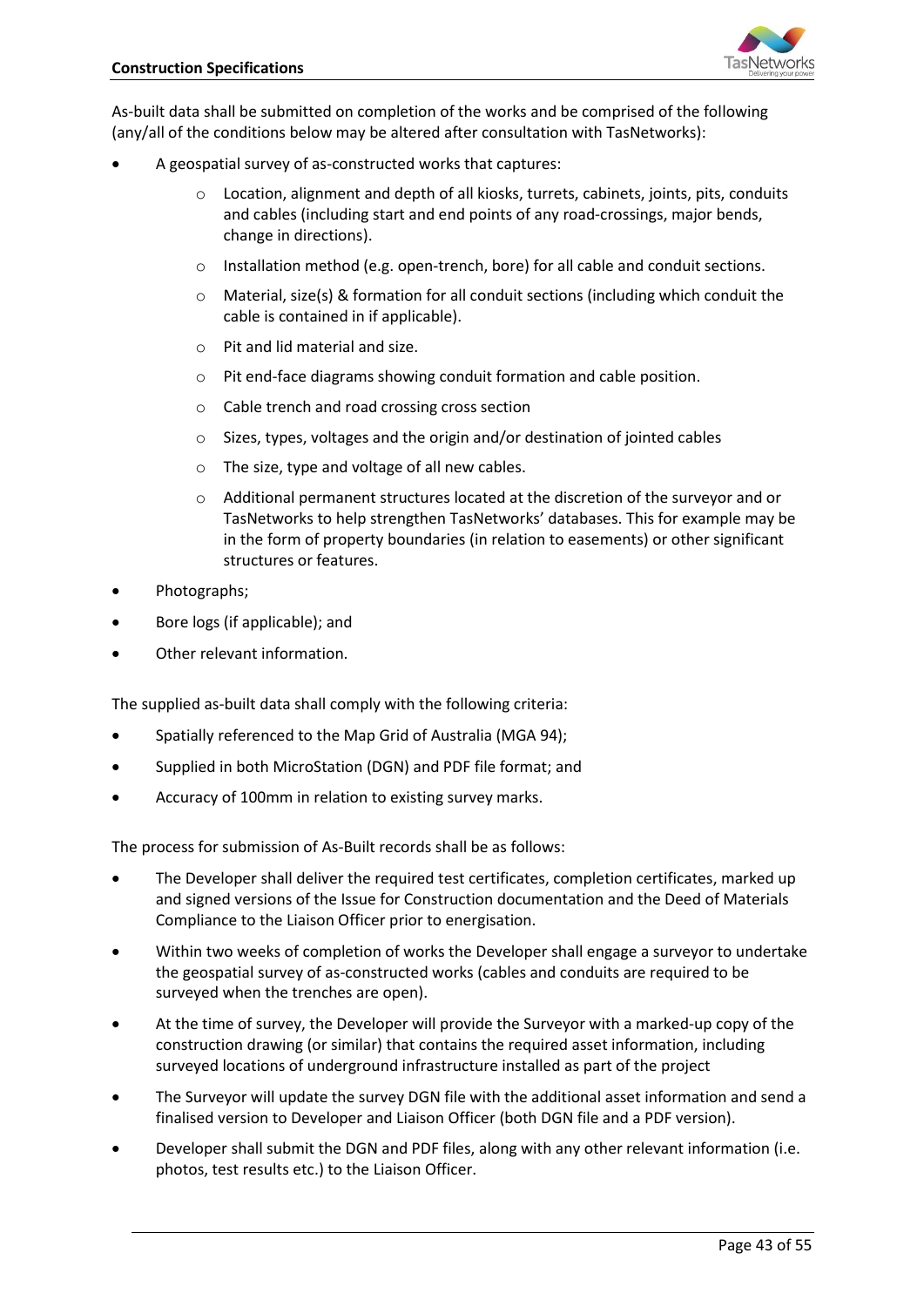

 If changes are required the Developer shall mark up the survey as required and resubmit to the Surveyor to update.

# <span id="page-43-0"></span>**20. Certificate of Completion**

The Certificate of Completion - Electrical Works and Certificate of Completion – Civil Works (Appendix A - Certificate of Completion – [Electrical Works](#page-44-0)), shall be provided to the Liaison Officer by the Developer stating that all works have been carried out in accordance with this specification, Issue for Construction documentation, TasNetworks Standard Construction Drawings and any other relevant TasNetworks requirements as specified by TasNetworks.

TasNetworks shall carry out a final inspection only after receipt of the Certificate of Completion (Electrical and Civil) and associated As-built documentation. Electricity supply to the Project shall be withheld if all works and documentation have not been completed in accordance with the Certificate of Completion.

Any infrastructure found missing or damaged prior to TasNetworks signing the Certificate of Acceptance shall be repaired at no cost to TasNetworks.

# <span id="page-43-1"></span>**21. Faults Found During Cable Installation**

Should faults be identified on existing underground infrastructure during the installation of underground cable and accessories, which occurred due to the installation works, the Developer is liable for such rectification and/or additional costs. Electricity supply to the Project may be withheld until any outstanding costs are reimbursed by the Developer.

# <span id="page-43-2"></span>**22. Defects Liability**

Unless specifically directed otherwise in writing by TasNetworks, faults found during the defects liability period shall be rectified by TasNetworks and all costs shall be recovered from the Developer.

Should TasNetworks direct the Developer in writing to undertake rectification of defects such rectification shall be undertaken at a time and in a manner directed, at no cost to TasNetworks.

Refer to the Connection Contract for further details in relation to the defects liability period.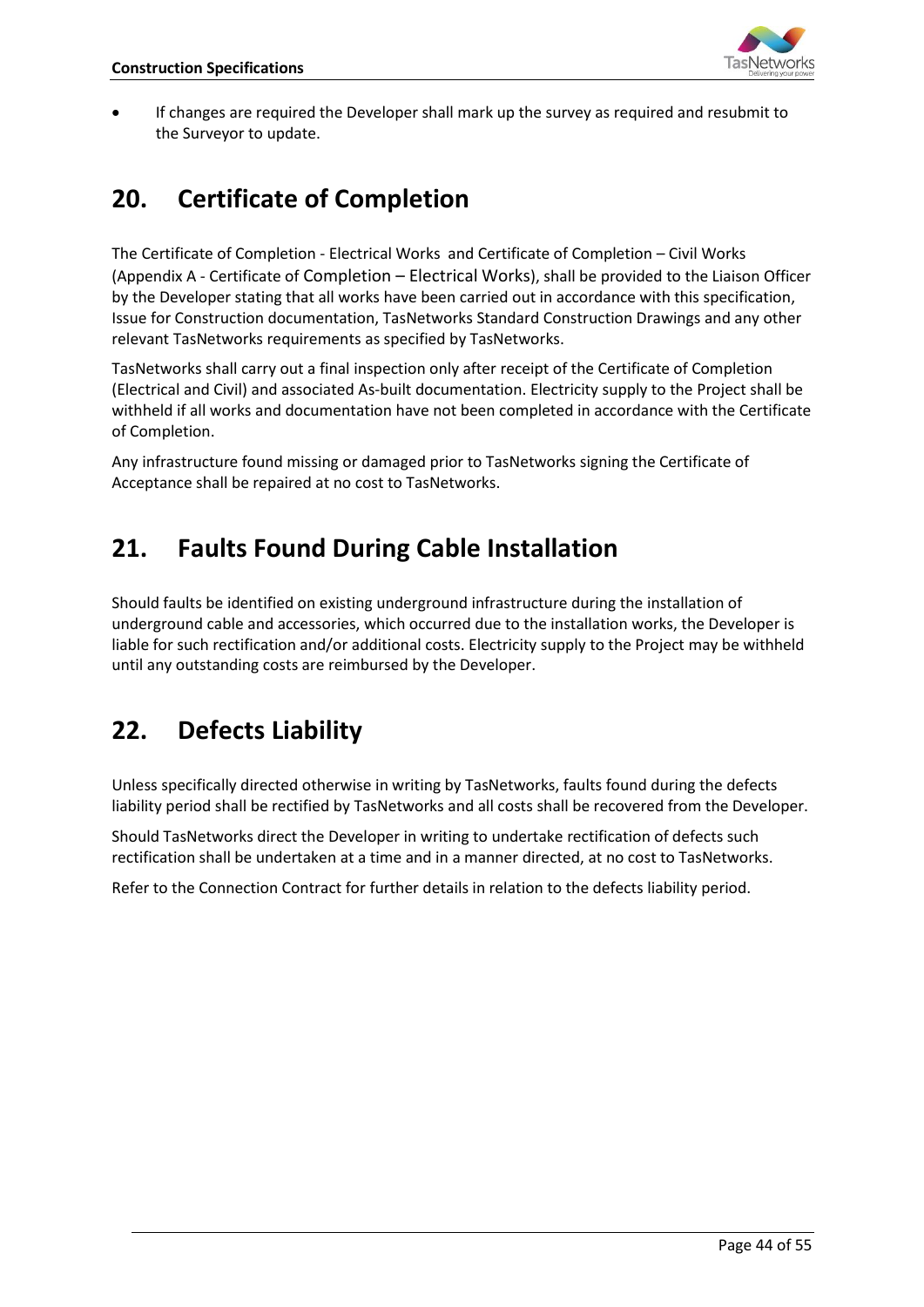

# <span id="page-44-0"></span>**Appendix A - Certificate of Completion – Electrical Works**

being the Developer/Developer's Representative for the above Project, hereby certify that electricity reticulation detailed on the Issue for Construction documentation and associated works schedules have been completed, including the following:

- i. Cables, columns, substations, turrets, cabinets, earthing and other equipment have been installed in accordance with this specification and as shown on the As-built documentation attached and signed by the Project Manager.
- ii. Cables, columns, etc. have been installed in alignments approved by the appropriate local authority.
- iii. Kerb markers have been installed to mark accurately the location of road crossings conduits and Public Lighting conduits, also warning sign posts/plaques (if required) have been installed.
- iv. Statutory requirements have been complied with in respect to clearances of overhead lines and cover over underground cables.
- v. All High Voltage and Low Voltage cable terminations, connections, joints, and associated earthing have been completed in accordance with the manufacturer's installation instructions, this specification and as directed by the Liaison Officer.
- vi. Public Lighting has been installed in accordance with requirements of the Construction Issue Plan, AS/NZS 1158, and applicable authority.
- vii. Earthing tests have been conducted and results are detailed as per the UD Electrical Testing Specification and Designer's requirements.

The works shown on the As-built documentation are ready for commissioning.

Note the Project Manager shall sign and date the As-built documentation.

Dated this ......................................................day of ..........................................................20

\_\_\_\_\_\_\_\_\_\_\_\_\_\_\_\_\_\_\_\_\_\_\_\_ \_\_\_\_\_\_\_\_\_\_\_\_\_ \_\_\_\_\_\_\_\_\_\_\_\_\_\_\_\_\_\_\_\_\_\_\_\_\_\_\_\_\_\_\_\_\_\_\_\_\_\_\_

\_\_\_\_\_\_\_\_\_\_\_\_\_\_\_\_\_\_\_\_\_\_\_\_\_\_\_\_\_\_\_\_\_\_\_\_\_\_

(Developer/Developer's Representative Name) (Developer/Developer's Representative to Sign)

(Company Name)

Attachments: 1 As-built documentation CIRCULATION

- 2 Test Certificates Project File
- 3 Cable Location Log
- 4 Deed of Materials Compliance Form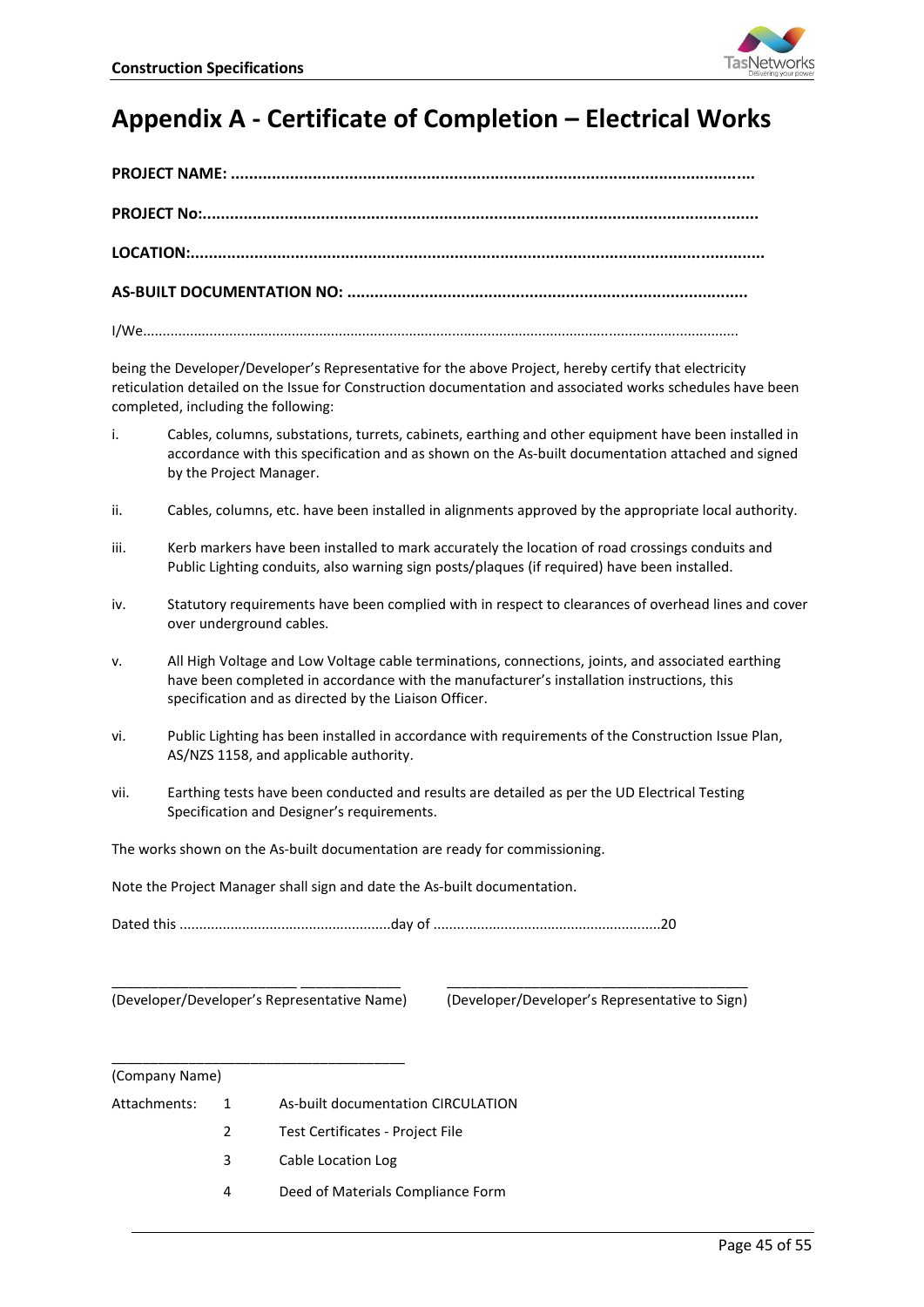

# <span id="page-45-0"></span>**Appendix B - Certificate of Completion – Civil Works**

**PROJECT NAME:................................................................................................................. PROJECT No:....................................................................................................................... LOCATION:............................................................................................................................ ISSUE FOR CONSTRUCTION DOCUMENTATION NO: ..................................................Revision...................**  I/We ........................................................................................................................................ of.............................................................................................................................................. being the Developer/Developer's Representative for the above project do hereby certify that TasNetworks requirements as per the Issue for Construction documentation, TasNetworks Standard Construction Drawings and URD Civil Works specification have been completed, including the following (strike-out items that aren't applicable): (i) All trenching, Horizontal Directional Drilling (where applicable), supply and laying of conduits and back filling, including the installation of draw cords/wires, and conduit caps, has been completed. (ii) Construction of road lighting (Public Lighting) and cabinet foundations including hold down bolts and conduits has been completed and are installed in the locations shown on the Issue for Construction documentation. Associated service pits are installed (where required). (iii) Preparation of Kiosk substation sites has been completed as per the Issue for Construction documentation. (iv) Final footpath levels have been established and real property survey pegging is complete. (vi) Surfaces have been reinstated in accordance with this specification and the Issue for Construction documentation. Note: The Site Manager shall certify the As Built documentation (sign and date). Dated this .........................................................day of.................................................20........ \_\_\_\_\_\_\_\_\_\_\_\_\_\_\_\_\_\_\_\_\_\_\_\_ \_\_\_\_\_\_\_\_\_\_\_\_\_ \_\_\_\_\_\_\_\_\_\_\_\_\_\_\_\_\_\_\_\_\_\_\_\_\_\_\_\_\_\_\_\_\_\_\_\_\_\_\_ (Developer/Developer's Representative Name) (Developer/Developer's Representative to Sign)

(Company Name)

\_\_\_\_\_\_\_\_\_\_\_\_\_\_\_\_\_\_\_\_\_\_\_\_\_\_\_\_\_\_\_\_\_\_\_\_\_\_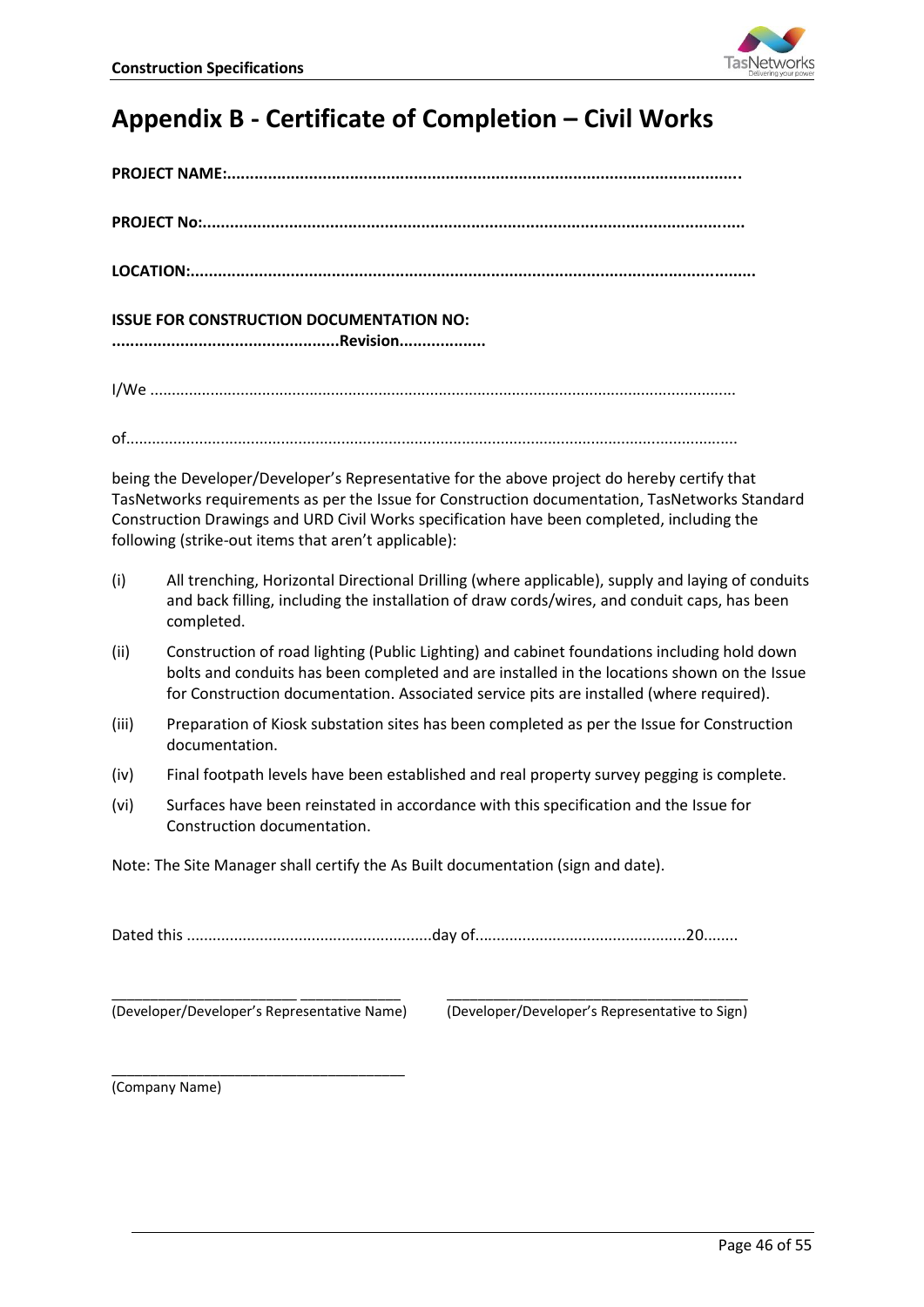

# <span id="page-46-0"></span>**Appendix C - Applicable Standards and Codes**

These standards/guides listed below are common standards to be used by the contractor for the purposes of distribution construction related work. This list is not exhaustive and number references to standards within this document are for the convenience of the service provider. The current standards at the time of the project shall be used.

#### **C.1 Standards**

| <b>Subject</b>                                                                                                                    | <b>Standard</b> |
|-----------------------------------------------------------------------------------------------------------------------------------|-----------------|
| Electric cables - polymeric insulated - For working voltages 1.9/3.3(3.6)                                                         | AS 1429.1       |
| kV up to and including 19/33(36) kV                                                                                               |                 |
| Substations and high voltage installations exceeding 1 kV a.c.                                                                    | AS 2067         |
| Electric cables - polymeric insulated - For working voltages 19/33(36) kV                                                         | AS 1429.2       |
| up to and including 87/150(170) kV                                                                                                |                 |
| Insulation coordination - (phase-to-earth and phase-to-phase above 1 kV) -<br><b>Application Guide</b>                            | AS 1824.2       |
| Electric cables - Twisted pair for control and protection circuits                                                                | AS 2373         |
| High Voltage switchgear and control gear - Dimensional standardization                                                            | AS 62271.301    |
| Underground marking tape - Non-detectable                                                                                         | AS 2648         |
| Electrical installations (known as the Australian Wiring Rules)                                                                   | AS 3000         |
| Electrical installations-Selection of cables                                                                                      | AS 3008.1       |
| Approval and test specifications - Electric cables - Thermoplastic insulated for<br>working voltages up to and including 0.6/1 kV | AS 3147         |
| Cable protection covers                                                                                                           | AS 4702         |
| Conduits and fittings for electrical installations                                                                                | AS 2053.1       |
| Earth potential rise-protection of telecommunication network users, personnel and<br>plant                                        | AS/NZS 3835     |
| Safe working on or near low voltage electrical installations and equipment                                                        | AS 4836         |
| Electrical hazards on metallic pipelines                                                                                          | AS/NZS 4853     |
| Overhead electrical line design, part 1: Detailed procedure                                                                       | AS/NZS 7000     |
| Lighting for roads and public spaces                                                                                              | AS 1158         |
| <b>ENA EG1 Substation Earthing Guide</b>                                                                                          | ENA - EG1       |
| ENA EGO Power System Earthing Guide                                                                                               | $ENA - EGO$     |
| The storage and handling of flammable and combustible liquids                                                                     | AS 1940         |
| Concrete structures                                                                                                               | AS 3600         |
| General purpose and blended cements                                                                                               | AS 3972         |
| Aggregates and rock for engineering purposes-Concrete aggregates                                                                  | AS 2758.1       |
| Testing and Inspection Guidelines.                                                                                                | AS3017          |
| Quality management systems - Requirements.                                                                                        | AS/ISO 9001     |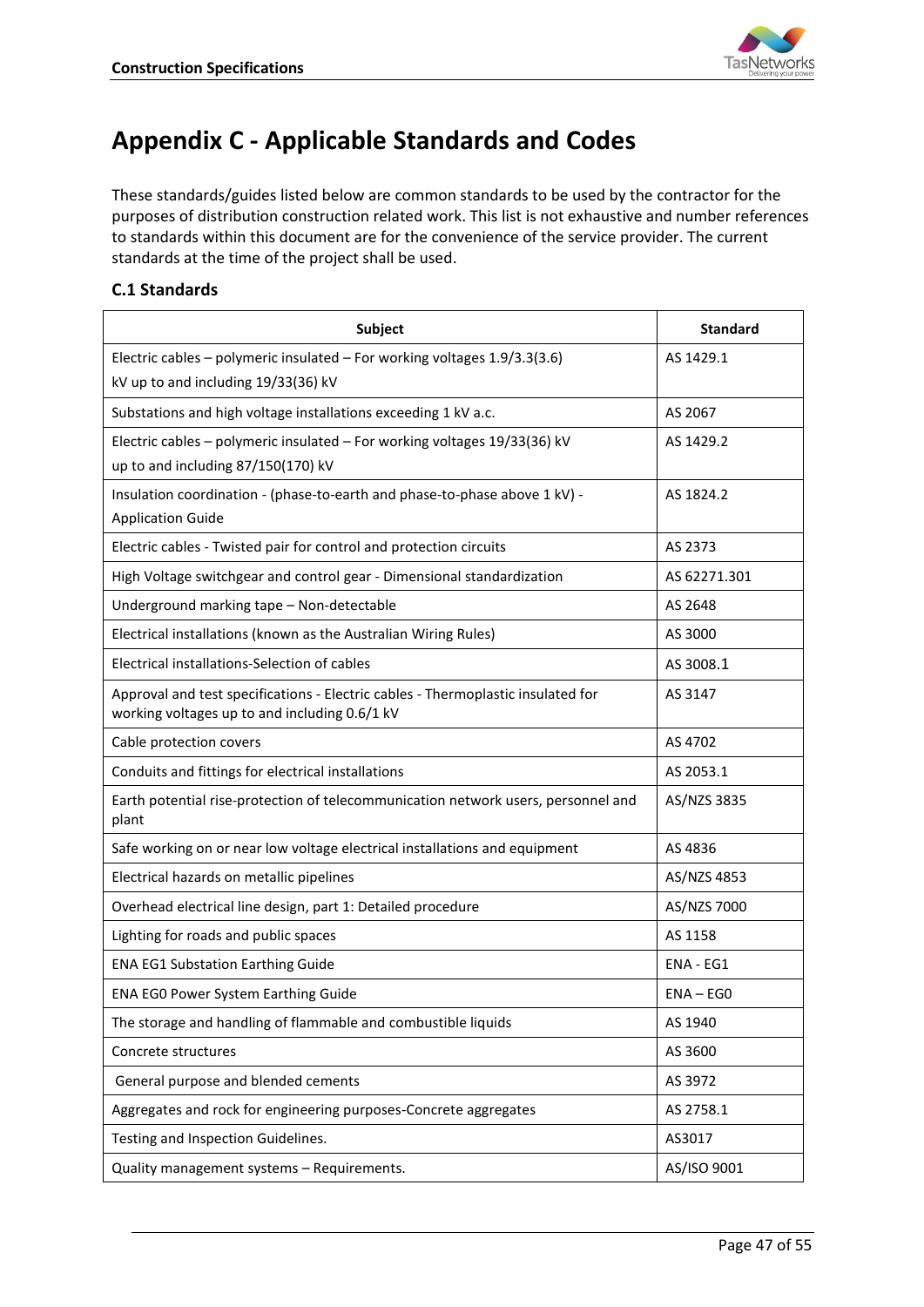

| Quality systems Model for quality assurance in production, installation and servicing.                           | AS/ISO 9002   |
|------------------------------------------------------------------------------------------------------------------|---------------|
| Identification of the contents of pipes, conduits and ducts                                                      | AS 1345       |
| Classification of Subsurface Utility Information (SUI)                                                           | AS 5488       |
| Methods of testing concrete - Determination of properties related to the consistency<br>of concrete - Slump test | AS 1012.3.1   |
| ISO metric hexagon bolts and screws - Produce Grade C - bolts                                                    | AS 1111       |
| Structural design suite                                                                                          | AS/NZS 1170   |
| Hot-dip galvanised coatings on threaded fasteners (ISO metric coarse thread series)                              | AS 1214       |
| Methods of testing soils for engineering purposes                                                                | AS 1289       |
| Specification and supply of concrete                                                                             | AS 1379       |
| Demolition of structures                                                                                         | AS 2601       |
| National plumbing and drainage code                                                                              | AS 3500       |
| Formwork for concrete                                                                                            | AS 3610       |
| Design for installation of buried concrete pipes                                                                 | AS 3725       |
| Concrete structures retaining liquids                                                                            | AS/NZS 3735   |
| Access covers and grates                                                                                         | AS 3996       |
| Precast concrete pipes (pressure and non-pressure)                                                               | AS 4058       |
| <b>Steel Structures</b>                                                                                          | AS 4100       |
| Fibre reinforced concrete pipes and fittings                                                                     | AS 4139       |
| <b>Earth Retaining Structures</b>                                                                                | AS 4678       |
| High strength steel bolts with associated nuts and washers for structural engineering                            | AS/NZS 1252   |
| PVC pipes and fittings for storm and surface water applications                                                  | AS/NZS 1254   |
| Structural steel welding - welding of reinforcing steel                                                          | AS/NZS 1554.3 |
| Hot-dip galvanised steel bolts with associated nuts and washers for tower<br>construction                        | AS/NZS 1559   |
| Steel reinforcing materials                                                                                      | AS/NZS 4671   |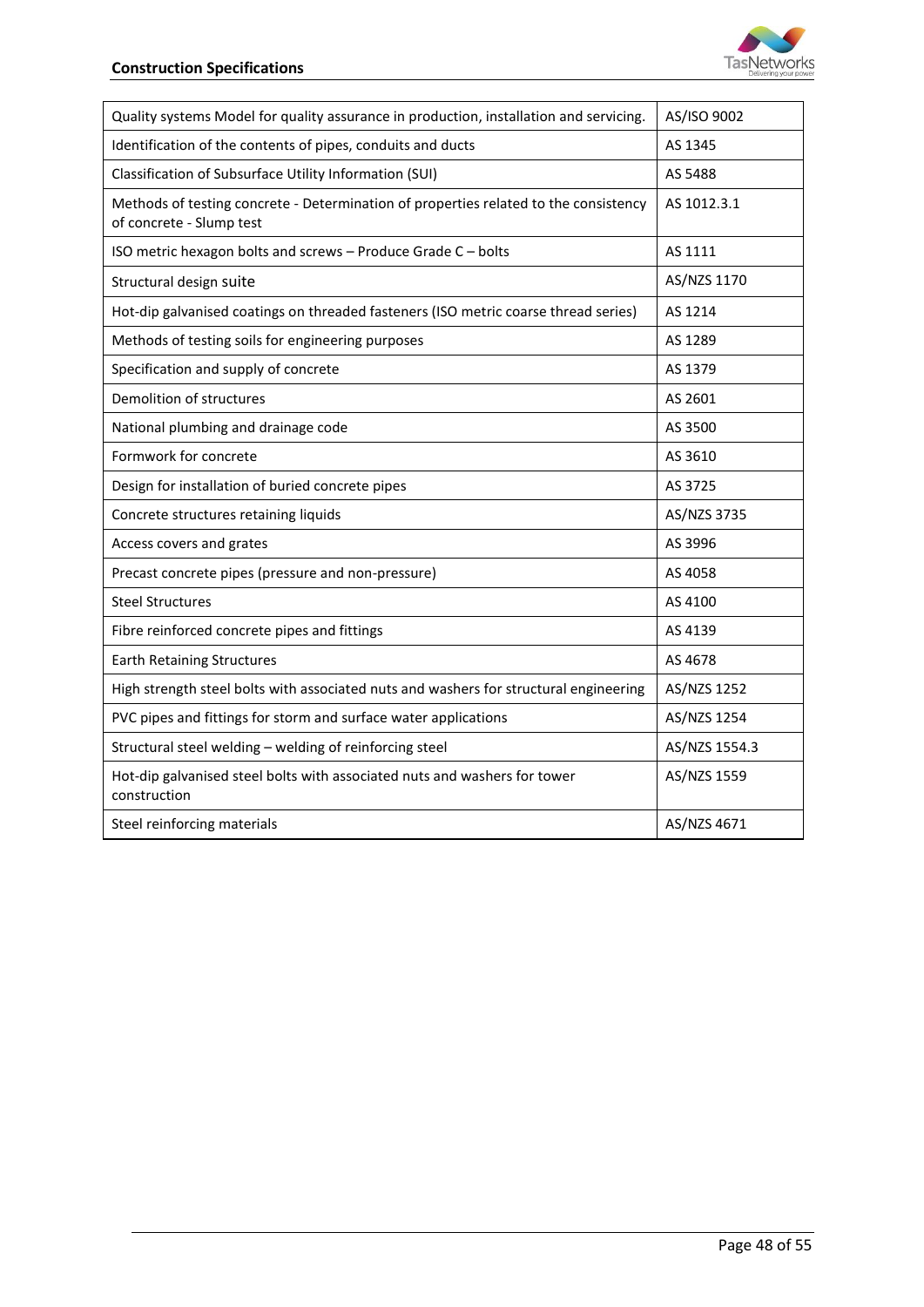

#### **C.2 Codes**

| <b>Subject</b>                                                                             | Code               |
|--------------------------------------------------------------------------------------------|--------------------|
| National guidelines for prevention of<br>unauthorised access to electricity infrastructure | ENA-DOC 015        |
| <b>Building Code of Australia</b>                                                          | <b>BCA</b>         |
| Sewerage Code of Australia                                                                 | <b>WSA02</b>       |
| Codes of practice                                                                          | Work Safe Tasmania |

#### **C.3 International Codes**

| <b>Subject</b>                                                         | Code  |
|------------------------------------------------------------------------|-------|
| IEC Standard Degrees of protection provided by<br>enclosures (IP code) | 60529 |

#### **C.4 Others**

Environmental Protection Authority Requirements

### **C.5 Department of State Growth**

| Ref        | <b>Subject</b>                                                                                   | <b>Revision</b>   |
|------------|--------------------------------------------------------------------------------------------------|-------------------|
| G3         | Traffic Management (PDF) (WORD)                                                                  | June 2013         |
| G4         | <b>Compaction Assessment (PDF)</b>                                                               | March 1995        |
| G5         | Descriptive Terms in Geomechanics (PDF)                                                          | June 1997         |
| G6         | Production of Aggregates and Rock Products (PDF) (WORD)<br><b>Explanatory Notes (PDF) (WORD)</b> | July 2014         |
| G7         | <b>Asphalt Production (PDF)</b>                                                                  | June 2012         |
| G8         | <b>Construction survey (PDF)</b>                                                                 | September<br>2010 |
| G9         | <b>Product Quality (PDF)</b>                                                                     | June 2012         |
| G10        | <b>Construction Environmental Management Plan (PDF)</b>                                          | June 2012         |
| <b>R21</b> | Clearing and Grubbing (PDF)                                                                      | <b>March 2009</b> |
| <b>R22</b> | Earthworks (PDF)                                                                                 | June 2012         |
| <b>R23</b> | Subgrade Zone (PDF) (WORD)                                                                       | June 2013         |
| <b>R24</b> | Geotextiles (PDF) (WORD)                                                                         | <b>July 2014</b>  |
| <b>R31</b> | Open Drains and Channels, (PDF)                                                                  | June 2004         |
| <b>R32</b> | Drainage: Culverts, Pipelines and Related Structures (PDF)<br>(WORD)                             | <b>July 2014</b>  |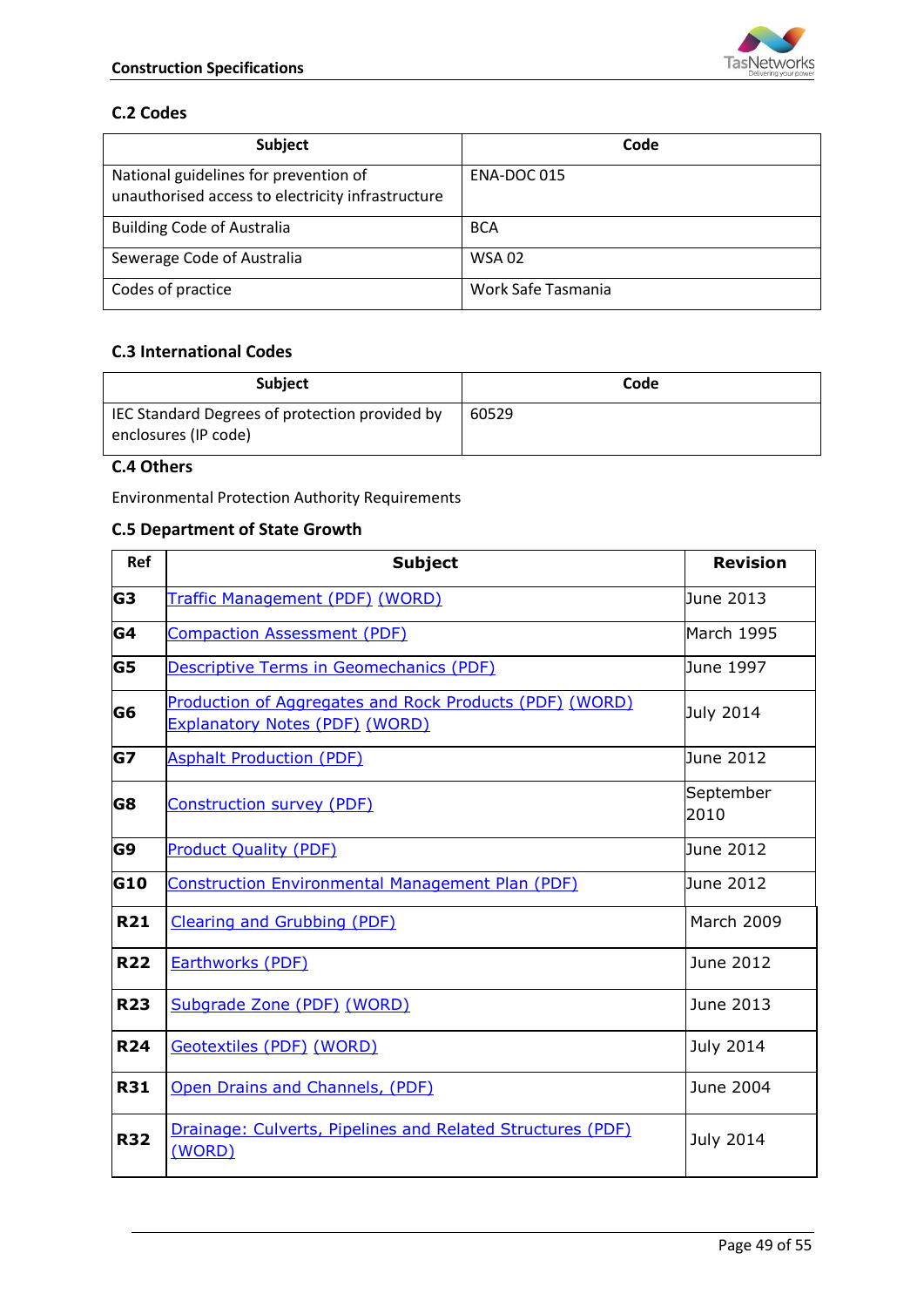

| <b>R33</b>  | Subsurface Drainage (PDF) (WORD)                                                                                                                                                                | <b>July 2014</b>                                         |
|-------------|-------------------------------------------------------------------------------------------------------------------------------------------------------------------------------------------------|----------------------------------------------------------|
| <b>R34</b>  | Drainage and Kerb Maintenance, (PDF)                                                                                                                                                            | November<br>2010                                         |
| <b>R35</b>  | <b>Waterway Clearing and Scour Repair (PDF)</b>                                                                                                                                                 | November<br>2010                                         |
| <b>R36</b>  | <b>Kerb and Gutter (PDF)</b>                                                                                                                                                                    | June 2004                                                |
| <b>R40</b>  | Pavement Base and Subbase (PDF) (WORD)<br>Form R40.1 Nomination of Materials Form (PDF) (WORD)<br><b>Explanatory Notes (PDF) (WORD)</b>                                                         | <b>July 2014</b><br><b>July 2014</b><br><b>July 2014</b> |
| <b>R42</b>  | <b>Insitu Stabilisation with Cementitious Materials (PDF)</b>                                                                                                                                   | March 1995                                               |
| <b>R50</b>  | <b>Guide Notes for Bituminous Surfacing Specifications (PDF)</b>                                                                                                                                | June 2011                                                |
| <b>R51</b>  | <b>Sprayed Bituminous Surfacing (PDF)</b>                                                                                                                                                       | June 2011                                                |
| <b>R55</b>  | <b>Asphalt Placement (PDF)</b><br><b>Explanatory Notes (PDF)</b>                                                                                                                                | June 2011                                                |
| <b>R57</b>  | <b>Bituminous Slurry Surfacing (PDF)</b>                                                                                                                                                        | <b>March 1995</b>                                        |
| <b>R61</b>  | Road Safety Barrier Systems, (PDF)<br>Road Safety Barrier Design Guide - Part A (PDF)<br>Road Safety Barrier Design Guide - Part B (PDF)<br>Road Safety Barrier Design Guide - Appendices (PDF) | October 2009                                             |
| <b>R64</b>  | <b>Pavement Marking (PDF)</b><br><b>Pavement Marking (WORD)</b>                                                                                                                                 | July 2013                                                |
| <b>R70</b>  | <b>Landscaping (PDF)</b>                                                                                                                                                                        | February 2005                                            |
| <b>R80</b>  | Miscellaneous Concrete Slabs (PDF)                                                                                                                                                              | June 2004                                                |
| <b>R81</b>  | Minor Concrete Structures (PDF)                                                                                                                                                                 | August 2003                                              |
| <b>R91</b>  | <b>Property Accesses (PDF)</b>                                                                                                                                                                  | June 2004                                                |
| <b>R92</b>  | <b>Underground Service Facilities (PDF)</b>                                                                                                                                                     | June 2004                                                |
| <b>R101</b> | <b>Emergency Management (PDF)</b>                                                                                                                                                               | November<br>2010                                         |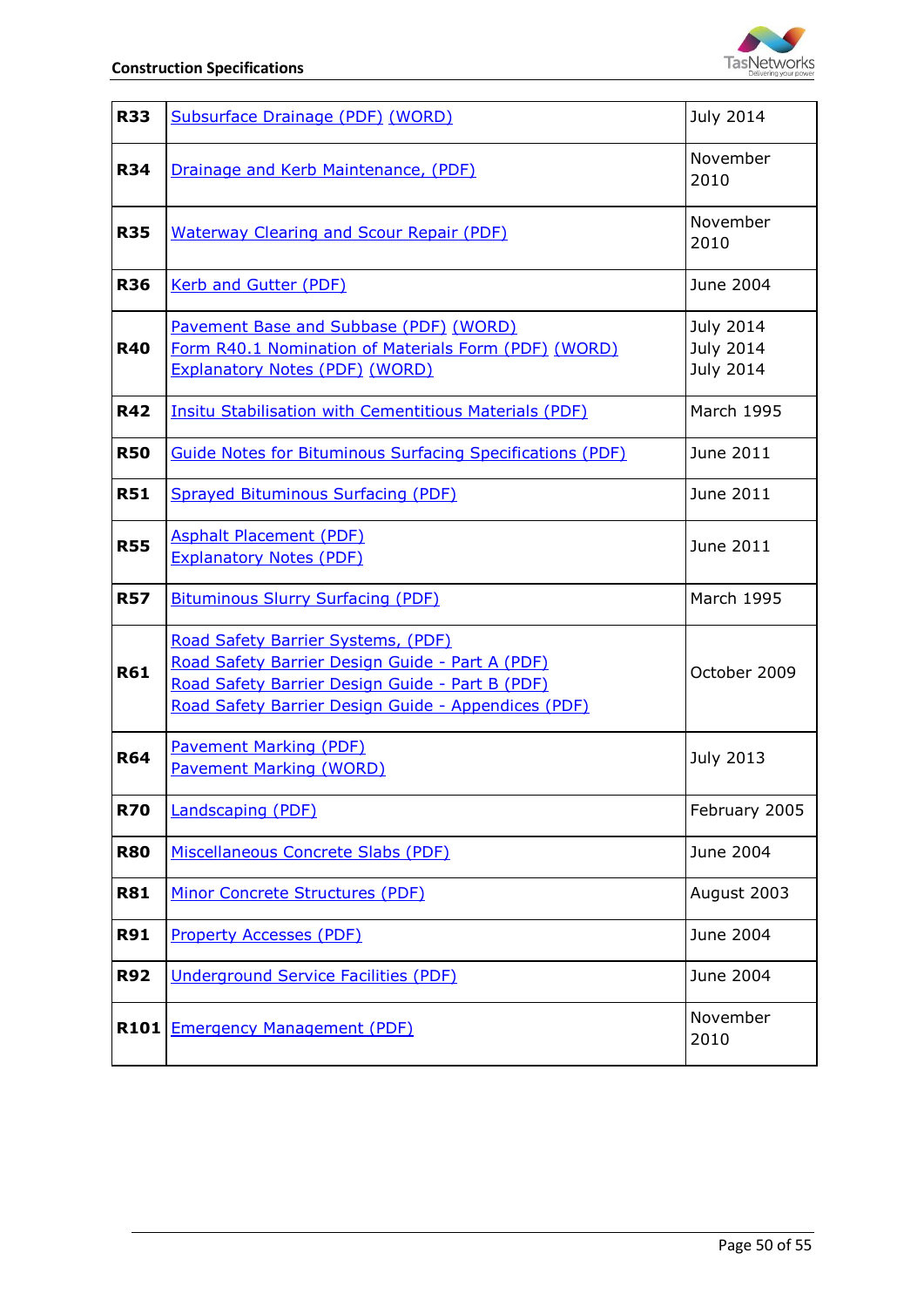

# <span id="page-50-0"></span>**Appendix D – Specifications for Cables**

### **D.1 Cable Jointing Record**

| Date:                                                                                           |           |                             |    |  |
|-------------------------------------------------------------------------------------------------|-----------|-----------------------------|----|--|
| Location:                                                                                       |           |                             |    |  |
| <b>Joint Number:</b>                                                                            |           |                             |    |  |
| <b>Joint Type (Tick Relevant):</b>                                                              | <b>HV</b> |                             | LV |  |
| <b>Jointers Name:</b>                                                                           |           |                             |    |  |
| Cable 1 Type:                                                                                   |           | <b>Cable 1 Destination:</b> |    |  |
| Cable 2 Type:                                                                                   |           | <b>Cable 2 Destination:</b> |    |  |
| <b>Other Information:</b>                                                                       |           |                             |    |  |
|                                                                                                 |           |                             |    |  |
|                                                                                                 |           |                             |    |  |
|                                                                                                 |           |                             |    |  |
|                                                                                                 |           |                             |    |  |
| Jointer to complete:                                                                            |           |                             |    |  |
| I confirm that the joint has been completed as per the manufacturer's installation instructions |           |                             |    |  |
|                                                                                                 |           |                             |    |  |
|                                                                                                 |           |                             |    |  |
|                                                                                                 |           |                             |    |  |

#### **D.2 Specification for Cable Trench Backfilling Material and Cable Bedding Sand**

The supply of backfilling material and bedding sand shall be in accordance with the following quality and tests and inspection requirements.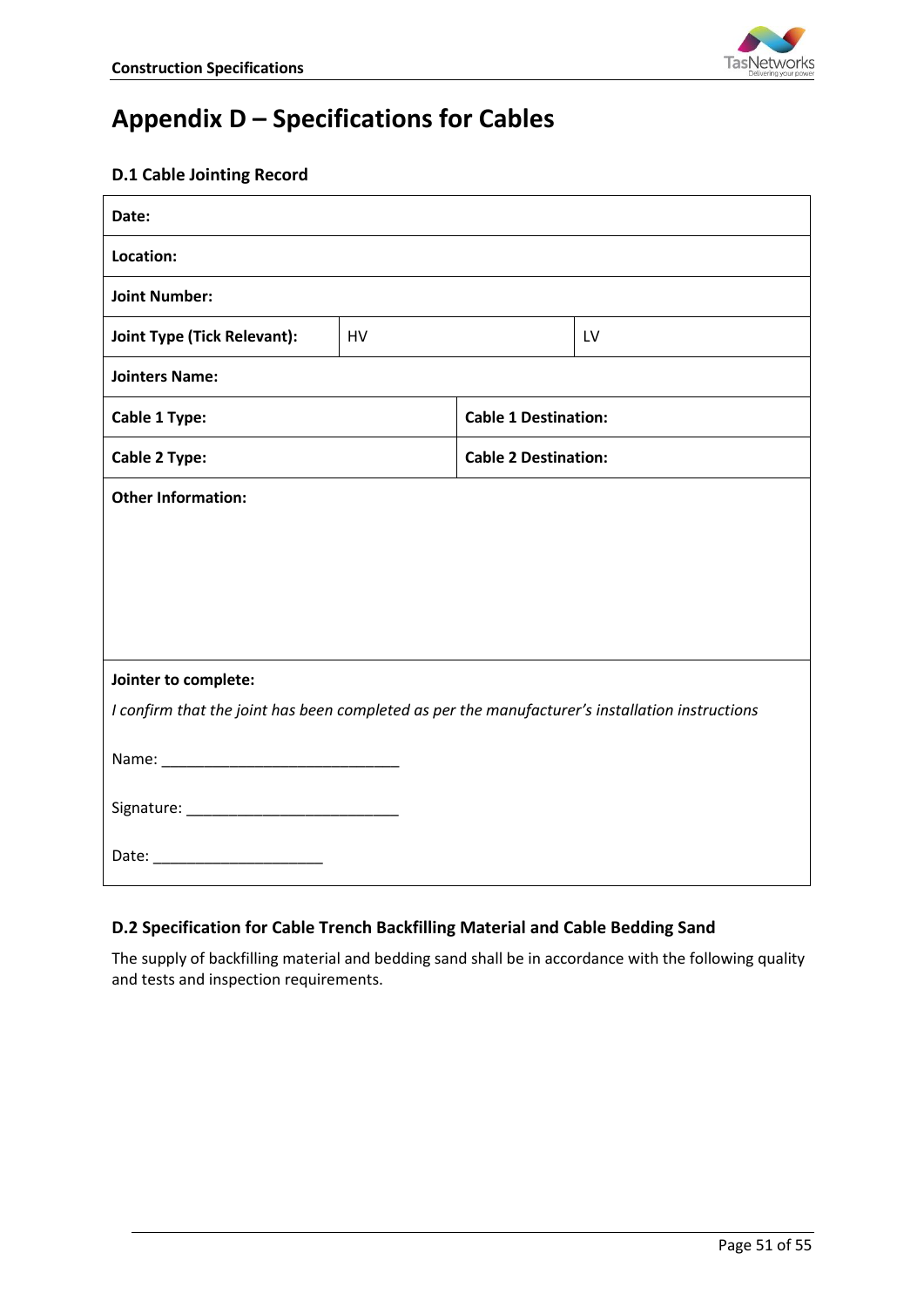

#### **D.2.1 Backfilling Gravel**

The gravel shall be free of vegetable matter such as twigs, leaves, wood etc and pebbles, stones and lumps of clay. It is to be of a tightly binding nature and the particles are to be tough and durable. The gravel shall be natural material derived from the disintegration or crushing of Permian mudstone or shaly limestone and shall consist of particles evenly graded in accordance with the table below. Other properties shall be in accordance with those indicated in the table.

| <b>Test</b>                 | <b>Preferred Value</b>   | <b>Maximum</b><br>Permissible<br><b>Variation</b> | <b>Remarks</b>                              |
|-----------------------------|--------------------------|---------------------------------------------------|---------------------------------------------|
| <b>Thermal Resistivity</b>  | Min $1.2 \text{ °C.m/W}$ | $+10%$                                            |                                             |
| Particle<br>Distribution    | Sieve mm                 | Percentage<br>passing                             | AS1289.3.6.1 Sieve                          |
|                             | 4.75 mm                  | 100%                                              | Variation within range                      |
|                             | 2.36 mm                  | 80-100%                                           | stated will be permitted<br>at TasNetworks' |
|                             | $1.18$ mm                | 50-80%                                            | discretion                                  |
|                             | 600 um                   | 30-60%                                            |                                             |
|                             | 300 um                   | 20-45%                                            |                                             |
|                             | 75 um                    | 10-25%                                            |                                             |
| Soluble Salts               | Min 0                    | $+0.5%$                                           |                                             |
| Organic content             | Min <sub>0</sub>         | $+1.0%$                                           | Oil material only                           |
| Acidity (pH)                | 7.0                      | $+ or - 1.0$                                      |                                             |
| <b>Fine Fraction</b>        | <425 mm                  |                                                   | AS 1289.3.6.1                               |
| Liquid Limit                | Max 25%                  |                                                   | AS 1289.3.1.1                               |
| Plasticity Index            | Max 4%                   | $+2.0%$                                           | AS 1289.3.3.1                               |
| Dry Compression<br>Strength | Min 1350 kPA             | $\overline{a}$                                    | If applicable                               |
| <b>Hardness</b>             | <b>Loss 50%</b>          | $\overline{\phantom{a}}$                          | Los Angeles Test                            |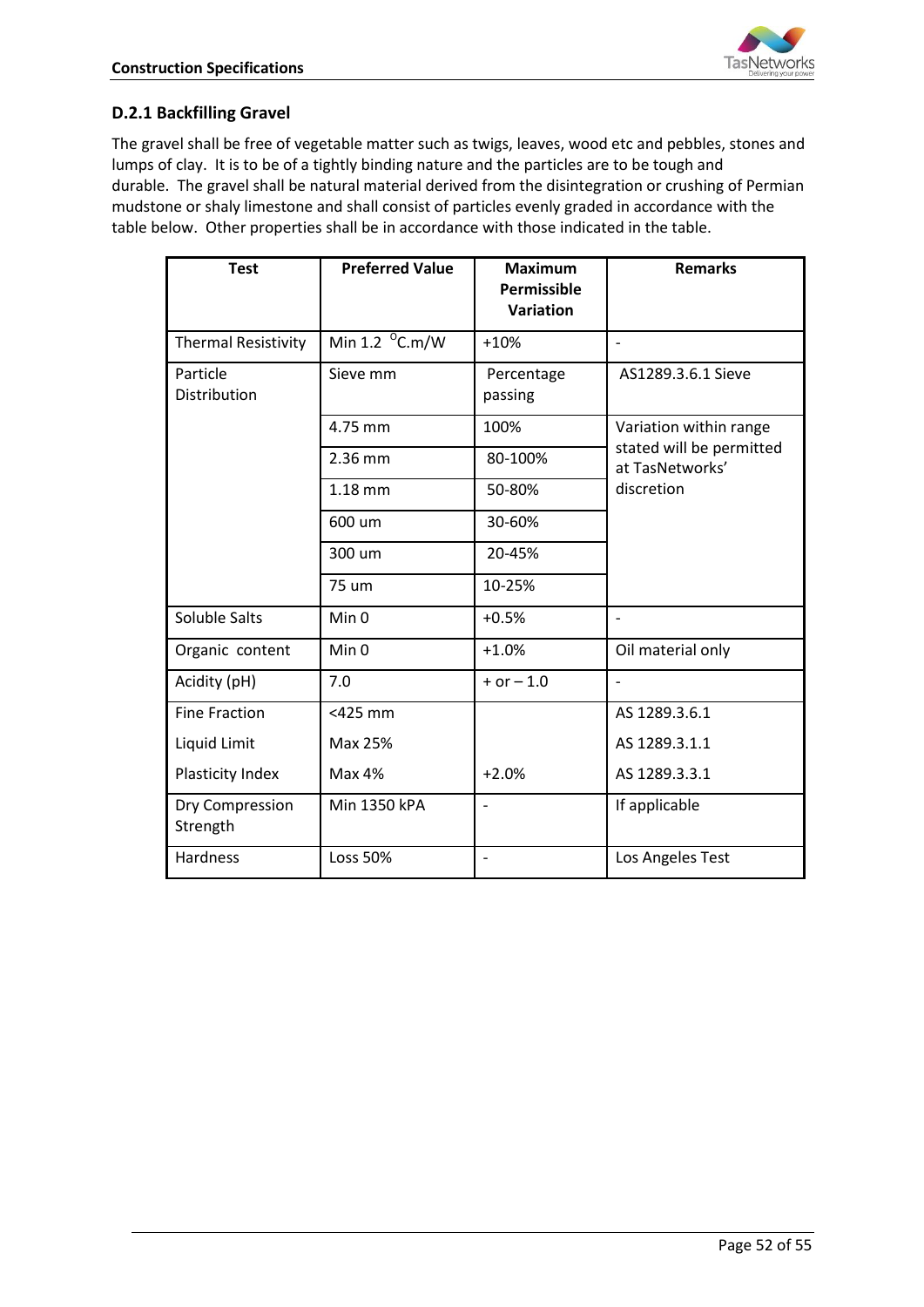

#### **D.2.2 Sand**

The sand shall be nominally free of soluble salts, free of organic material (eg twigs, leaves, bark, wood, shells etc) and of pebbles, stones and clay. Sand having such impurities may not be accepted by TasNetworks at which point the Developer is liable for any costs relating to the removal of unacceptable sand and the purchase and installation of sand to this specification.

The sand shall be graded with the particle distribution from approximately 0.05mm to 2mm, but consideration will be given to a similar sand having additional particles up to 5mm making no more than ten percent of the total by weight. Where the bedding sand appears to fall outside this range a particle size distribution test may be requested of the Developer by TasNetworks to prove its suitability using sieves in accordance with to AS 1289.

| <b>Test</b>                | <b>Preferred Value</b>  | <b>Maximum</b><br>Permissible<br>Variation | <b>Remarks</b>                                                                                     |
|----------------------------|-------------------------|--------------------------------------------|----------------------------------------------------------------------------------------------------|
| <b>Thermal Resistivity</b> | Min $1.2^{\circ}$ C.m/W | $+10%$                                     |                                                                                                    |
| Particle Distribution      | Sieve mm                | Percentage<br>passing                      | AS1289.3.6.1 Sieve                                                                                 |
|                            | $5 \text{ mm}$          | 100%                                       | Variation within range                                                                             |
|                            | 2 mm                    | 90-100%                                    | stated will be permitted<br>at TasNetworks'                                                        |
|                            | $0.05$ mm               | $0 - 5%$                                   | discretion                                                                                         |
| Soluble Salts              | Min 0                   | $+0.5%$                                    |                                                                                                    |
| Organic content            | Min <sub>0</sub>        | $+1.0%$                                    | Value will refer to oily<br>material. Sand is to be<br>nominally free of solid<br>organic material |
| Acidity (pH)               | 7.0                     | $+0.5$                                     |                                                                                                    |

If offered, sandy loam may be considered as an alternative.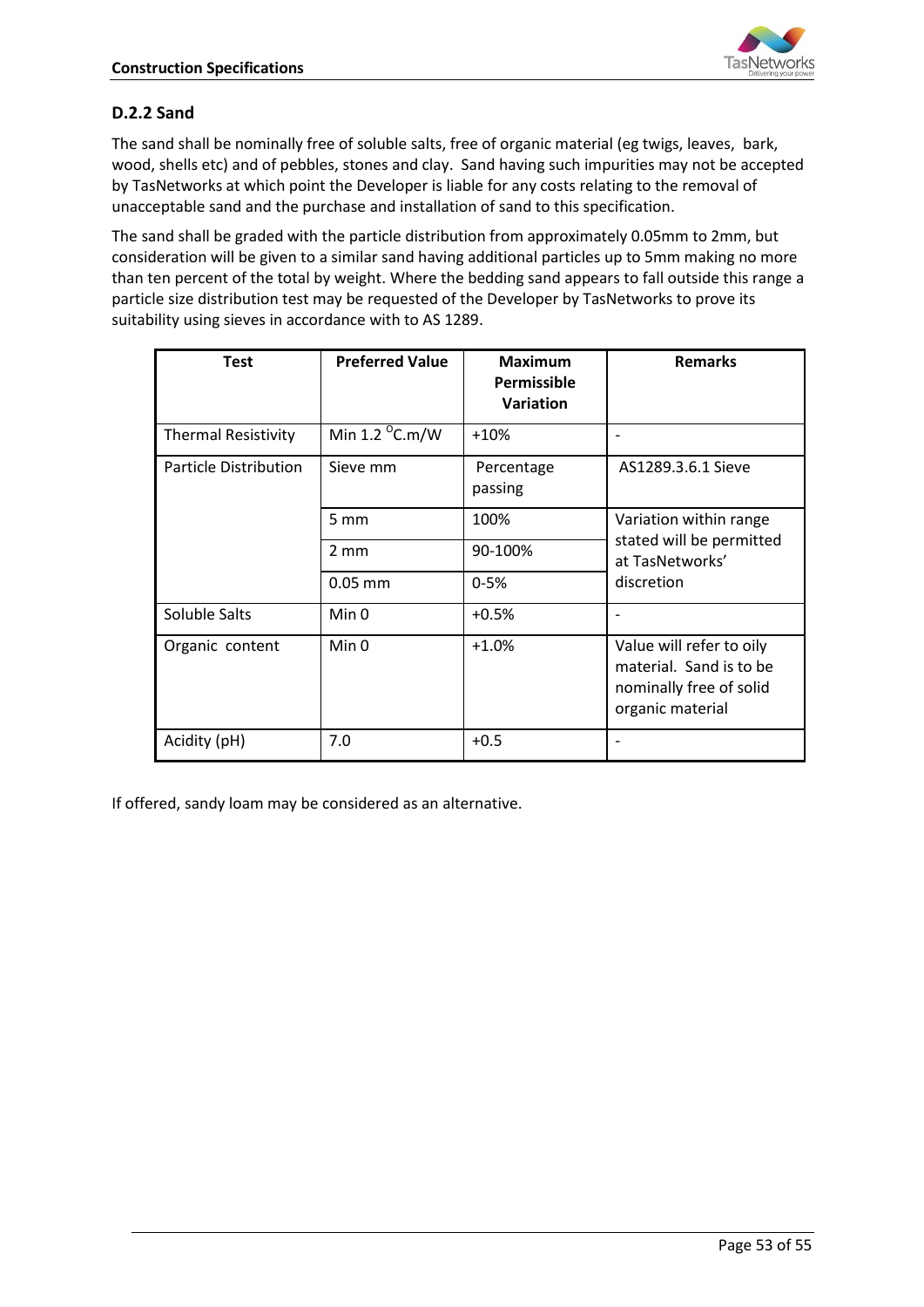#### **D.3 Fine Crushed Rock**

The FCR shall be free from organic matter, lumps or balls of clay, excessive amounts of mica or secondary minerals or other adverse constituents. It shall be uniformly well-mixed and not segregated. The ratio of fines to the major particles shall be as per the Table below. The largest size shall be 20mm.

| <b>Test</b>                        | Value          |                       | <b>Remarks</b>                                        |
|------------------------------------|----------------|-----------------------|-------------------------------------------------------|
| Soaked Cube strength<br>unconfined | Min. 1.5 (MPa) |                       | AS 1141.52                                            |
| Coarse Aggregate                   |                |                       |                                                       |
| Wet Strength                       | Min. 100 (kN)  |                       | AS 1141.22                                            |
| Wet/Dry strength                   | Min. 35%       |                       | AS 1141.22                                            |
| <b>Flakiness Index</b>             | Max. 35        |                       | AS 1141.15                                            |
| <b>Fine Fraction</b>               | <425 mm        |                       | AS 1289.3.6.1                                         |
| Liquid Limit                       | Max 25%        |                       | AS 1289.3.1.1                                         |
| Plasticity Index                   | Max 4%         |                       | AS 1289.3.3.1                                         |
| <b>Percentage Passing</b>          | Sieve, mm      | Percentage<br>passing | AS1289.3.6.1 Sieve                                    |
|                                    | 19             | 100                   |                                                       |
|                                    | 9.5            | 80                    | Variation within range<br>stated will be permitted at |
|                                    | 4.75           | 65                    | TasNetworks' discretion                               |
|                                    | 2.36           | 49                    |                                                       |
|                                    | 0.425          | 21                    |                                                       |
|                                    | 0.075          | 10                    |                                                       |

#### **D.4 General**

Spot tests of gravel/sand delivered by the Contractor may be made from time to time with the view of maintaining an acceptable standard of quality. Spot check test results will be the initially accepted values. If they do so vary, then TasNetworks may reject the gravel/sand in question and the Contractor shall remove it from the point of delivery.

The decision to accept variation in the above requirements will be at the discretion of TasNetworks.